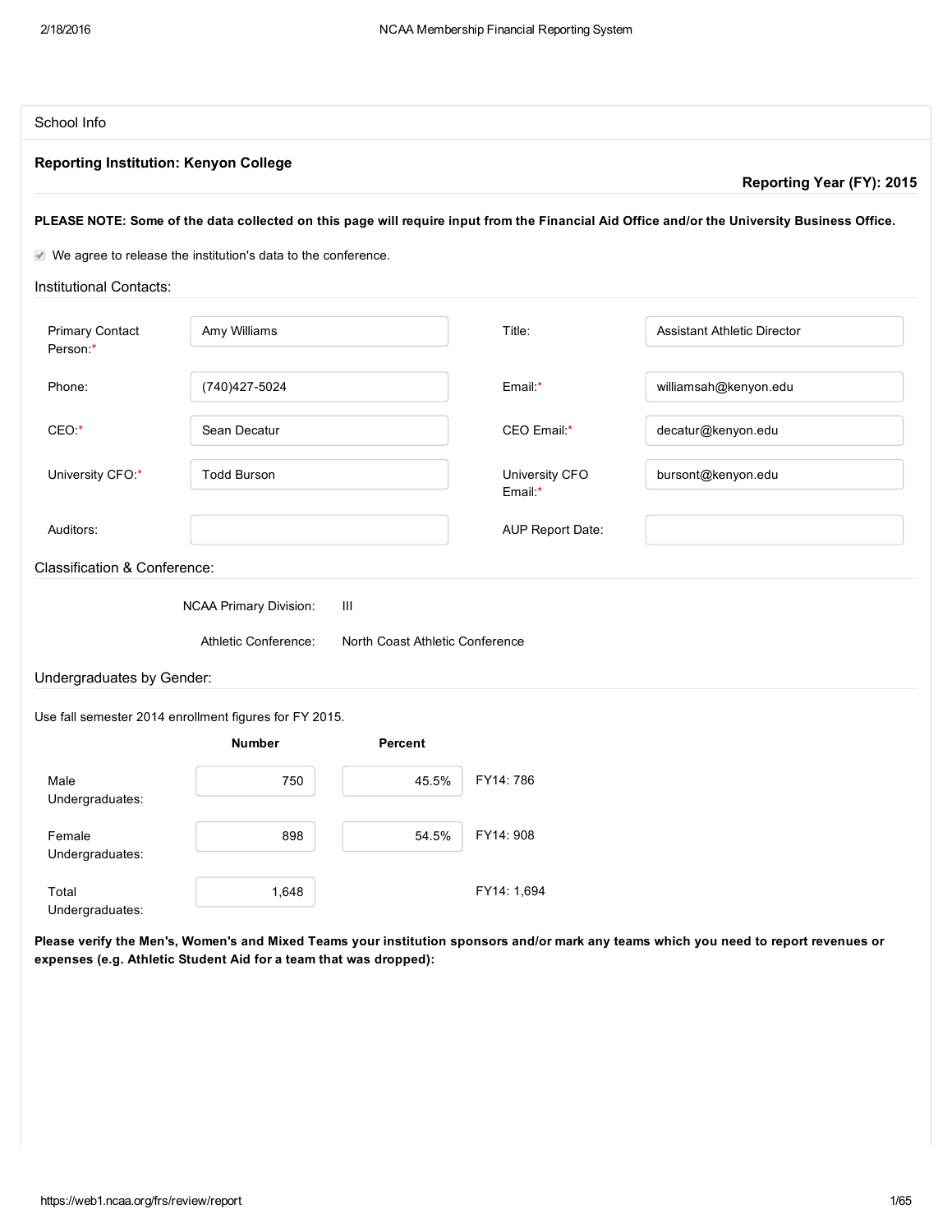## 2/18/2016 NCAA Membership Financial Reporting System

| Sport               | <b>Men's Teams Only</b>  | <b>Women's Teams Only</b> | <b>Mixed Teams</b> |
|---------------------|--------------------------|---------------------------|--------------------|
| Baseball            | $\overline{\mathcal{A}}$ | $\hfill \square$          | $\Box$             |
| Basketball          | $\overline{\mathscr{L}}$ | $\overline{\mathscr{A}}$  | $\Box$             |
| Beach Volleyball    | $\Box$                   | $\hfill \square$          | $\Box$             |
| Bowling             | $\Box$                   | $\hfill \square$          | $\Box$             |
| Cross Country       | $\blacktriangledown$     | $\overline{\mathscr{A}}$  | $\Box$             |
| Equestrian          | $\Box$                   | $\hfill \square$          | $\Box$             |
| Fencing             | $\Box$                   | $\hfill \square$          | $\Box$             |
| Field Hockey        | $\hfill \square$         | $\overline{\mathcal{A}}$  | $\Box$             |
| Football            | $\overline{\mathscr{A}}$ | $\hfill \square$          | $\Box$             |
| Golf                | $\blacktriangledown$     | $\hfill \square$          | $\Box$             |
| Gymnastics          | $\Box$                   | $\hfill \square$          | $\Box$             |
| Ice Hockey          | $\Box$                   | $\Box$                    | $\Box$             |
| Lacrosse            | $\overline{\mathcal{A}}$ | $\blacktriangledown$      | $\Box$             |
| Rifle               | $\hfill \square$         | $\hfill \square$          | $\Box$             |
| Rowing              | $\Box$                   | $\hfill \square$          | $\Box$             |
| Rugby               | $\hfill \square$         | $\hfill \square$          | $\Box$             |
| Skiing              | $\Box$                   | $\Box$                    | $\Box$             |
| Soccer              | $\blacktriangledown$     | $\blacktriangledown$      | $\Box$             |
| Softball            | $\Box$                   | $\overline{\mathscr{A}}$  | $\Box$             |
| Swimming and Diving | $\overline{\mathcal{A}}$ | $\overline{\mathscr{A}}$  | $\Box$             |
| Tennis              | $\overline{\mathscr{A}}$ | $\overline{\mathscr{A}}$  | $\Box$             |
| Track, Indoor       | $\overline{\mathcal{A}}$ | $\overline{\mathscr{A}}$  | $\Box$             |
| Track, Outdoor      | $\overline{\mathscr{A}}$ | $\blacktriangledown$      | $\Box$             |
| Triathlon           | $\hfill \square$         | $\hfill \square$          | $\Box$             |
| Volleyball          | $\Box$                   | $\overline{\mathcal{A}}$  | $\Box$             |
| Water Polo          | $\hfill \square$         | $\hfill \square$          | $\Box$             |
| Wrestling           | $\hfill \square$         | $\hfill \square$          | $\Box$             |
| Others              | $\qquad \qquad \Box$     | $\hfill \square$          | $\Box$             |
| <b>Totals</b>       | 11                       | 11                        | $\pmb{0}$          |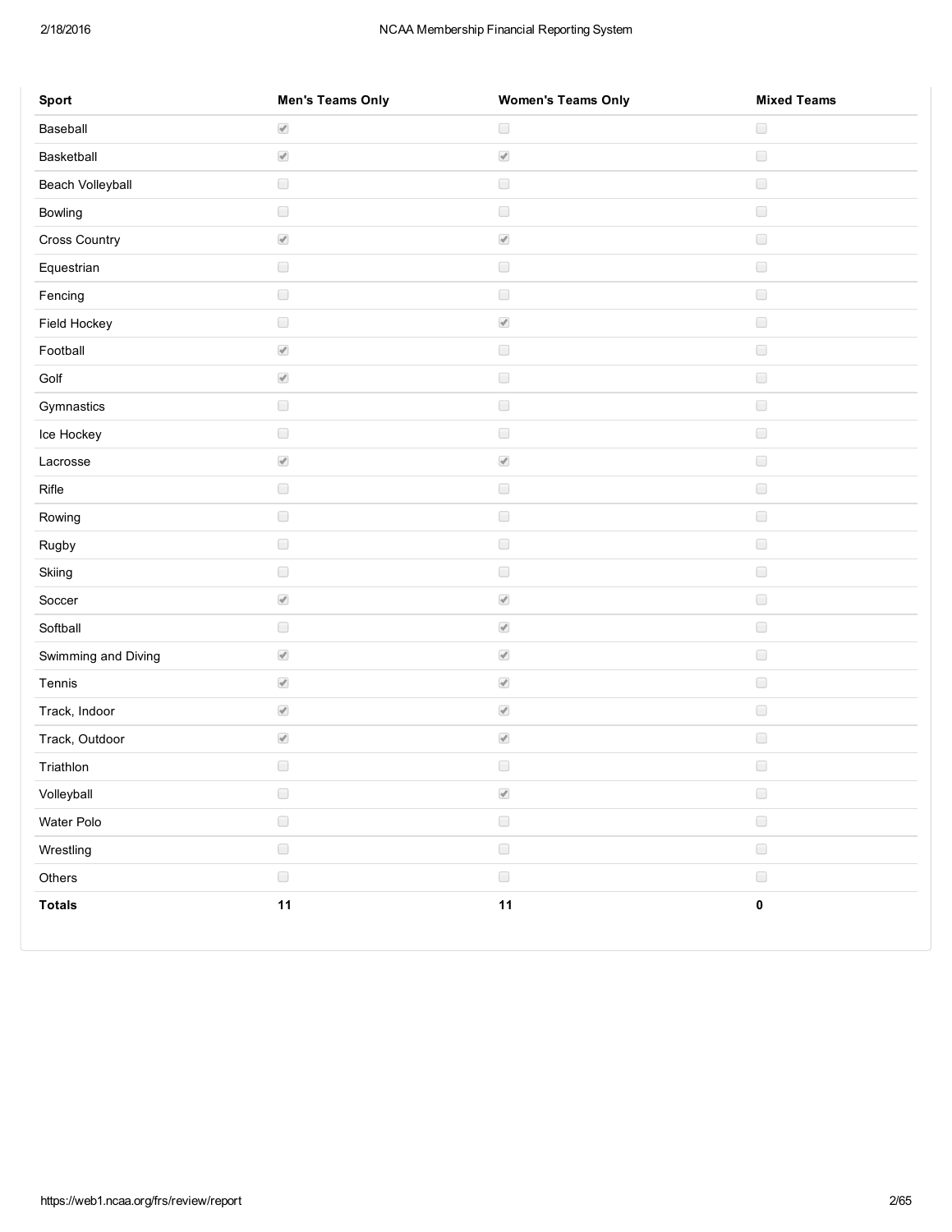|   | <b>ID</b> Item                     | Amount      | <b>Definition</b>                                                                                                                                                                                                                                                                                                                                                                                                                                                                                                                                                                                                         |
|---|------------------------------------|-------------|---------------------------------------------------------------------------------------------------------------------------------------------------------------------------------------------------------------------------------------------------------------------------------------------------------------------------------------------------------------------------------------------------------------------------------------------------------------------------------------------------------------------------------------------------------------------------------------------------------------------------|
|   | Revenues                           |             |                                                                                                                                                                                                                                                                                                                                                                                                                                                                                                                                                                                                                           |
|   | <b>Ticket Sales</b>                | \$0         | Input revenue received for sales of admissions to athletic events. This may include:<br>• Public and faculty sales.<br>• Student sales<br>• Shipping and Handling fees.<br>Please report amounts paid in excess of ticket's face value to obtain preferential seating or priority in<br>Category 8 (Contributions).                                                                                                                                                                                                                                                                                                       |
| 2 | Direct State or Other              |             | Input state, municipal, federal and other appropriations made in support of athletics.                                                                                                                                                                                                                                                                                                                                                                                                                                                                                                                                    |
|   | Government Support                 | \$0         | This amount includes funding specifically earmarked for the athletics department by government<br>agencies for which the institution cannot reallocate.                                                                                                                                                                                                                                                                                                                                                                                                                                                                   |
|   |                                    |             | Any state or other government support appropriated to the university, for which the university<br>determines the dollar allocation to the athletics department shall be reported in Direct Institutional<br>Support (Category 4).                                                                                                                                                                                                                                                                                                                                                                                         |
| 3 | <b>Student Fees</b>                | \$0         | Input student fees assessed and restricted for support of intercollegiate athletics.                                                                                                                                                                                                                                                                                                                                                                                                                                                                                                                                      |
|   | Direct Institutional<br>Support    | \$3,527,031 | Input direct funds provided by the institution to athletics for the operations of intercollegiate athletics<br>including:<br>• Unrestricted funds allocated to the athletics department by the university (e.g. state funds,<br>tuition, tuition waivers, transfers)<br>• Federal work study support for student workers employed by athletics.<br>• Endowment unrestricted income, spending policy distributions and other investment income<br>distributed to athletics in the reporting year to support athletic operations. Athletics restricted<br>endowment income for athletics should be reported in Category 17. |
| 5 | Less - Transfers to<br>Institution | \$0         | If the institution allocated funds to athletics as represented in Categories 3-4 and the athletics<br>department provided a transfer of funds back to the institution in the reporting year, report the<br>transfer amount as a negative in this category. The transfer amount may not exceed the total of<br>Categories 3-4. Transfers back to the institution in excess of Categories 3-4 should be reported in<br>Category 41 - excess transfers to institution.                                                                                                                                                       |
| 6 | Indirect Institutional<br>Support  | \$5,373,586 | Input value of costs covered and services provided by the institution to athletics but not charged to<br>athletics including:<br>• Facility debt service, rental fees or lease payments for the reporting year.<br>• Administrative services provided by the university to athletics but not charged such as HR,<br>Accounting and IT.<br>• Facilities maintenance.<br>• Security.<br>• Risk Management.<br>• Utilities.                                                                                                                                                                                                  |
|   |                                    |             | Do not include depreciation.                                                                                                                                                                                                                                                                                                                                                                                                                                                                                                                                                                                              |
|   |                                    |             | Note: If the institution is paying for debt service, leases, or rental fees for athletic facilities but not<br>charging to athletics, this category should equal Categories 34 and 36. If the institution is not paying<br>for debt service, leases, or rental fees or charging directly to athletics, this category should equal<br>only Category 36.                                                                                                                                                                                                                                                                    |
| 7 | Guarantees                         | \$2,000     | Input revenue received from participation in away games.                                                                                                                                                                                                                                                                                                                                                                                                                                                                                                                                                                  |
| 8 | Contributions                      |             | Input contributions provided and used by athletics in the reporting year including:                                                                                                                                                                                                                                                                                                                                                                                                                                                                                                                                       |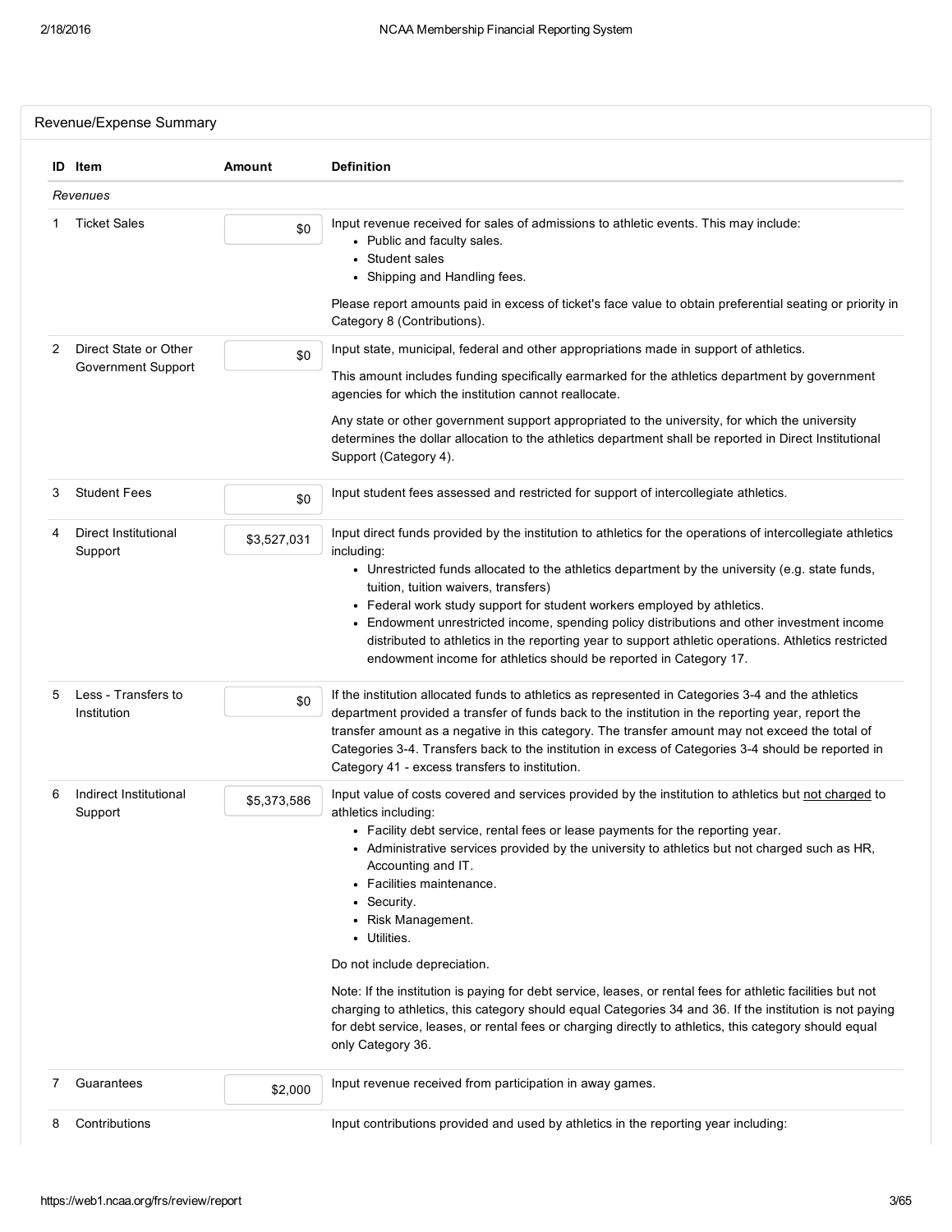| \$0                                                                       | • Amounts received from individuals, corporations, associations, foundations, clubs or other<br>organizations designated for the operations of the athletics program.<br>• Funds contributed by outside contributors for the payment of debt service, lease payments or<br>rental fee expenses for athletic facilities in the reporting year.<br>• Amounts received above face value for tickets.<br>Contributions shall include cash and marketable securities. Do not report:<br>• Pledges until funds are provided to athletics for use.<br>• Contributions to be used in other reporting years. |
|---------------------------------------------------------------------------|-----------------------------------------------------------------------------------------------------------------------------------------------------------------------------------------------------------------------------------------------------------------------------------------------------------------------------------------------------------------------------------------------------------------------------------------------------------------------------------------------------------------------------------------------------------------------------------------------------|
| In-Kind<br>9<br>\$0                                                       | Input market value of in-kind contributions in the reporting year including:<br>• Dealer provided automobiles.<br>• Equipment.<br>• Services.<br>• Nutritional product.<br>All in-kind contributions that are made as a result of a licensing or sponsorship agreement should be<br>reported in Category 15.<br>Please offset in-kind values in the appropriate expense category.                                                                                                                                                                                                                   |
| 10 Compensation and<br>\$0<br>Benefits provided by a<br>third party       | Input all benefits provided by a third party and contractually guaranteed by the institution, but not<br>included on the institution's W-2. These may include:<br>• Country club membership.<br>• Allowances for clothing, housing, entertainment.<br>• Speaking fees.<br>• Camps compensation.<br>• Media income.<br>• Shoe and apparel income.<br>The total of this category should equal expense Categories 23 and 25 combined.                                                                                                                                                                  |
| 11 Media Rights<br>\$0                                                    | Input <b>all</b> revenue received for radio, television, internet, digital and e-commerce rights, including the<br>portion of conference distributions related to media rights - if applicable.<br>Consult with your conference offices if you do not have the media rights distribution amount<br>available.                                                                                                                                                                                                                                                                                       |
| 12 NCAA Distributions<br>\$0                                              | Input revenues received from all NCAA distributions including NCAA championships reimbursements<br>and payments received from the NCAA for hosting a championship.<br>In some cases, NCAA distributions may be provided by the conference office. Consult with the<br>conference office for the amount if you do not have it available and include in this category.                                                                                                                                                                                                                                |
| 13 Conference Distributions<br>\$0<br>(Non Media or Bowl)                 | Input all revenues received by conference distribution, excluding portions of distribution relating to<br>media rights (reported in Category 11) or NCAA distributions (reported in Category 12).<br>Note: Revenue related to post-season bowls should be excluded from all reporting categories.                                                                                                                                                                                                                                                                                                   |
| 14 Program, Novelty,<br>\$0<br>Parking and Concession<br>Sales            | Input revenues from:<br>• Game Programs.<br>• Novelties.<br>• Food and Concessions.<br>• Parking.<br>Do not include advertising in programs (Category 15).                                                                                                                                                                                                                                                                                                                                                                                                                                          |
| 15 Royalties, Licensing,<br>\$25,000<br>Advertisement and<br>Sponsorships | Input revenues from:<br>• Sponsorships.<br>• Licensing Agreements.<br>• Advertisement.<br>• Royalties.                                                                                                                                                                                                                                                                                                                                                                                                                                                                                              |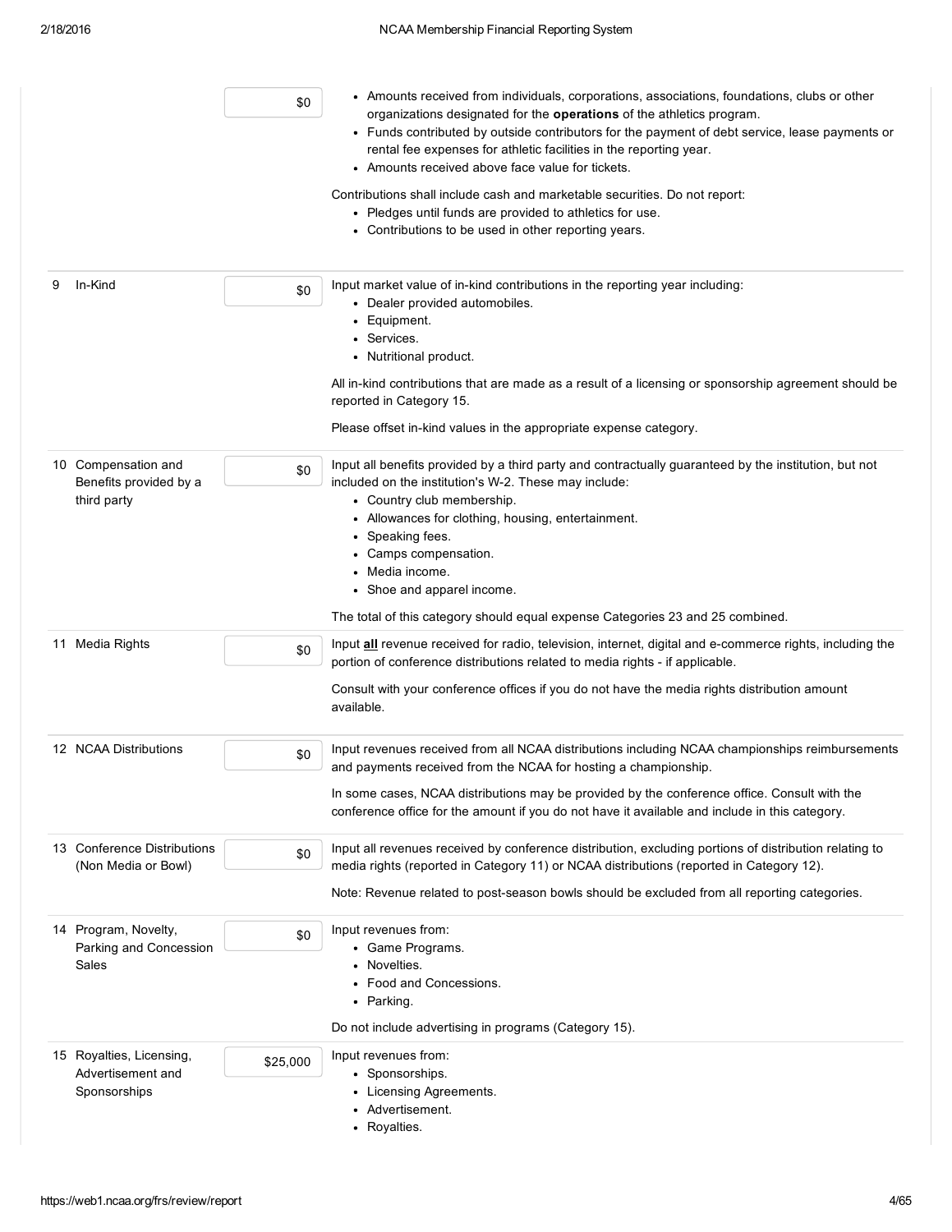|                                                |                                                                        |             | • In-kind products and services as part of sponsorship agreement.                                                                                                                                                                                                                                                                                                                                    |
|------------------------------------------------|------------------------------------------------------------------------|-------------|------------------------------------------------------------------------------------------------------------------------------------------------------------------------------------------------------------------------------------------------------------------------------------------------------------------------------------------------------------------------------------------------------|
|                                                |                                                                        |             | An allocation may be necessary to distinguish revenues generated by athletics versus the university<br>if payments are combined.                                                                                                                                                                                                                                                                     |
|                                                | 16 Sports Camp Revenues                                                | \$0         | Input amounts received by the athletics department for sports camps and clinics.                                                                                                                                                                                                                                                                                                                     |
|                                                | 17 Athletics Restricted<br>Endowment and                               | \$10,141    | Please report spending policy distributions from athletics restricted endowments and investment<br>income used for athletics operations in the reporting year.                                                                                                                                                                                                                                       |
|                                                | Investments Income                                                     |             | This category includes only restricted investment and endowment income for the operations of<br>intercollegiate athletics; institutional allocations of income from unrestricted endowments qualify as<br>"Direct Institutional Support" and should be reported in Category 4.                                                                                                                       |
|                                                |                                                                        |             | Please make sure amounts reported are only up to the amount of expenses covered by the<br>endowment for the reporting year.                                                                                                                                                                                                                                                                          |
|                                                | 18 Other Operating<br>Revenue                                          | \$0         | Input any operating revenues received by athletics in the report year which cannot be classified into<br>one of the stated categories.                                                                                                                                                                                                                                                               |
|                                                |                                                                        |             | If the figure is greater than 10% of total revenues, please report the top three activities included in<br>this category in the comments section.                                                                                                                                                                                                                                                    |
|                                                | 19 Total Operating<br>Revenues                                         | \$8,937,758 | Total of Categories 1-18.                                                                                                                                                                                                                                                                                                                                                                            |
|                                                | Expenses                                                               |             |                                                                                                                                                                                                                                                                                                                                                                                                      |
|                                                | 20 Athletic Student Aid                                                | \$0         | Input the total amount of athletic student-aid for the reporting year including:                                                                                                                                                                                                                                                                                                                     |
|                                                |                                                                        |             | • Summer school.<br>• Tuition discounts and waivers (unless it is a discount or waiver available to the general<br>student body).<br>• Aid given to student-athletes who are inactive or no longer eligible.                                                                                                                                                                                         |
|                                                |                                                                        |             | Athletics aid awarded to non-athletes (student managers, graduate assistants, trainers) should be<br>reported as Expenses Not Related to Specific Teams. It is permissible to report only dollars in the<br>Expenses Not Related to Specific Teams row as long as you have reported non- zero entries for<br>Equivalencies, Number of Students, and Dollars (all 3 required for at least one sport). |
|                                                |                                                                        |             | This information can be managed within the NCAA's Compliance Assistance (CA) software. The<br>information entered into compliance assistance will automatically populate to the athletic student aid<br>section within the NCAA Financial Reporting System when the CA import feature is selected.                                                                                                   |
|                                                | 21 Guarantees                                                          | \$0         | Input amounts paid to visiting participating institutions, including per diems and/or travel and meal<br>expenses.                                                                                                                                                                                                                                                                                   |
|                                                | 22 Coaching Salaries,<br>Benefits and Bonuses                          | \$1,228,026 | Input compensation, bonus and benefits paid to all coaches reportable on the university or related<br>entities W-2 and 1099 forms inclusive of:                                                                                                                                                                                                                                                      |
| paid by the University<br>and Related Entities |                                                                        |             | • Gross wages and bonuses.<br>• Benefits including allowances, speaking fees, retirement, stipends, memberships, media<br>income, tuition reimbursement and earned deferred compensation.                                                                                                                                                                                                            |
|                                                |                                                                        |             | Place any severance payments in Category 26.                                                                                                                                                                                                                                                                                                                                                         |
|                                                | 23 Coaching Salaries,<br>Benefits and Bonuses<br>paid by a Third Party | \$0         | Input compensation, bonus and benefits paid to all coaches by a third party and contractually<br>guaranteed by the institution, but not included on the institutions W-2 including:<br>• Car stipend.                                                                                                                                                                                                |
|                                                |                                                                        |             | • Country club membership.<br>• Allowances for clothing, housing, entertainment.<br>• Speaking fees.<br>• Camps compensation.<br>• Media income.                                                                                                                                                                                                                                                     |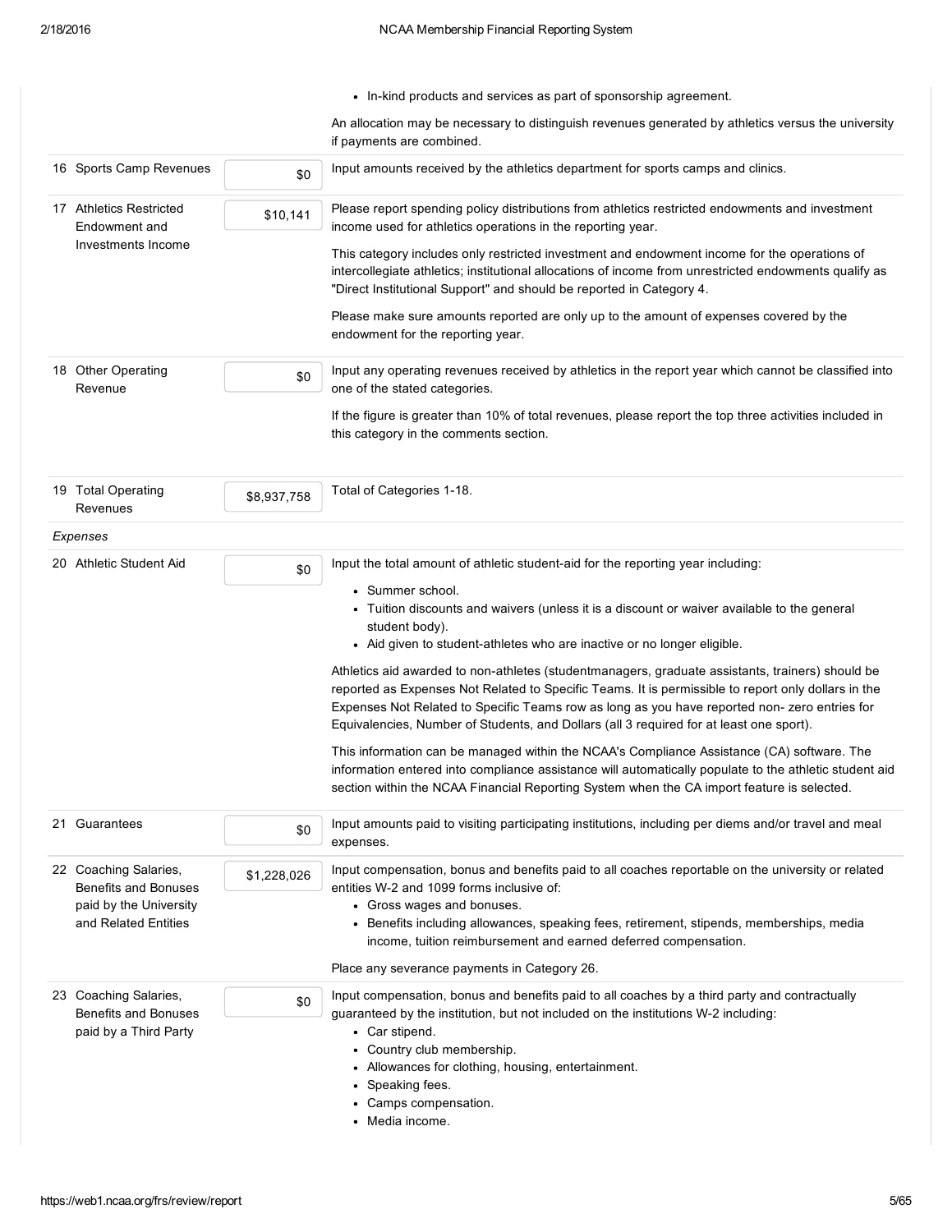|                                                                                                           |           | • Shoe and apparel income.                                                                                                                                                                                                                                                                                                                                                                                                              |
|-----------------------------------------------------------------------------------------------------------|-----------|-----------------------------------------------------------------------------------------------------------------------------------------------------------------------------------------------------------------------------------------------------------------------------------------------------------------------------------------------------------------------------------------------------------------------------------------|
|                                                                                                           |           | Expense Category 23 and 25 should equal Category 10.                                                                                                                                                                                                                                                                                                                                                                                    |
| 24 Support<br>Staff/Administrative<br>Compensation, Benefits<br>and Bonuses paid by<br>the University and | \$606,011 | Input compensation, bonus and benefits paid to all administrative and support staff reportable on the<br>university or related entities (e.g. foundations or booster clubs) W-2 and 1099 forms inclusive of:<br>• Gross wages and bonuses.<br>• Benefits including allowances, speaking fees, retirement, stipends, memberships, media<br>income, tuition reimbursement and earned deferred compensation.                               |
| <b>Related Entities</b>                                                                                   |           | Staff members responsible for the genderspecific athletics department, but not a specific sport (i.e.,<br>director of men's athletics), will have their compensation figures reported as Expenses Not Related<br>to Specific Teams fields. Athletics department staff members who assist both men's and women's<br>teams (sports information director, academic advisor) will be reported as Not Allocated by Gender<br>column.         |
| 25 Support<br>Staff/Administrative<br>Compensation, Benefits<br>and Bonuses paid by<br><b>Third Party</b> | \$0       | Input compensation, bonus and benefits paid to administrative and support staff by a third party and<br>contractually guaranteed by the institution, but not included on the institutions W-2 including:<br>• Car stipend.<br>• Country club membership.<br>• Allowances for clothing, housing, entertainment.<br>• Speaking fees.<br>• Camps compensation.<br>• Media income.<br>• Shoe and apparel income.                            |
|                                                                                                           |           | Expense Category 23 and 25 should equal Category 10.                                                                                                                                                                                                                                                                                                                                                                                    |
| 26 Severance Payments                                                                                     | \$0       | Input severance payments and applicable benefits recognized for past coaching and administrative<br>personnel.                                                                                                                                                                                                                                                                                                                          |
| 27 Recruiting                                                                                             | \$126,151 | Input transportation, lodging and meals for prospective student-athletes and institutional personnel<br>on official and unofficial visits, telephone call charges, postage and such. Include value of use of<br>institution's own vehicles or airplanes as well as in-kind value of loaned or contributed transportation.                                                                                                               |
| 28 Team Travel                                                                                            | \$505,923 | Input air and ground travel, lodging, meals and incidentals (including housing costs incurred during<br>school break period) for competition related to preseason, regular season and nonbowl postseason.<br>Amounts incurred for food and lodging for housing the team before a home game also should be<br>included. Use of the institution's own vehicles or airplanes as well as in-kind value of donor-provided<br>transportation. |
|                                                                                                           |           | Note: Expenses related to post-season bowls should be excluded from all reporting categories.                                                                                                                                                                                                                                                                                                                                           |
| 29 Sports Equipment,<br>Uniforms and Supplies                                                             | \$137,042 | Input items that are provided to the teams only. Equipment amounts are those expended from<br>current or operating funds. Include value of inkind equipment provided.                                                                                                                                                                                                                                                                   |
| 30 Game Expenses                                                                                          | \$106,431 | Input game-day expenses other than travel which are necessary for intercollegiate athletics<br>competition, including officials, security, event staff, ambulance, etc. Input any payments back to the<br>NCAA for hosting a championship.                                                                                                                                                                                              |
|                                                                                                           |           | Note: Expenses related to post-season bowls should be excluded from all reporting categories.                                                                                                                                                                                                                                                                                                                                           |
| 31 Fund Raising, Marketing<br>and Promotion                                                               | \$0       | Input costs associated with fund raising, marketing and promotion for media guides, brochures,<br>recruiting publications and such.                                                                                                                                                                                                                                                                                                     |
| 32 Sports Camp Expenses                                                                                   | \$0       | Input all expenses paid by the athletics department, including non-athletics personnel salaries and<br>benefits, from hosting sports camps and clinics. Athletics personnel salaries and benefits should be<br>reported in Categories 22-25.                                                                                                                                                                                            |
| 33 Spirit Groups                                                                                          | \$0       | Include support for spirit groups including bands, cheerleaders, mascots, dancers, etc.                                                                                                                                                                                                                                                                                                                                                 |
| 34 Athletic Facilities Debt<br>Service, Leases and                                                        | \$0       |                                                                                                                                                                                                                                                                                                                                                                                                                                         |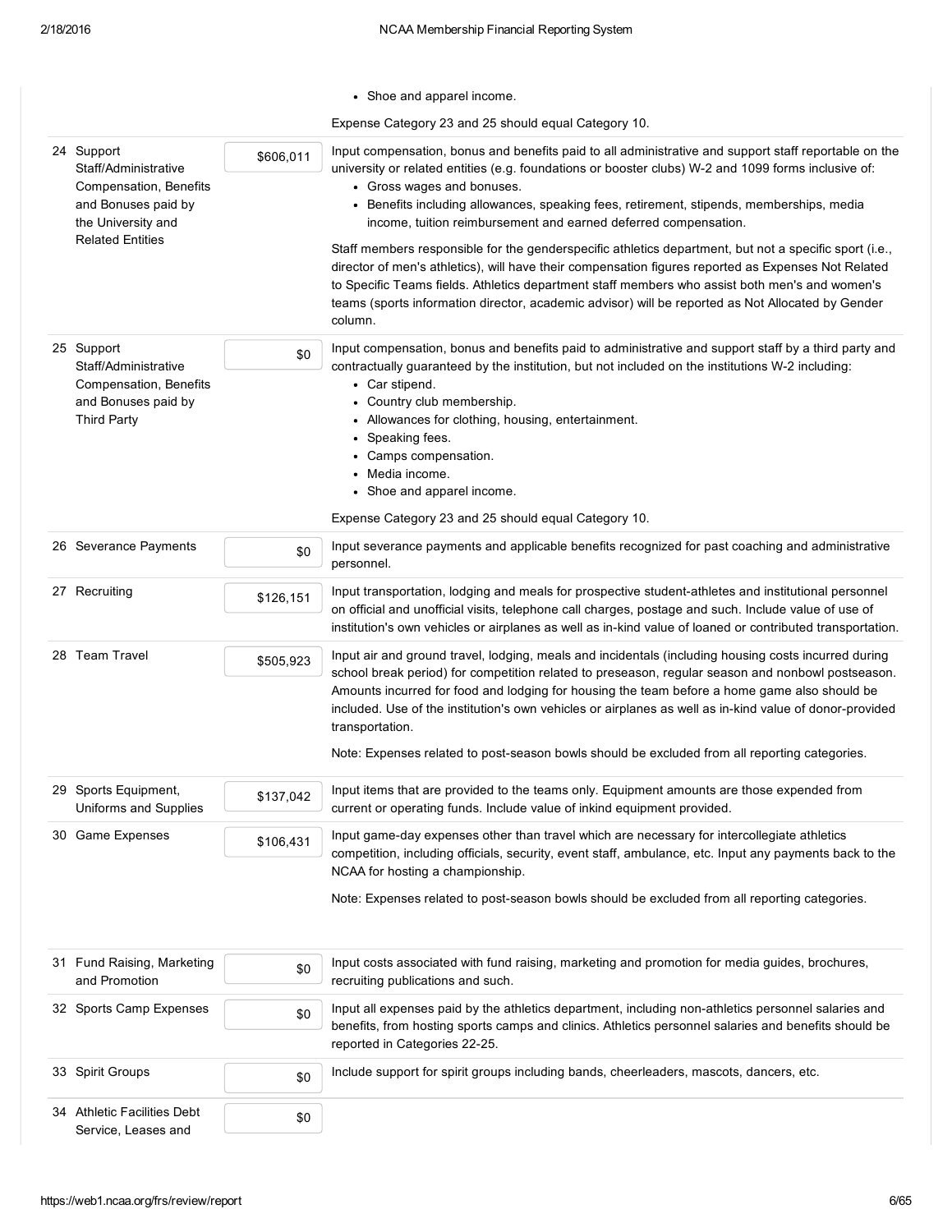| <b>Rental Fee</b>                                        |             | Input debt service payments (principal and interest, including internal loan programs), leases and<br>rental fees for athletics facilities for the reporting year regardless of entity paying (athletics,<br>institution or other).<br>Do not report depreciation.<br>See note in Category 36 for guidance on the inputs for this category, if the institution is paying for<br>debt service, leases, or rental fees for athletic facilities but not charging to athletics.                                                                                                                                                                                                                                                                           |
|----------------------------------------------------------|-------------|-------------------------------------------------------------------------------------------------------------------------------------------------------------------------------------------------------------------------------------------------------------------------------------------------------------------------------------------------------------------------------------------------------------------------------------------------------------------------------------------------------------------------------------------------------------------------------------------------------------------------------------------------------------------------------------------------------------------------------------------------------|
| 35 Direct Overhead and<br><b>Administrative Expenses</b> | \$0         | Input overhead and administrative expenses paid by or charged directly to athletics including:<br>• Administrative/Overhead fees charged by the institution to athletics.<br>• Facilities maintenance.<br>• Security.<br>• Risk Management.<br>• Utilities.<br>Equipment Repair.<br>• Telephone.<br>• Other Administrative Expenses.                                                                                                                                                                                                                                                                                                                                                                                                                  |
| 36 Indirect Institutional<br>Support                     | \$5,373,586 | Input overhead and administrative expenses <b>NOT</b> paid by or charged directly to athletics including:<br>• Administrative/Overhead fees not charged by the institution to athletics.<br>• Facilities maintenance.<br>• Security.<br>• Risk Management.<br>• Utilities.<br>• Equipment Repair.<br>• Telephone.<br>• Other Administrative Expenses.<br>Do not report depreciation.<br>Note: If the institution is paying for debt service, leases, or rental fees for athletic facilities but not<br>charging to athletics, this category plus Category 34 should equal Category 6. If the institution is not<br>paying for debt service, leases, or rental fees or charging directly to athletics, this category alone<br>should equal Category 6. |
| 37 Medical Expenses and<br>Insurance                     | \$42,167    | Input medical expenses and medical insurance premiums for student-athletes.                                                                                                                                                                                                                                                                                                                                                                                                                                                                                                                                                                                                                                                                           |
| 38 Memberships and Dues                                  | \$54.599    | Input memberships, conference and association dues.                                                                                                                                                                                                                                                                                                                                                                                                                                                                                                                                                                                                                                                                                                   |
| 39 Other Operating<br>Expenses                           | \$471,796   | Input any operating expenses paid by athletics in the report year which cannot be classified into one<br>of the stated categories.<br>If the figure is greater than 10% of total expenses, please report the top three activities included in<br>this category in the comments section.                                                                                                                                                                                                                                                                                                                                                                                                                                                               |
| 40 Total Operating<br>Expenses                           | \$8,651,732 | Total of Categories 20-39.                                                                                                                                                                                                                                                                                                                                                                                                                                                                                                                                                                                                                                                                                                                            |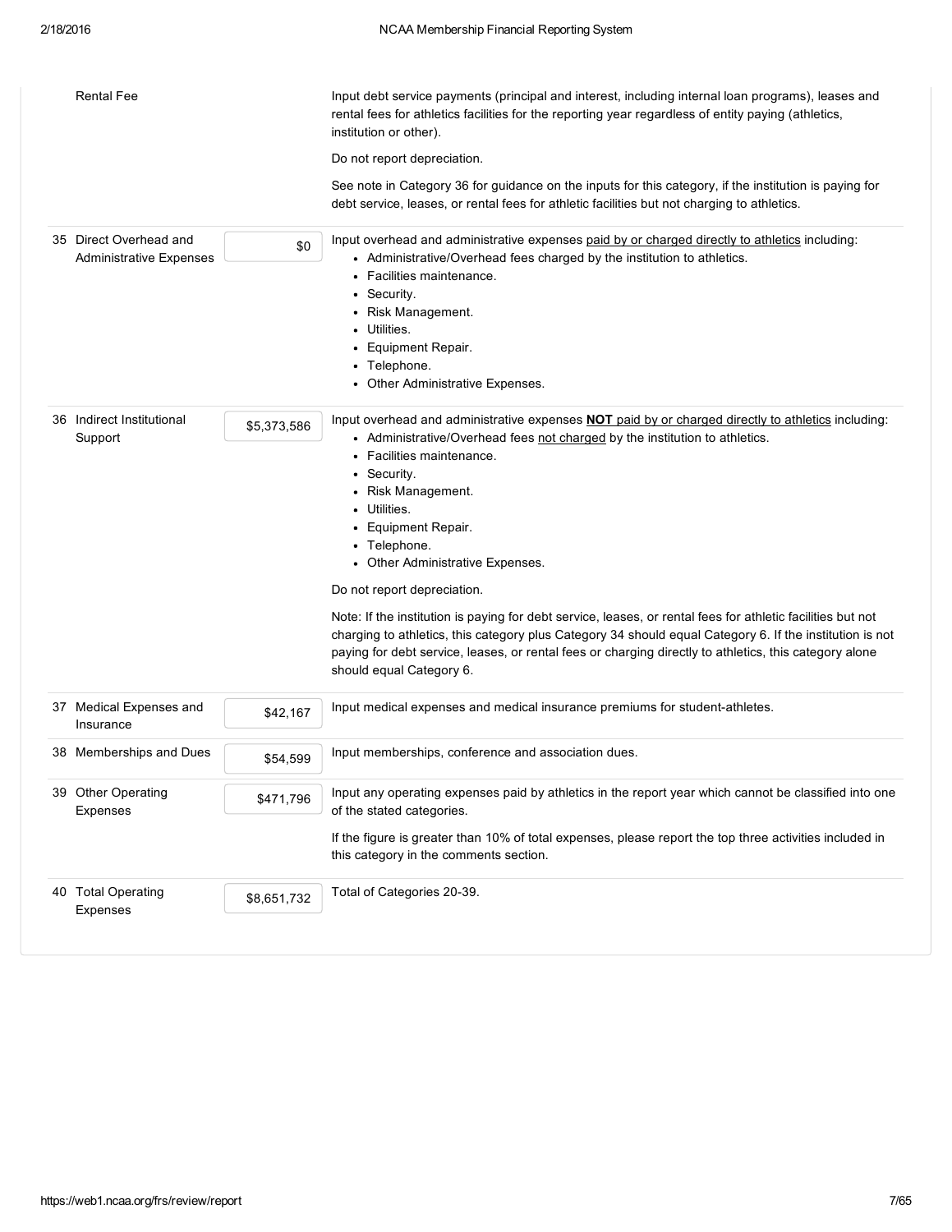| 1 Ticket<br>\$0                       |                                                | Input revenue received for sales of admissions to athletic events. This may include: |                                                                                                                      |
|---------------------------------------|------------------------------------------------|--------------------------------------------------------------------------------------|----------------------------------------------------------------------------------------------------------------------|
| Sales                                 | • Public and faculty sales.<br>• Student sales |                                                                                      |                                                                                                                      |
|                                       | • Shipping and Handling fees.                  |                                                                                      | Please report amounts paid in excess of ticket's face value to obtain preferential seating or priority in Category 8 |
|                                       | (Contributions).                               |                                                                                      |                                                                                                                      |
|                                       | <b>Men's Teams Only</b>                        | <b>Women's Teams Only</b>                                                            | <b>Not Allocated by Gender</b>                                                                                       |
| <b>Revenues by Source</b>             | <b>Ticket Sales</b>                            | <b>Ticket Sales</b>                                                                  | <b>Ticket Sales</b>                                                                                                  |
| Baseball                              |                                                |                                                                                      |                                                                                                                      |
| Basketball                            |                                                |                                                                                      |                                                                                                                      |
| Field Hockey                          |                                                |                                                                                      |                                                                                                                      |
| Football                              |                                                |                                                                                      |                                                                                                                      |
| Golf                                  |                                                |                                                                                      |                                                                                                                      |
| Lacrosse                              |                                                |                                                                                      |                                                                                                                      |
| Soccer                                |                                                |                                                                                      |                                                                                                                      |
| Softball                              |                                                |                                                                                      |                                                                                                                      |
| Swimming and Diving                   |                                                |                                                                                      |                                                                                                                      |
| Tennis                                |                                                |                                                                                      |                                                                                                                      |
| Track and Field, X-Country            |                                                |                                                                                      |                                                                                                                      |
| Volleyball                            |                                                |                                                                                      |                                                                                                                      |
| Others                                |                                                |                                                                                      |                                                                                                                      |
| Subtotal All Teams                    |                                                | $\pmb{0}$                                                                            | $\pmb{0}$<br>0                                                                                                       |
| Revenue Not Related to Specific Teams |                                                |                                                                                      |                                                                                                                      |
| <b>Total Revenue</b>                  |                                                | $\pmb{0}$                                                                            | 0<br>0                                                                                                               |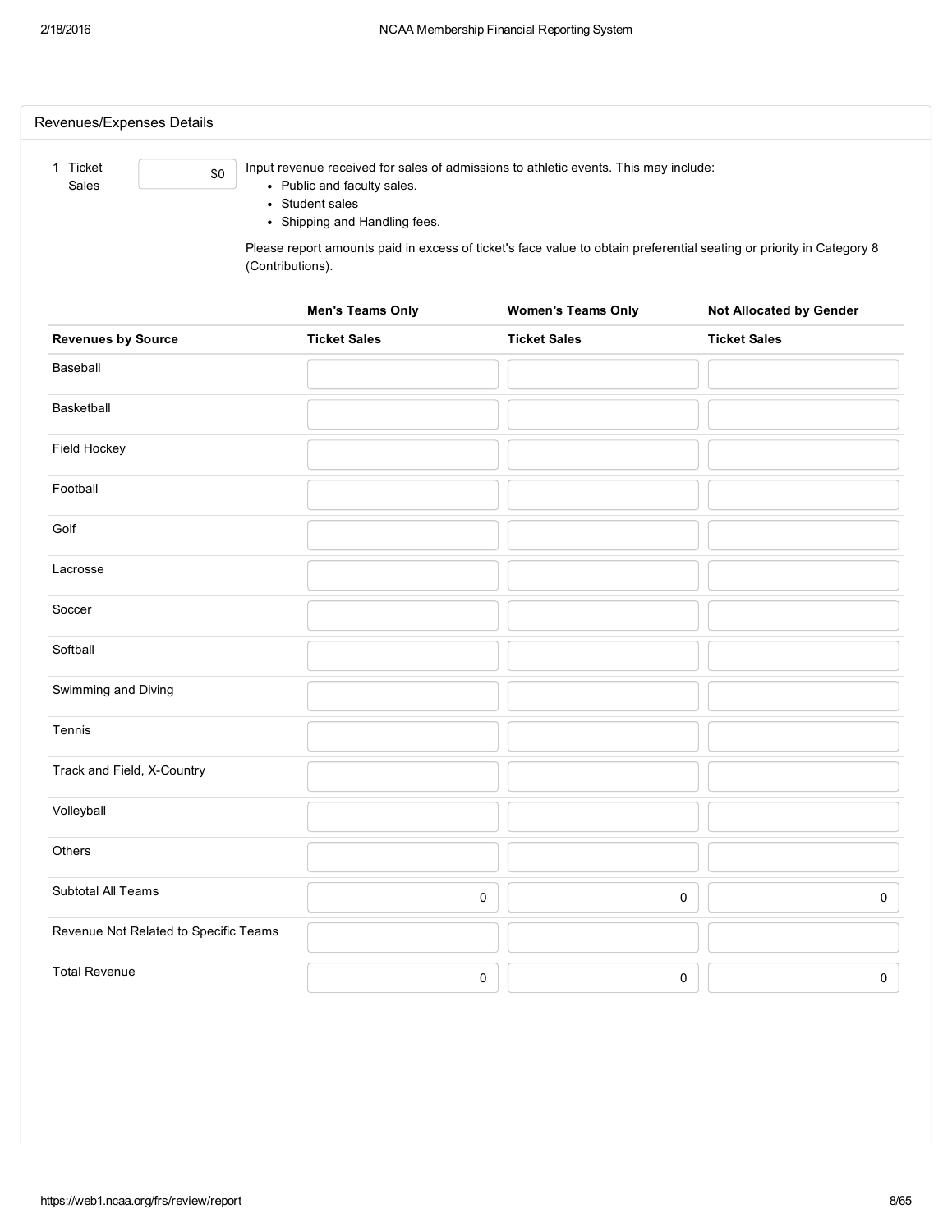| 2 Direct State or<br><b>Other Government</b> | \$0 | Input state, municipal, federal and other appropriations made in support of athletics.                                                                                                                                            |
|----------------------------------------------|-----|-----------------------------------------------------------------------------------------------------------------------------------------------------------------------------------------------------------------------------------|
| Support                                      |     | This amount includes funding specifically earmarked for the athletics department by government agencies<br>for which the institution cannot reallocate.                                                                           |
|                                              |     | Any state or other government support appropriated to the university, for which the university determines<br>the dollar allocation to the athletics department shall be reported in Direct Institutional Support (Category<br>4). |

|                                          | <b>Men's Teams Only</b>                            | <b>Women's Teams Only</b>                          | <b>Not Allocated by Gender</b>                            |
|------------------------------------------|----------------------------------------------------|----------------------------------------------------|-----------------------------------------------------------|
| <b>Revenues by Source</b>                | <b>Direct State or Other Government</b><br>Support | <b>Direct State or Other Government</b><br>Support | <b>Direct State or Other Government</b><br><b>Support</b> |
| Baseball                                 |                                                    |                                                    |                                                           |
| Basketball                               |                                                    |                                                    |                                                           |
| Field Hockey                             |                                                    |                                                    |                                                           |
| Football                                 |                                                    |                                                    |                                                           |
| Golf                                     |                                                    |                                                    |                                                           |
| Lacrosse                                 |                                                    |                                                    |                                                           |
| Soccer                                   |                                                    |                                                    |                                                           |
| Softball                                 |                                                    |                                                    |                                                           |
| Swimming and Diving                      |                                                    |                                                    |                                                           |
| Tennis                                   |                                                    |                                                    |                                                           |
| Track and Field, X-Country               |                                                    |                                                    |                                                           |
| Volleyball                               |                                                    |                                                    |                                                           |
| Others                                   |                                                    |                                                    |                                                           |
| Subtotal All Teams                       | $\pmb{0}$                                          | 0                                                  | 0                                                         |
| Revenue Not Related to Specific<br>Teams |                                                    |                                                    |                                                           |
| <b>Total Revenue</b>                     | $\pmb{0}$                                          | 0                                                  | 0                                                         |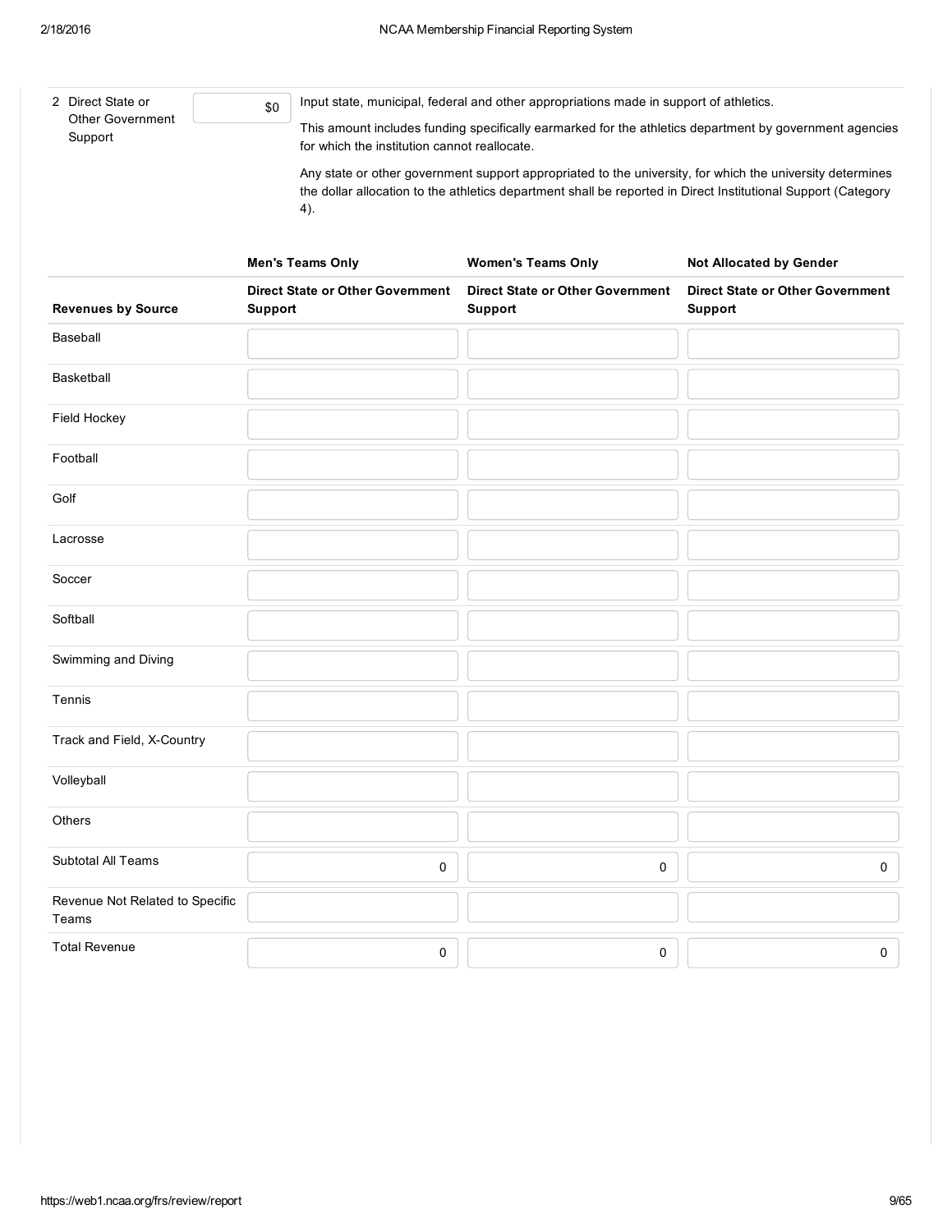|  | 3 Student Fees | \$0 |
|--|----------------|-----|
|--|----------------|-----|

Input student fees assessed and restricted for support of intercollegiate athletics.

|                                       | <b>Men's Teams Only</b> | <b>Women's Teams Only</b> | <b>Not Allocated by Gender</b> |
|---------------------------------------|-------------------------|---------------------------|--------------------------------|
| <b>Revenues by Source</b>             | <b>Student Fees</b>     | <b>Student Fees</b>       | <b>Student Fees</b>            |
| Baseball                              |                         |                           |                                |
| Basketball                            |                         |                           |                                |
| Field Hockey                          |                         |                           |                                |
| Football                              |                         |                           |                                |
| Golf                                  |                         |                           |                                |
| Lacrosse                              |                         |                           |                                |
| Soccer                                |                         |                           |                                |
| Softball                              |                         |                           |                                |
| Swimming and Diving                   |                         |                           |                                |
| Tennis                                |                         |                           |                                |
| Track and Field, X-Country            |                         |                           |                                |
| Volleyball                            |                         |                           |                                |
| Others                                |                         |                           |                                |
| Subtotal All Teams                    | $\pmb{0}$               | $\pmb{0}$                 | $\mathsf{O}\xspace$            |
| Revenue Not Related to Specific Teams |                         |                           |                                |
| <b>Total Revenue</b>                  | $\pmb{0}$               | $\pmb{0}$                 | 0                              |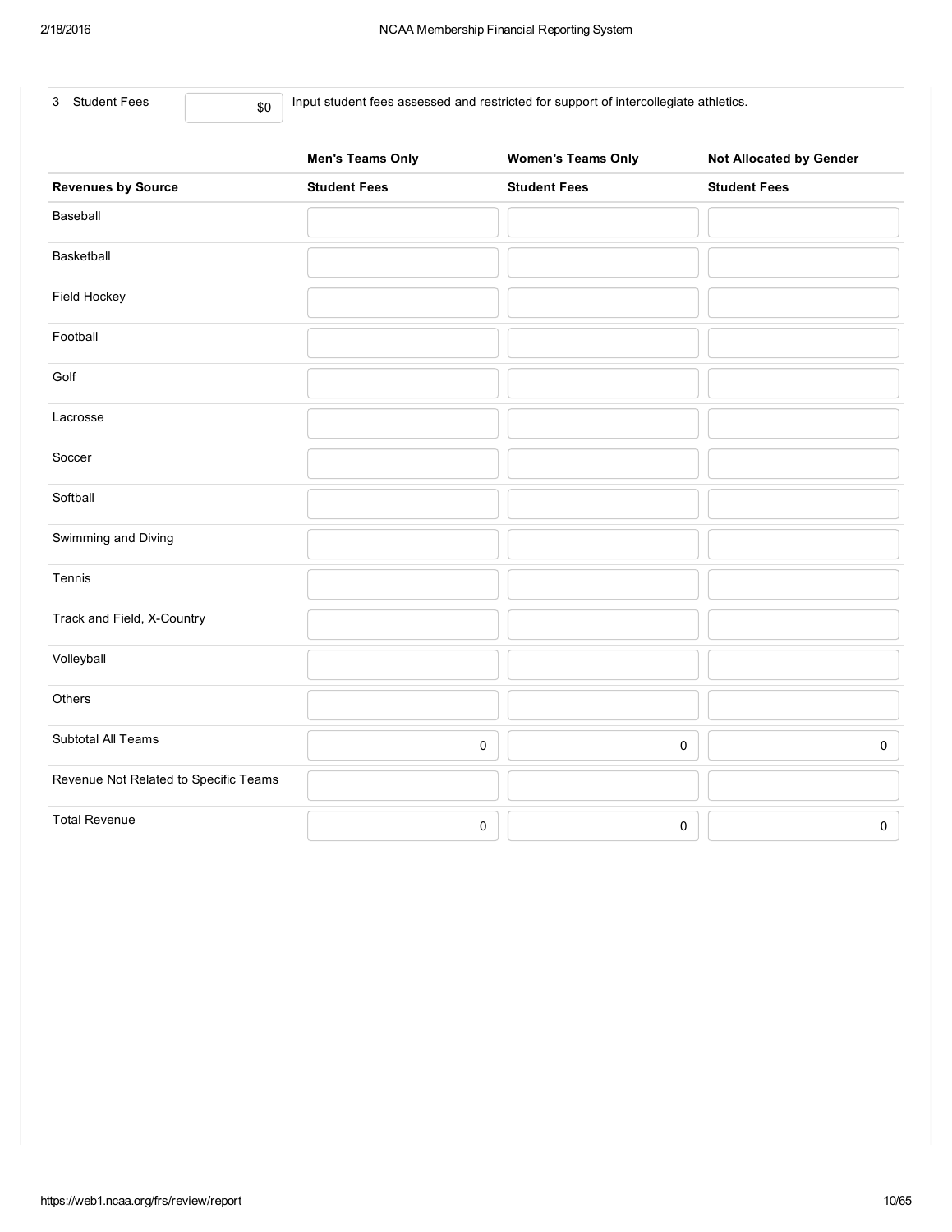| Input direct funds provided by the institution to athletics for the operations of intercollegiate athletics including:<br>4 Direct<br>\$3,527,031<br>• Unrestricted funds allocated to the athletics department by the university (e.g. state funds, tuition, tuition<br>Institutional<br>Support<br>waivers, transfers)<br>• Federal work study support for student workers employed by athletics.<br>• Endowment unrestricted income, spending policy distributions and other investment income distributed to<br>athletics in the reporting year to support athletic operations. Athletics restricted endowment income for<br>athletics should be reported in Category 17. |                                     |                                     |                                     |  |  |
|-------------------------------------------------------------------------------------------------------------------------------------------------------------------------------------------------------------------------------------------------------------------------------------------------------------------------------------------------------------------------------------------------------------------------------------------------------------------------------------------------------------------------------------------------------------------------------------------------------------------------------------------------------------------------------|-------------------------------------|-------------------------------------|-------------------------------------|--|--|
|                                                                                                                                                                                                                                                                                                                                                                                                                                                                                                                                                                                                                                                                               | <b>Men's Teams Only</b>             | <b>Women's Teams Only</b>           | <b>Not Allocated by Gender</b>      |  |  |
| <b>Revenues by Source</b>                                                                                                                                                                                                                                                                                                                                                                                                                                                                                                                                                                                                                                                     | <b>Direct Institutional Support</b> | <b>Direct Institutional Support</b> | <b>Direct Institutional Support</b> |  |  |
| Baseball                                                                                                                                                                                                                                                                                                                                                                                                                                                                                                                                                                                                                                                                      | 182,484                             |                                     |                                     |  |  |
| Basketball                                                                                                                                                                                                                                                                                                                                                                                                                                                                                                                                                                                                                                                                    | 197,802                             | 126,444                             |                                     |  |  |
| Field Hockey                                                                                                                                                                                                                                                                                                                                                                                                                                                                                                                                                                                                                                                                  |                                     | 97,928                              |                                     |  |  |
| Football                                                                                                                                                                                                                                                                                                                                                                                                                                                                                                                                                                                                                                                                      | 291,469                             |                                     |                                     |  |  |
| Golf                                                                                                                                                                                                                                                                                                                                                                                                                                                                                                                                                                                                                                                                          | 39,221                              |                                     |                                     |  |  |
| Lacrosse                                                                                                                                                                                                                                                                                                                                                                                                                                                                                                                                                                                                                                                                      | 135,423                             | 114,608                             |                                     |  |  |
| Soccer                                                                                                                                                                                                                                                                                                                                                                                                                                                                                                                                                                                                                                                                        | 101,738                             | 103,745                             |                                     |  |  |
| Softball                                                                                                                                                                                                                                                                                                                                                                                                                                                                                                                                                                                                                                                                      |                                     | 118,420                             |                                     |  |  |
| Swimming and Diving                                                                                                                                                                                                                                                                                                                                                                                                                                                                                                                                                                                                                                                           | 136,384                             | 135,916                             |                                     |  |  |
| Tennis                                                                                                                                                                                                                                                                                                                                                                                                                                                                                                                                                                                                                                                                        | 92,952                              | 96,665                              |                                     |  |  |
| Track and Field, X-Country                                                                                                                                                                                                                                                                                                                                                                                                                                                                                                                                                                                                                                                    | 90,168                              | 91,016                              |                                     |  |  |
| Volleyball                                                                                                                                                                                                                                                                                                                                                                                                                                                                                                                                                                                                                                                                    |                                     | 92,701                              |                                     |  |  |
| Others                                                                                                                                                                                                                                                                                                                                                                                                                                                                                                                                                                                                                                                                        |                                     |                                     |                                     |  |  |
| Subtotal All Teams                                                                                                                                                                                                                                                                                                                                                                                                                                                                                                                                                                                                                                                            | 1,267,641                           | 977,443                             | $\mathsf{O}\xspace$                 |  |  |
| Revenue Not Related to Specific Teams                                                                                                                                                                                                                                                                                                                                                                                                                                                                                                                                                                                                                                         |                                     |                                     | 1,281,947                           |  |  |

1,267,641 977,443 1,281,947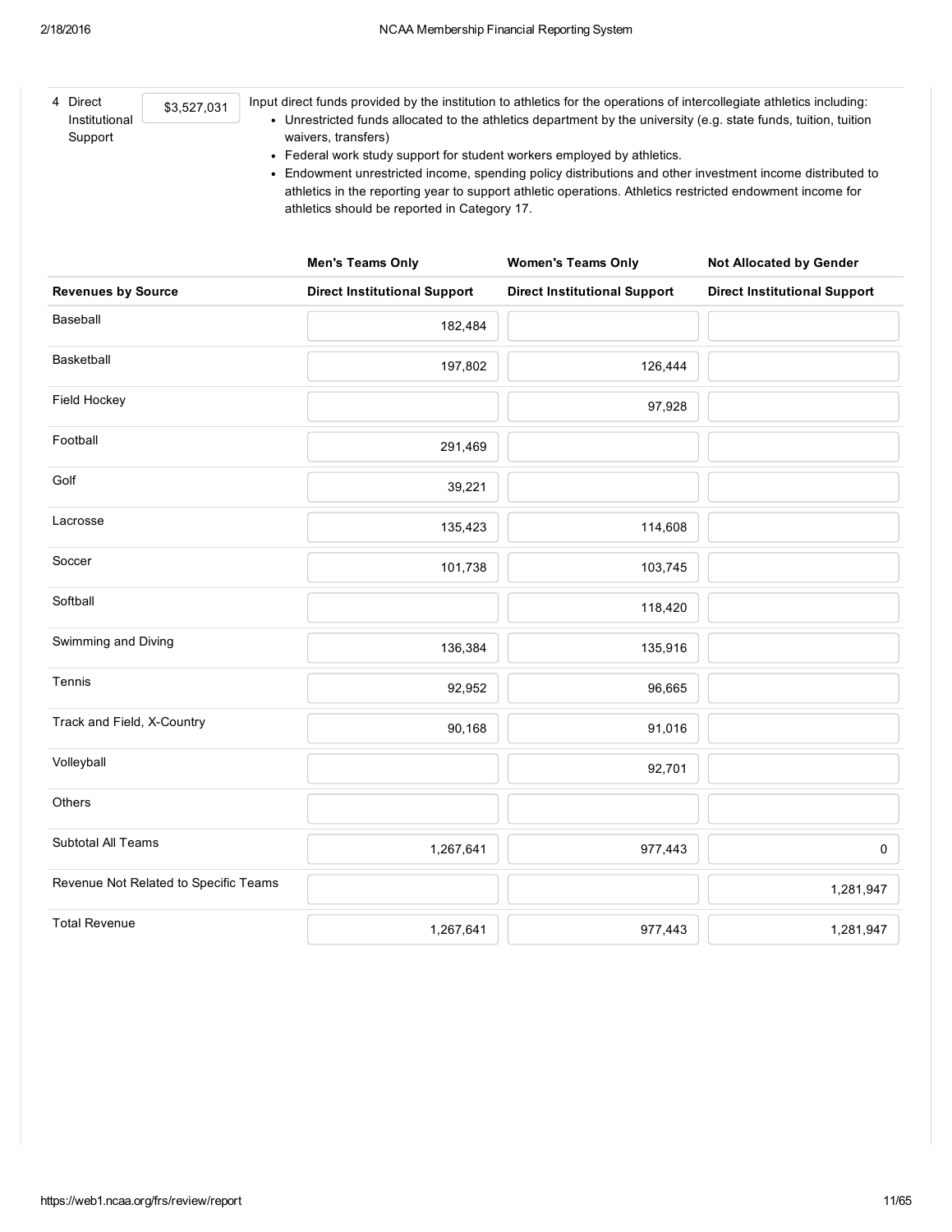$\overline{5}$ 

| Less -<br><b>Transfers</b> | If the institution allocated funds to athletics as represented in Categories 3-4 and the athletics department provided a<br>transfer of funds back to the institution in the reporting year, report the transfer amount as a negative in this |
|----------------------------|-----------------------------------------------------------------------------------------------------------------------------------------------------------------------------------------------------------------------------------------------|
| to                         | category. The transfer amount may not exceed the total of Categories 3-4. Transfers back to the institution in excess                                                                                                                         |
| Institution                | of Categories 3-4 should be reported in Category 41 - excess transfers to institution.                                                                                                                                                        |

|                                       | <b>Men's Teams Only</b>                | <b>Women's Teams Only</b>              | Not Allocated by Gender                |
|---------------------------------------|----------------------------------------|----------------------------------------|----------------------------------------|
| <b>Revenues by Source</b>             | <b>Less - Transfers to Institution</b> | <b>Less - Transfers to Institution</b> | <b>Less - Transfers to Institution</b> |
| Baseball                              |                                        |                                        |                                        |
| Basketball                            |                                        |                                        |                                        |
| Field Hockey                          |                                        |                                        |                                        |
| Football                              |                                        |                                        |                                        |
| Golf                                  |                                        |                                        |                                        |
| Lacrosse                              |                                        |                                        |                                        |
| Soccer                                |                                        |                                        |                                        |
| Softball                              |                                        |                                        |                                        |
| Swimming and Diving                   |                                        |                                        |                                        |
| Tennis                                |                                        |                                        |                                        |
| Track and Field, X-Country            |                                        |                                        |                                        |
| Volleyball                            |                                        |                                        |                                        |
| Others                                |                                        |                                        |                                        |
| Subtotal All Teams                    | 0                                      | $\mathsf{O}\xspace$                    | $\mathsf{O}\xspace$                    |
| Revenue Not Related to Specific Teams |                                        |                                        |                                        |
| <b>Total Revenue</b>                  | 0                                      | 0                                      | $\mathsf{O}\xspace$                    |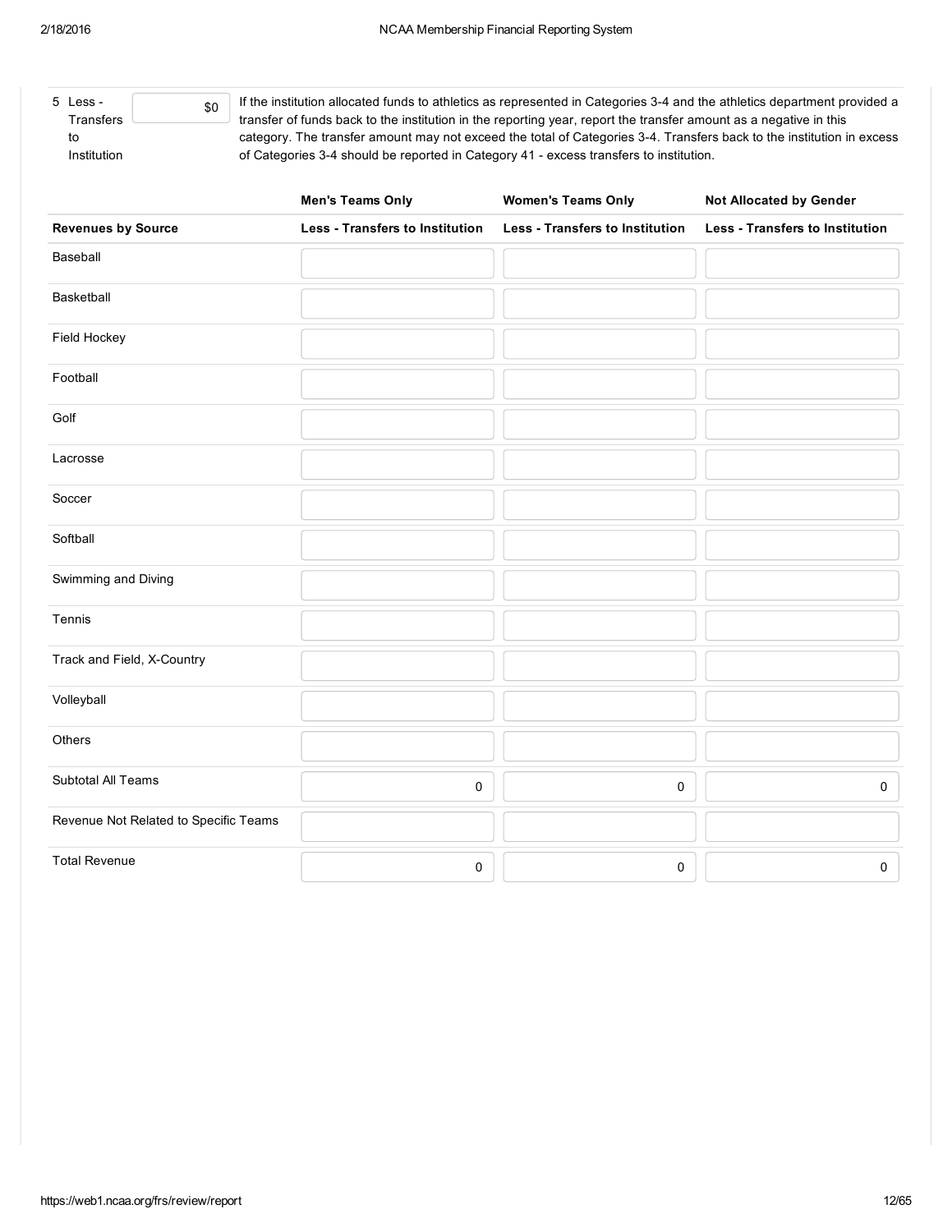| 6 Indirect<br>Institutional | \$5,373,586 | Input value of costs covered and services provided by the institution to athletics but not charged to athletics<br>including:                                                                                                                                                                                                                       |
|-----------------------------|-------------|-----------------------------------------------------------------------------------------------------------------------------------------------------------------------------------------------------------------------------------------------------------------------------------------------------------------------------------------------------|
| Support                     |             | • Facility debt service, rental fees or lease payments for the reporting year.                                                                                                                                                                                                                                                                      |
|                             |             | • Administrative services provided by the university to athletics but not charged such as HR, Accounting and<br>IT.                                                                                                                                                                                                                                 |
|                             |             | • Facilities maintenance.                                                                                                                                                                                                                                                                                                                           |
|                             |             | • Security.                                                                                                                                                                                                                                                                                                                                         |
|                             |             | • Risk Management.                                                                                                                                                                                                                                                                                                                                  |
|                             |             | Utilities.                                                                                                                                                                                                                                                                                                                                          |
|                             |             | Do not include depreciation.                                                                                                                                                                                                                                                                                                                        |
|                             |             | Note: If the institution is paying for debt service, leases, or rental fees for athletic facilities but not charging to<br>athletics, this category should equal Categories 34 and 36. If the institution is not paying for debt service, leases, or<br>rental fees or charging directly to athletics, this category should equal only Category 36. |

|                                       | <b>Men's Teams Only</b>               | <b>Women's Teams Only</b>             | <b>Not Allocated by Gender</b>        |
|---------------------------------------|---------------------------------------|---------------------------------------|---------------------------------------|
| <b>Revenues by Source</b>             | <b>Indirect Institutional Support</b> | <b>Indirect Institutional Support</b> | <b>Indirect Institutional Support</b> |
| Baseball                              |                                       |                                       |                                       |
| Basketball                            |                                       |                                       |                                       |
| Field Hockey                          |                                       |                                       |                                       |
| Football                              |                                       |                                       |                                       |
| Golf                                  |                                       |                                       |                                       |
| Lacrosse                              |                                       |                                       |                                       |
| Soccer                                |                                       |                                       |                                       |
| Softball                              |                                       |                                       |                                       |
| Swimming and Diving                   |                                       |                                       |                                       |
| Tennis                                |                                       |                                       |                                       |
| Track and Field, X-Country            |                                       |                                       |                                       |
| Volleyball                            |                                       |                                       |                                       |
| Others                                |                                       |                                       |                                       |
| Subtotal All Teams                    | 0                                     | $\mathbf 0$                           | $\mathsf{O}\xspace$                   |
| Revenue Not Related to Specific Teams |                                       |                                       | 5,373,586                             |
| <b>Total Revenue</b>                  | $\pmb{0}$                             | $\pmb{0}$                             | 5,373,586                             |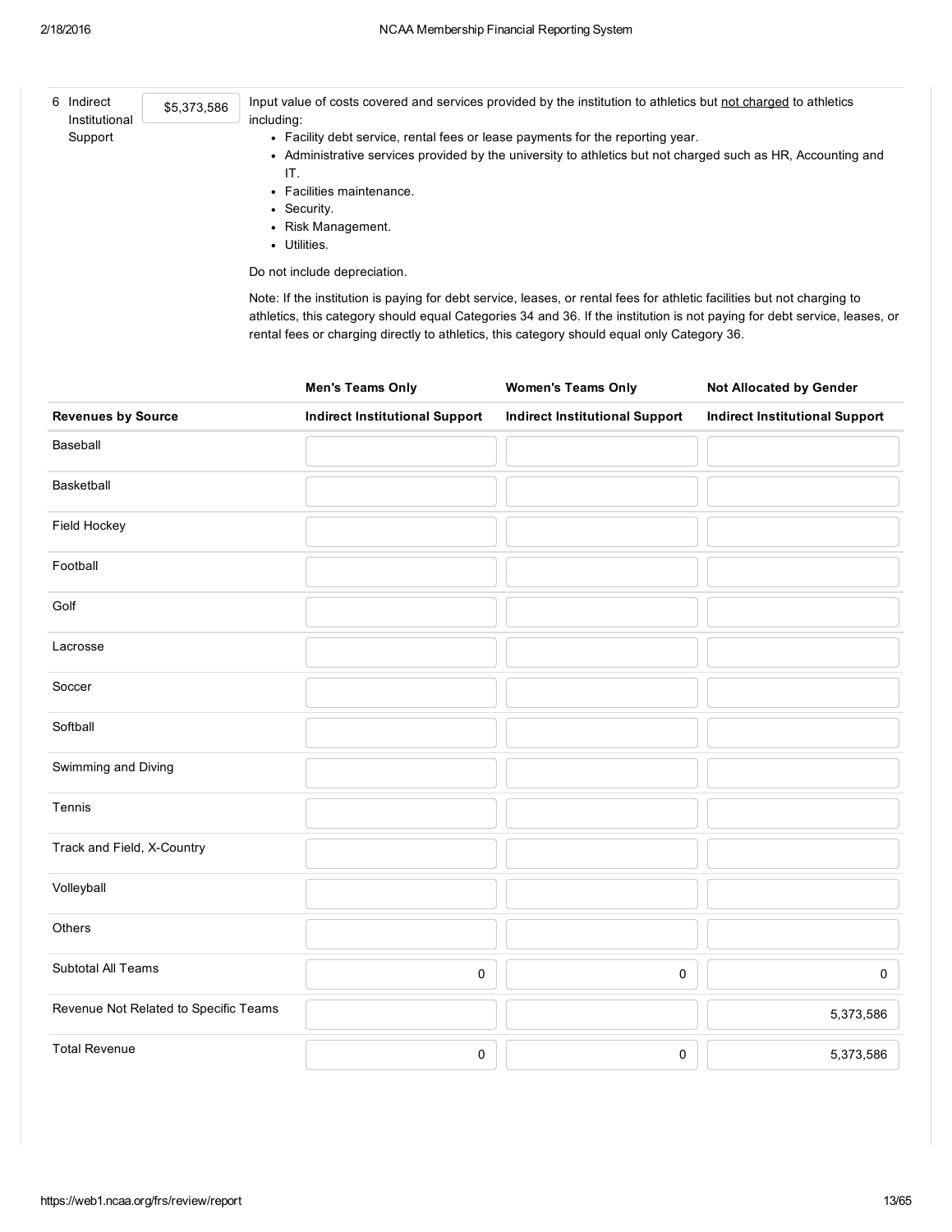| Guarantees |  |
|------------|--|
|            |  |

\$2,000 Input revenue received from participation in away games.

|                                       | <b>Men's Teams Only</b> | <b>Women's Teams Only</b> | <b>Not Allocated by Gender</b> |
|---------------------------------------|-------------------------|---------------------------|--------------------------------|
| <b>Revenues by Source</b>             | <b>Guarantees</b>       | <b>Guarantees</b>         | <b>Guarantees</b>              |
| Baseball                              |                         |                           |                                |
| Basketball                            | 2,000                   |                           |                                |
| Field Hockey                          |                         |                           |                                |
| Football                              |                         |                           |                                |
| Golf                                  |                         |                           |                                |
| Lacrosse                              |                         |                           |                                |
| Soccer                                |                         |                           |                                |
| Softball                              |                         |                           |                                |
| Swimming and Diving                   |                         |                           |                                |
| Tennis                                |                         |                           |                                |
| Track and Field, X-Country            |                         |                           |                                |
| Volleyball                            |                         |                           |                                |
| Others                                |                         |                           |                                |
| Subtotal All Teams                    | 2,000                   | 0                         | $\mathsf{O}\xspace$            |
| Revenue Not Related to Specific Teams |                         |                           |                                |
| <b>Total Revenue</b>                  | 2,000                   | 0                         | $\pmb{0}$                      |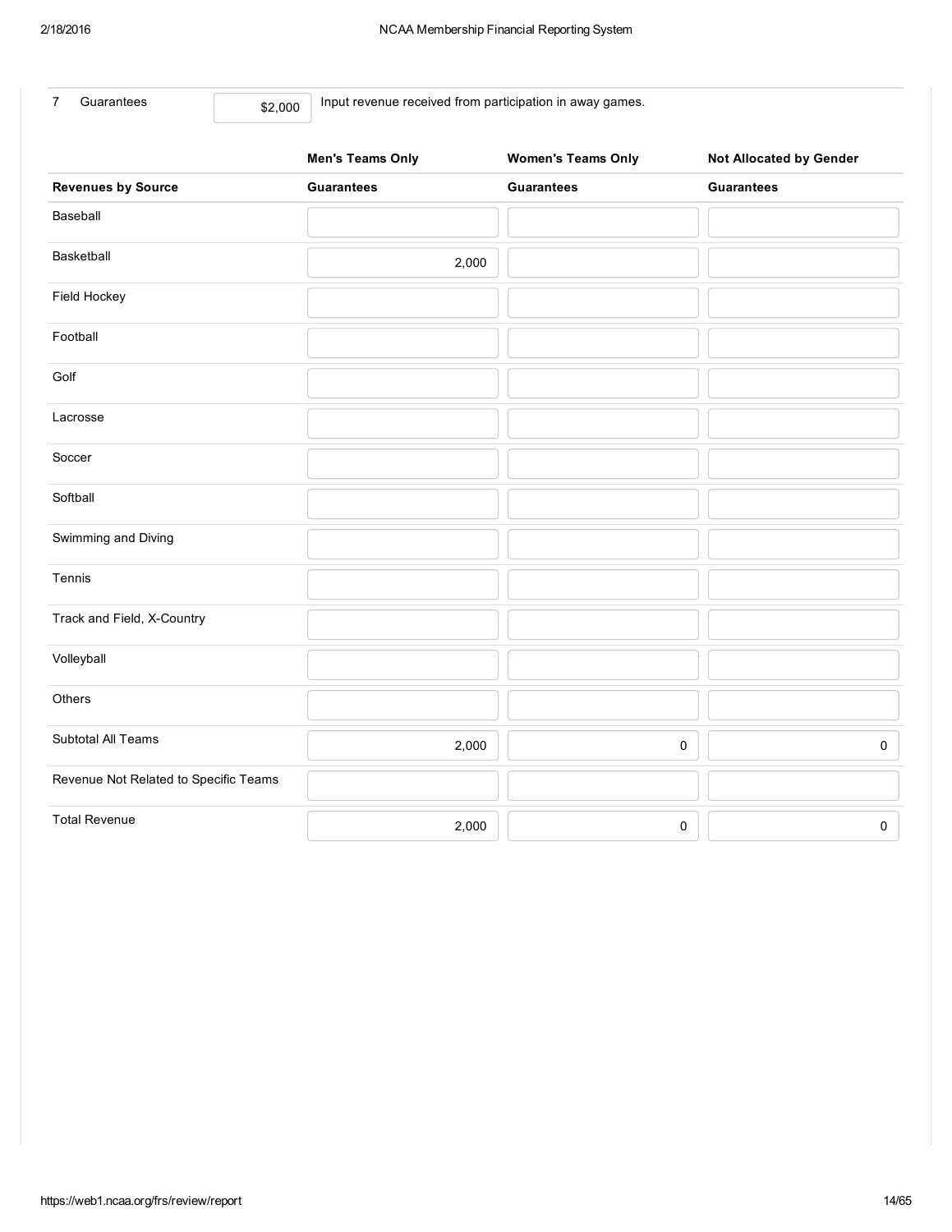| 8 Contributions<br>\$0                | Input contributions provided and used by athletics in the reporting year including:<br>• Amounts received from individuals, corporations, associations, foundations, clubs or other organizations<br>designated for the operations of the athletics program.<br>• Funds contributed by outside contributors for the payment of debt service, lease payments or rental fee<br>expenses for athletic facilities in the reporting year.<br>• Amounts received above face value for tickets.<br>Contributions shall include cash and marketable securities. Do not report:<br>• Pledges until funds are provided to athletics for use.<br>• Contributions to be used in other reporting years. |                           |                                |  |  |
|---------------------------------------|--------------------------------------------------------------------------------------------------------------------------------------------------------------------------------------------------------------------------------------------------------------------------------------------------------------------------------------------------------------------------------------------------------------------------------------------------------------------------------------------------------------------------------------------------------------------------------------------------------------------------------------------------------------------------------------------|---------------------------|--------------------------------|--|--|
|                                       | <b>Men's Teams Only</b>                                                                                                                                                                                                                                                                                                                                                                                                                                                                                                                                                                                                                                                                    | <b>Women's Teams Only</b> | <b>Not Allocated by Gender</b> |  |  |
| <b>Revenues by Source</b>             | <b>Contributions</b>                                                                                                                                                                                                                                                                                                                                                                                                                                                                                                                                                                                                                                                                       | <b>Contributions</b>      | <b>Contributions</b>           |  |  |
| Baseball                              |                                                                                                                                                                                                                                                                                                                                                                                                                                                                                                                                                                                                                                                                                            |                           |                                |  |  |
| <b>Basketball</b>                     |                                                                                                                                                                                                                                                                                                                                                                                                                                                                                                                                                                                                                                                                                            |                           |                                |  |  |
| Field Hockey                          |                                                                                                                                                                                                                                                                                                                                                                                                                                                                                                                                                                                                                                                                                            |                           |                                |  |  |
| Football                              |                                                                                                                                                                                                                                                                                                                                                                                                                                                                                                                                                                                                                                                                                            |                           |                                |  |  |
| Golf                                  |                                                                                                                                                                                                                                                                                                                                                                                                                                                                                                                                                                                                                                                                                            |                           |                                |  |  |
| Lacrosse                              |                                                                                                                                                                                                                                                                                                                                                                                                                                                                                                                                                                                                                                                                                            |                           |                                |  |  |
| Soccer                                |                                                                                                                                                                                                                                                                                                                                                                                                                                                                                                                                                                                                                                                                                            |                           |                                |  |  |
| Softball                              |                                                                                                                                                                                                                                                                                                                                                                                                                                                                                                                                                                                                                                                                                            |                           |                                |  |  |
| Swimming and Diving                   |                                                                                                                                                                                                                                                                                                                                                                                                                                                                                                                                                                                                                                                                                            |                           |                                |  |  |
| Tennis                                |                                                                                                                                                                                                                                                                                                                                                                                                                                                                                                                                                                                                                                                                                            |                           |                                |  |  |
| Track and Field, X-Country            |                                                                                                                                                                                                                                                                                                                                                                                                                                                                                                                                                                                                                                                                                            |                           |                                |  |  |
| Volleyball                            |                                                                                                                                                                                                                                                                                                                                                                                                                                                                                                                                                                                                                                                                                            |                           |                                |  |  |
| Others                                |                                                                                                                                                                                                                                                                                                                                                                                                                                                                                                                                                                                                                                                                                            |                           |                                |  |  |
| Subtotal All Teams                    |                                                                                                                                                                                                                                                                                                                                                                                                                                                                                                                                                                                                                                                                                            | 0                         | 0<br>0                         |  |  |
| Revenue Not Related to Specific Teams |                                                                                                                                                                                                                                                                                                                                                                                                                                                                                                                                                                                                                                                                                            |                           |                                |  |  |
| <b>Total Revenue</b>                  |                                                                                                                                                                                                                                                                                                                                                                                                                                                                                                                                                                                                                                                                                            | 0                         | 0<br>$\mathsf{O}\xspace$       |  |  |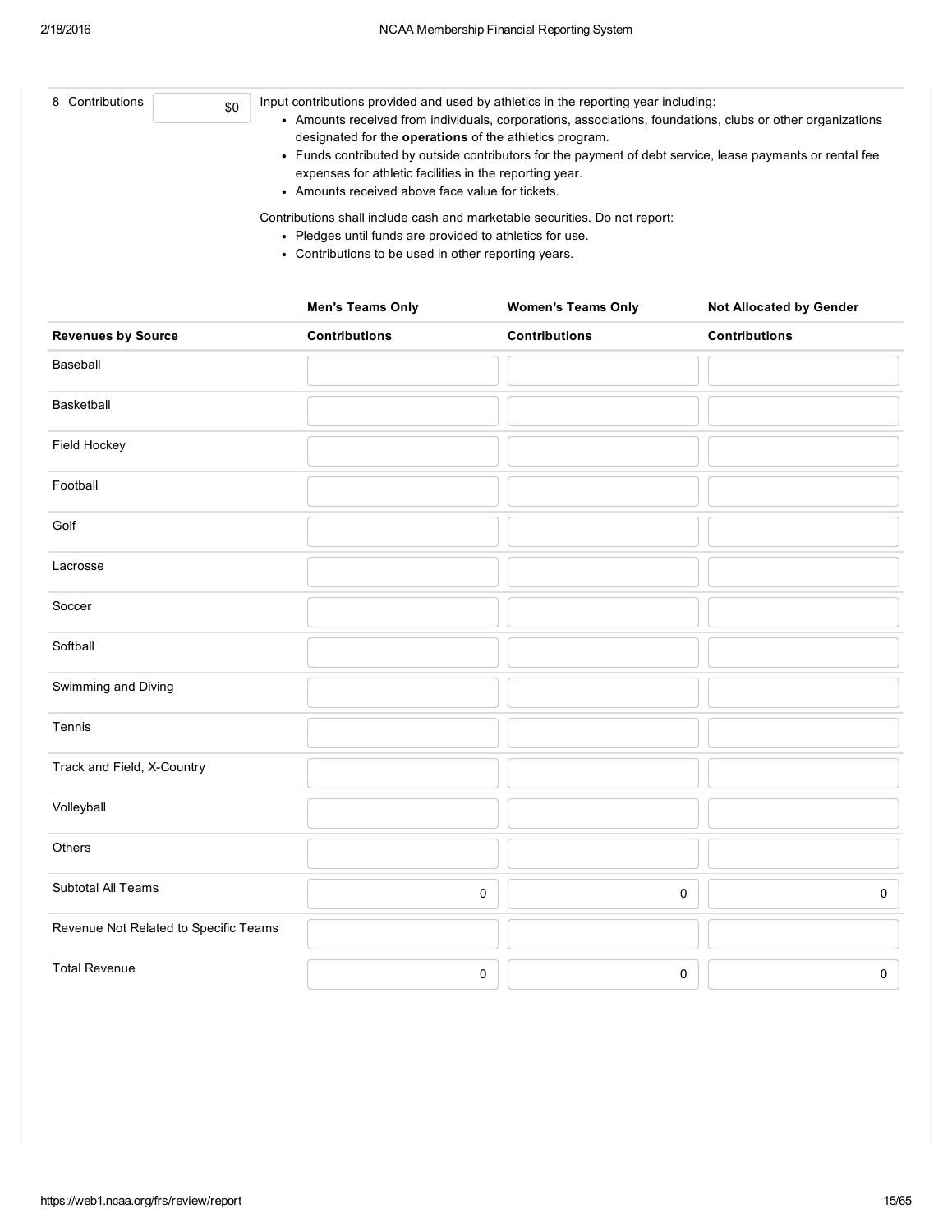| 9 In-<br>Kind                         | \$0<br>• Equipment.<br>• Services. | Input market value of in-kind contributions in the reporting year including:<br>• Dealer provided automobiles.<br>• Nutritional product. |                                                                                                                   |                                |
|---------------------------------------|------------------------------------|------------------------------------------------------------------------------------------------------------------------------------------|-------------------------------------------------------------------------------------------------------------------|--------------------------------|
|                                       | Category 15.                       | Please offset in-kind values in the appropriate expense category.                                                                        | All in-kind contributions that are made as a result of a licensing or sponsorship agreement should be reported in |                                |
|                                       |                                    | <b>Men's Teams Only</b>                                                                                                                  | <b>Women's Teams Only</b>                                                                                         | <b>Not Allocated by Gender</b> |
| <b>Revenues by Source</b>             |                                    | In-Kind                                                                                                                                  | In-Kind                                                                                                           | In-Kind                        |
| Baseball                              |                                    |                                                                                                                                          |                                                                                                                   |                                |
| Basketball                            |                                    |                                                                                                                                          |                                                                                                                   |                                |
| Field Hockey                          |                                    |                                                                                                                                          |                                                                                                                   |                                |
| Football                              |                                    |                                                                                                                                          |                                                                                                                   |                                |
| Golf                                  |                                    |                                                                                                                                          |                                                                                                                   |                                |
| Lacrosse                              |                                    |                                                                                                                                          |                                                                                                                   |                                |
| Soccer                                |                                    |                                                                                                                                          |                                                                                                                   |                                |
| Softball                              |                                    |                                                                                                                                          |                                                                                                                   |                                |
| Swimming and Diving                   |                                    |                                                                                                                                          |                                                                                                                   |                                |
| Tennis                                |                                    |                                                                                                                                          |                                                                                                                   |                                |
| Track and Field, X-Country            |                                    |                                                                                                                                          |                                                                                                                   |                                |
| Volleyball                            |                                    |                                                                                                                                          |                                                                                                                   |                                |
| Others                                |                                    |                                                                                                                                          |                                                                                                                   |                                |
| Subtotal All Teams                    |                                    |                                                                                                                                          | 0                                                                                                                 | $\pmb{0}$<br>0                 |
| Revenue Not Related to Specific Teams |                                    |                                                                                                                                          |                                                                                                                   |                                |
| <b>Total Revenue</b>                  |                                    |                                                                                                                                          | 0                                                                                                                 | $\mathsf{O}\xspace$<br>0       |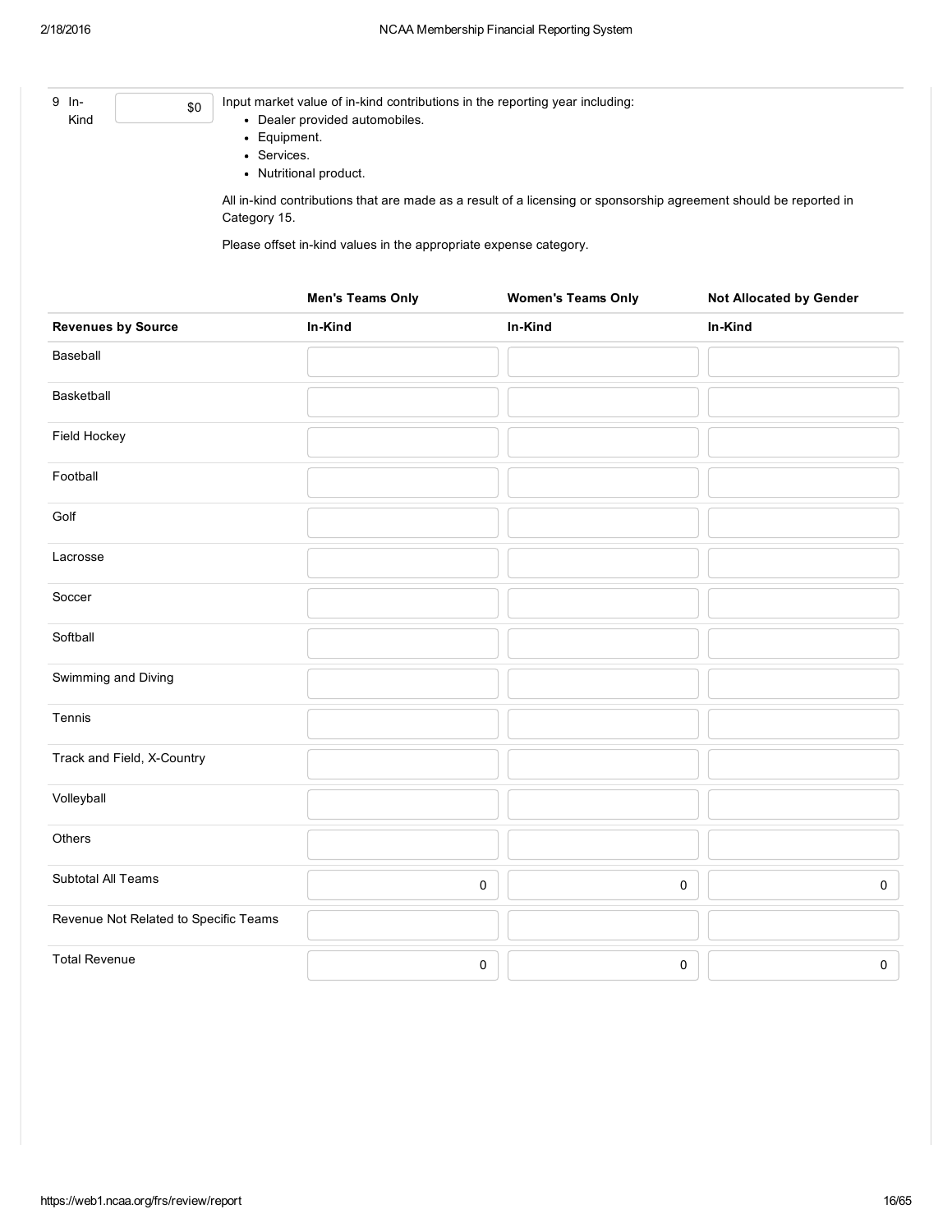| 10 Compensation and Benefits<br>provided by a third party | \$0                                                           | Input all benefits provided by a third party and contractually guaranteed by the institution, but<br>not included on the institution's W-2. These may include:<br>• Country club membership.<br>• Allowances for clothing, housing, entertainment.<br>• Speaking fees.<br>• Camps compensation.<br>• Media income.<br>• Shoe and apparel income.<br>The total of this category should equal expense Categories 23 and 25 combined. |                                                               |                                                               |  |
|-----------------------------------------------------------|---------------------------------------------------------------|------------------------------------------------------------------------------------------------------------------------------------------------------------------------------------------------------------------------------------------------------------------------------------------------------------------------------------------------------------------------------------------------------------------------------------|---------------------------------------------------------------|---------------------------------------------------------------|--|
|                                                           | <b>Men's Teams Only</b>                                       |                                                                                                                                                                                                                                                                                                                                                                                                                                    | <b>Women's Teams Only</b>                                     | <b>Not Allocated by Gender</b>                                |  |
| <b>Revenues by Source</b>                                 | <b>Compensation and Benefits</b><br>provided by a third party |                                                                                                                                                                                                                                                                                                                                                                                                                                    | <b>Compensation and Benefits</b><br>provided by a third party | <b>Compensation and Benefits</b><br>provided by a third party |  |
| Baseball                                                  |                                                               |                                                                                                                                                                                                                                                                                                                                                                                                                                    |                                                               |                                                               |  |
| Basketball                                                |                                                               |                                                                                                                                                                                                                                                                                                                                                                                                                                    |                                                               |                                                               |  |
| Field Hockey                                              |                                                               |                                                                                                                                                                                                                                                                                                                                                                                                                                    |                                                               |                                                               |  |
| Football                                                  |                                                               |                                                                                                                                                                                                                                                                                                                                                                                                                                    |                                                               |                                                               |  |
| Golf                                                      |                                                               |                                                                                                                                                                                                                                                                                                                                                                                                                                    |                                                               |                                                               |  |
| Lacrosse                                                  |                                                               |                                                                                                                                                                                                                                                                                                                                                                                                                                    |                                                               |                                                               |  |
| Soccer                                                    |                                                               |                                                                                                                                                                                                                                                                                                                                                                                                                                    |                                                               |                                                               |  |
| Softball                                                  |                                                               |                                                                                                                                                                                                                                                                                                                                                                                                                                    |                                                               |                                                               |  |
| Swimming and Diving                                       |                                                               |                                                                                                                                                                                                                                                                                                                                                                                                                                    |                                                               |                                                               |  |
| Tennis                                                    |                                                               |                                                                                                                                                                                                                                                                                                                                                                                                                                    |                                                               |                                                               |  |
| Track and Field, X-Country                                |                                                               |                                                                                                                                                                                                                                                                                                                                                                                                                                    |                                                               |                                                               |  |
| Volleyball                                                |                                                               |                                                                                                                                                                                                                                                                                                                                                                                                                                    |                                                               |                                                               |  |
| Others                                                    |                                                               |                                                                                                                                                                                                                                                                                                                                                                                                                                    |                                                               |                                                               |  |
| Subtotal All Teams                                        |                                                               | 0                                                                                                                                                                                                                                                                                                                                                                                                                                  | 0                                                             | 0                                                             |  |
| Revenue Not Related to<br>Specific Teams                  |                                                               |                                                                                                                                                                                                                                                                                                                                                                                                                                    |                                                               |                                                               |  |
| <b>Total Revenue</b>                                      |                                                               | 0                                                                                                                                                                                                                                                                                                                                                                                                                                  | 0                                                             | 0                                                             |  |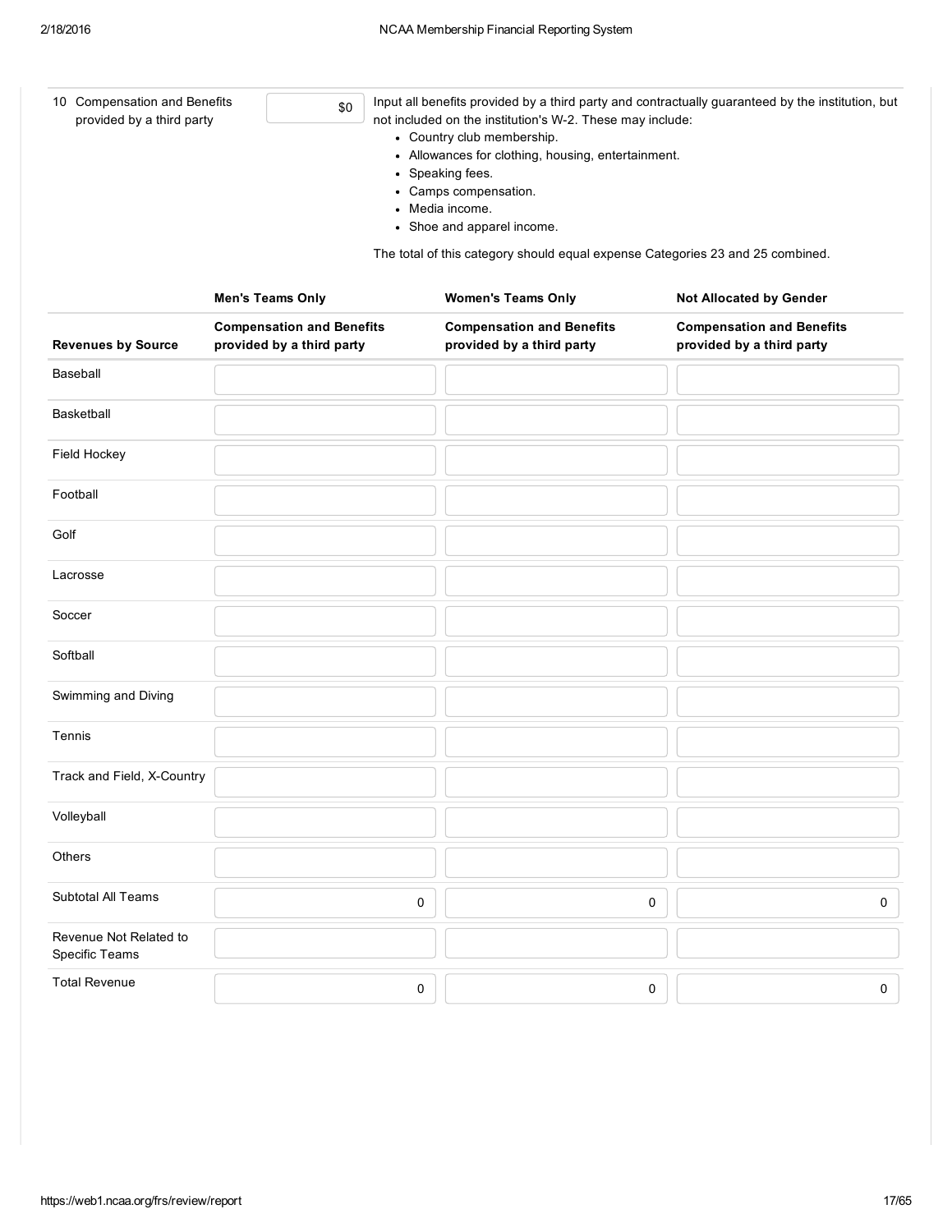11 Media Rights \$0 Input **all** revenue received for radio, television, internet, digital and e-commerce rights, including the portion of conference distributions related to media rights - if applicable.

Consult with your conference offices if you do not have the media rights distribution amount available.

|                                       | <b>Men's Teams Only</b> | <b>Women's Teams Only</b> | Not Allocated by Gender |
|---------------------------------------|-------------------------|---------------------------|-------------------------|
| <b>Revenues by Source</b>             | <b>Media Rights</b>     | <b>Media Rights</b>       | <b>Media Rights</b>     |
| Baseball                              |                         |                           |                         |
| Basketball                            |                         |                           |                         |
| Field Hockey                          |                         |                           |                         |
| Football                              |                         |                           |                         |
| Golf                                  |                         |                           |                         |
| Lacrosse                              |                         |                           |                         |
| Soccer                                |                         |                           |                         |
| Softball                              |                         |                           |                         |
| Swimming and Diving                   |                         |                           |                         |
| Tennis                                |                         |                           |                         |
| Track and Field, X-Country            |                         |                           |                         |
| Volleyball                            |                         |                           |                         |
| Others                                |                         |                           |                         |
| Subtotal All Teams                    | 0                       | 0                         | $\mathsf{O}\xspace$     |
| Revenue Not Related to Specific Teams |                         |                           |                         |
| <b>Total Revenue</b>                  | 0                       | $\pmb{0}$                 | $\pmb{0}$               |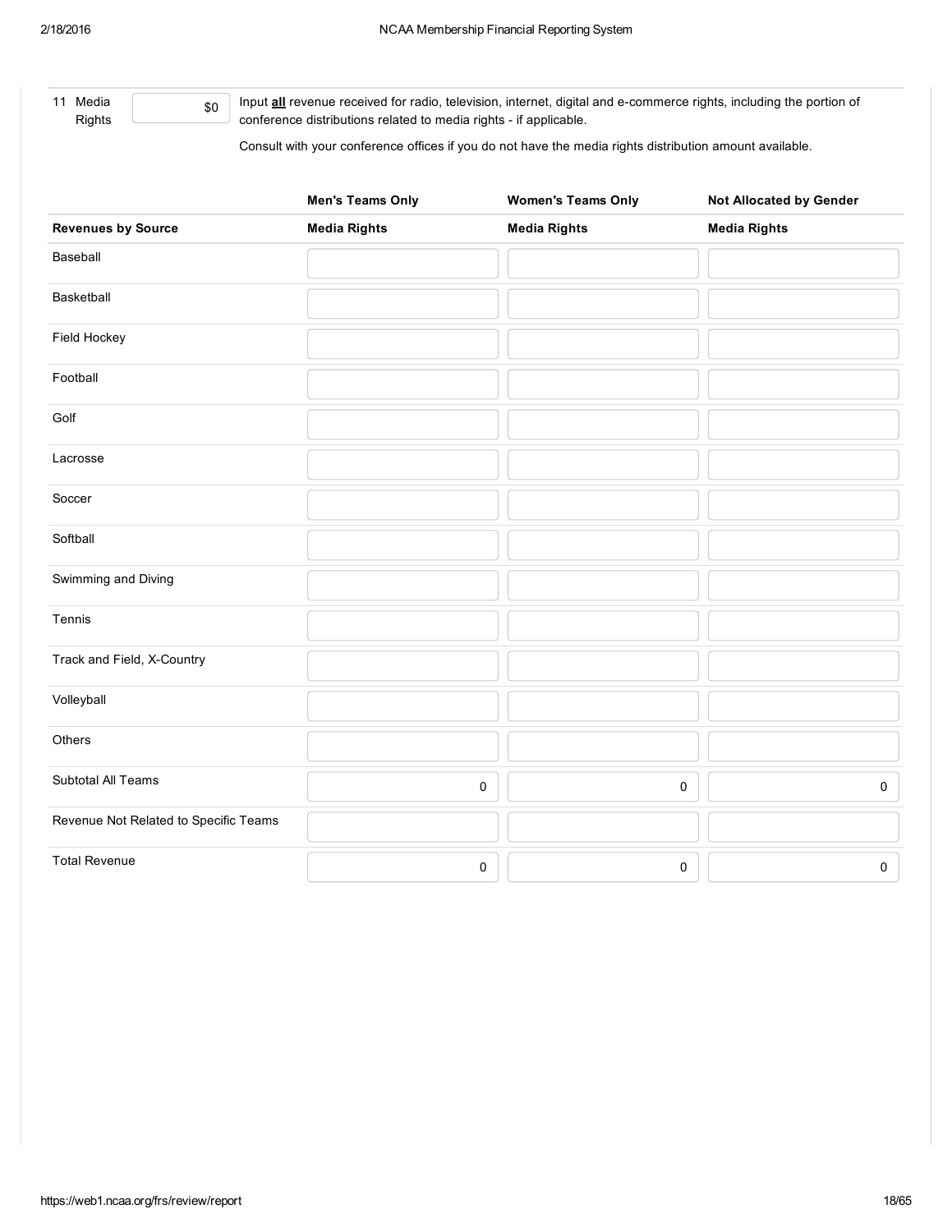12 NCAA **Distributions** 

\$0

Input revenues received from all NCAA distributions including NCAA championships reimbursements and payments received from the NCAA for hosting a championship.

In some cases, NCAA distributions may be provided by the conference office. Consult with the conference office for the amount if you do not have it available and include in this category.

|                                       | <b>Men's Teams Only</b>   | <b>Women's Teams Only</b> | Not Allocated by Gender   |
|---------------------------------------|---------------------------|---------------------------|---------------------------|
| <b>Revenues by Source</b>             | <b>NCAA Distributions</b> | <b>NCAA Distributions</b> | <b>NCAA Distributions</b> |
| Baseball                              |                           |                           |                           |
| Basketball                            |                           |                           |                           |
| Field Hockey                          |                           |                           |                           |
| Football                              |                           |                           |                           |
| Golf                                  |                           |                           |                           |
| Lacrosse                              |                           |                           |                           |
| Soccer                                |                           |                           |                           |
| Softball                              |                           |                           |                           |
| Swimming and Diving                   |                           |                           |                           |
| Tennis                                |                           |                           |                           |
| Track and Field, X-Country            |                           |                           |                           |
| Volleyball                            |                           |                           |                           |
| Others                                |                           |                           |                           |
| Subtotal All Teams                    |                           | 0                         | 0<br>$\mathsf{O}\xspace$  |
| Revenue Not Related to Specific Teams |                           |                           |                           |
| <b>Total Revenue</b>                  |                           | 0                         | $\mathsf 0$<br>0          |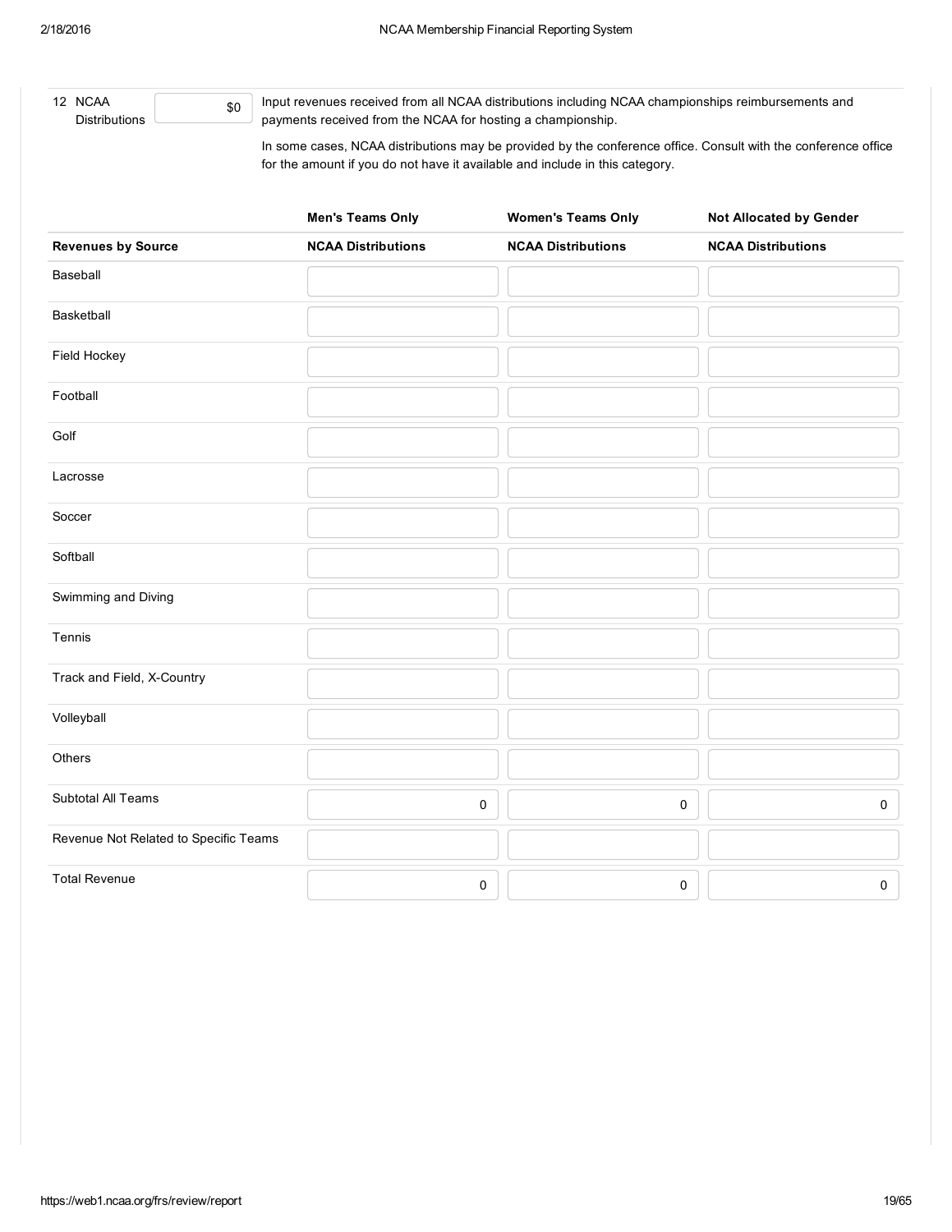| 13 Conference<br>Distributions (Non | Input all revenues received by conference distribution, excluding portions of distribution relating to<br>media rights (reported in Category 11) or NCAA distributions (reported in Category 12). |
|-------------------------------------|---------------------------------------------------------------------------------------------------------------------------------------------------------------------------------------------------|
| Media or Bowl)                      | Note: Revenue related to post-season bowls should be excluded from all reporting categories.                                                                                                      |

|                                          | <b>Men's Teams Only</b>                                | <b>Women's Teams Only</b>                              | <b>Not Allocated by Gender</b>                         |  |  |
|------------------------------------------|--------------------------------------------------------|--------------------------------------------------------|--------------------------------------------------------|--|--|
| <b>Revenues by Source</b>                | <b>Conference Distributions (Non</b><br>Media or Bowl) | <b>Conference Distributions (Non</b><br>Media or Bowl) | <b>Conference Distributions (Non</b><br>Media or Bowl) |  |  |
| Baseball                                 |                                                        |                                                        |                                                        |  |  |
| Basketball                               |                                                        |                                                        |                                                        |  |  |
| Field Hockey                             |                                                        |                                                        |                                                        |  |  |
| Football                                 |                                                        |                                                        |                                                        |  |  |
| Golf                                     |                                                        |                                                        |                                                        |  |  |
| Lacrosse                                 |                                                        |                                                        |                                                        |  |  |
| Soccer                                   |                                                        |                                                        |                                                        |  |  |
| Softball                                 |                                                        |                                                        |                                                        |  |  |
| Swimming and Diving                      |                                                        |                                                        |                                                        |  |  |
| Tennis                                   |                                                        |                                                        |                                                        |  |  |
| Track and Field, X-Country               |                                                        |                                                        |                                                        |  |  |
| Volleyball                               |                                                        |                                                        |                                                        |  |  |
| Others                                   |                                                        |                                                        |                                                        |  |  |
| Subtotal All Teams                       | 0                                                      | 0                                                      | $\mathsf 0$                                            |  |  |
| Revenue Not Related to<br>Specific Teams |                                                        |                                                        |                                                        |  |  |
| <b>Total Revenue</b>                     | $\mathbf 0$                                            | 0                                                      | 0                                                      |  |  |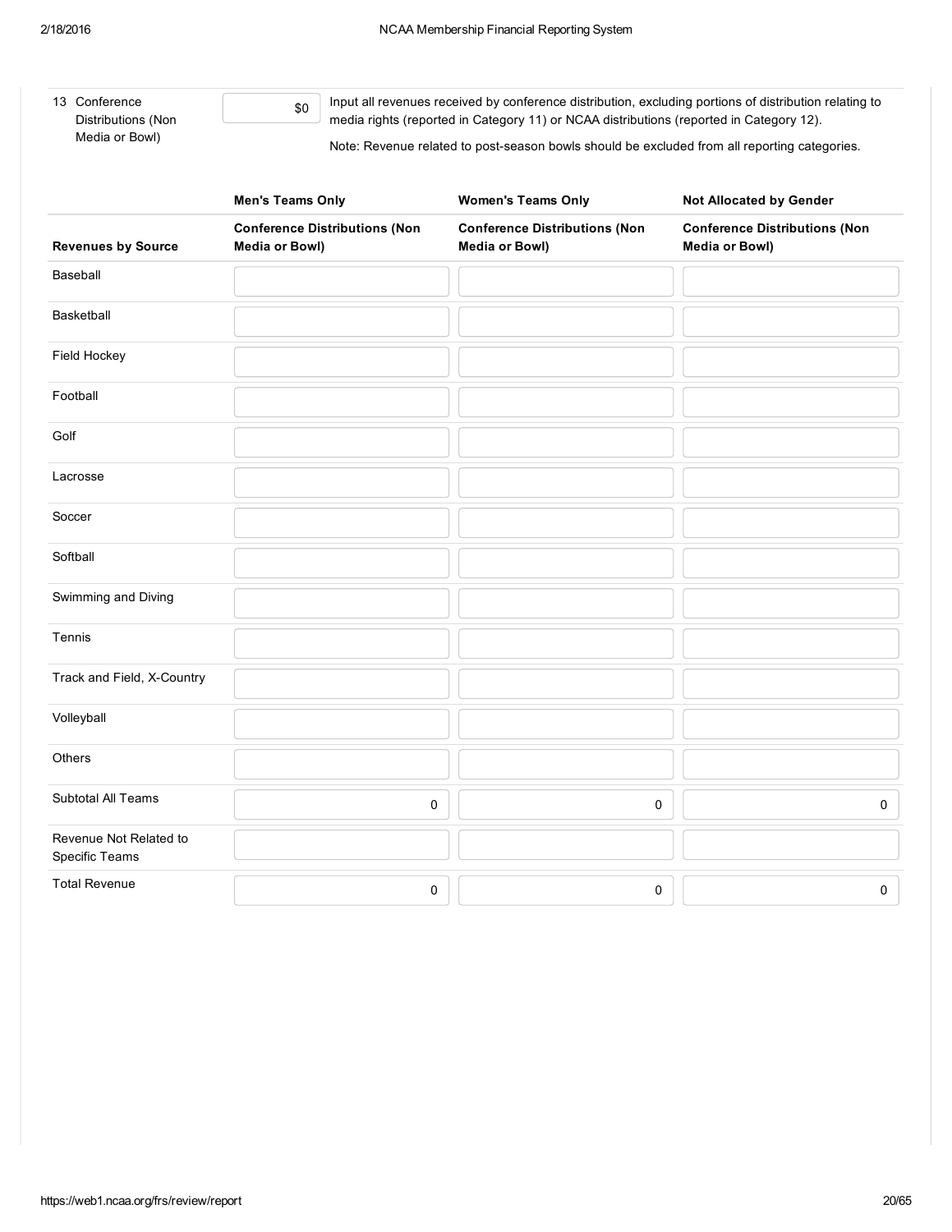| 14 Program, Novelty, Parking and Concession Sales | \$0 | Input revenues from:<br>• Game Programs.<br>Novelties.<br>• Food and Concessions.<br>Parking. |
|---------------------------------------------------|-----|-----------------------------------------------------------------------------------------------|
|---------------------------------------------------|-----|-----------------------------------------------------------------------------------------------|

Do not include advertising in programs (Category 15).

|                                          | <b>Men's Teams Only</b>                                  | <b>Women's Teams Only</b>                                | <b>Not Allocated by Gender</b>                           |
|------------------------------------------|----------------------------------------------------------|----------------------------------------------------------|----------------------------------------------------------|
| <b>Revenues by Source</b>                | Program, Novelty, Parking and<br><b>Concession Sales</b> | Program, Novelty, Parking and<br><b>Concession Sales</b> | Program, Novelty, Parking and<br><b>Concession Sales</b> |
| Baseball                                 |                                                          |                                                          |                                                          |
| Basketball                               |                                                          |                                                          |                                                          |
| Field Hockey                             |                                                          |                                                          |                                                          |
| Football                                 |                                                          |                                                          |                                                          |
| Golf                                     |                                                          |                                                          |                                                          |
| Lacrosse                                 |                                                          |                                                          |                                                          |
| Soccer                                   |                                                          |                                                          |                                                          |
| Softball                                 |                                                          |                                                          |                                                          |
| Swimming and Diving                      |                                                          |                                                          |                                                          |
| Tennis                                   |                                                          |                                                          |                                                          |
| Track and Field, X-Country               |                                                          |                                                          |                                                          |
| Volleyball                               |                                                          |                                                          |                                                          |
| Others                                   |                                                          |                                                          |                                                          |
| Subtotal All Teams                       | $\pmb{0}$                                                | $\pmb{0}$                                                | $\pmb{0}$                                                |
| Revenue Not Related to<br>Specific Teams |                                                          |                                                          |                                                          |
| <b>Total Revenue</b>                     | $\pmb{0}$                                                | 0                                                        | $\pmb{0}$                                                |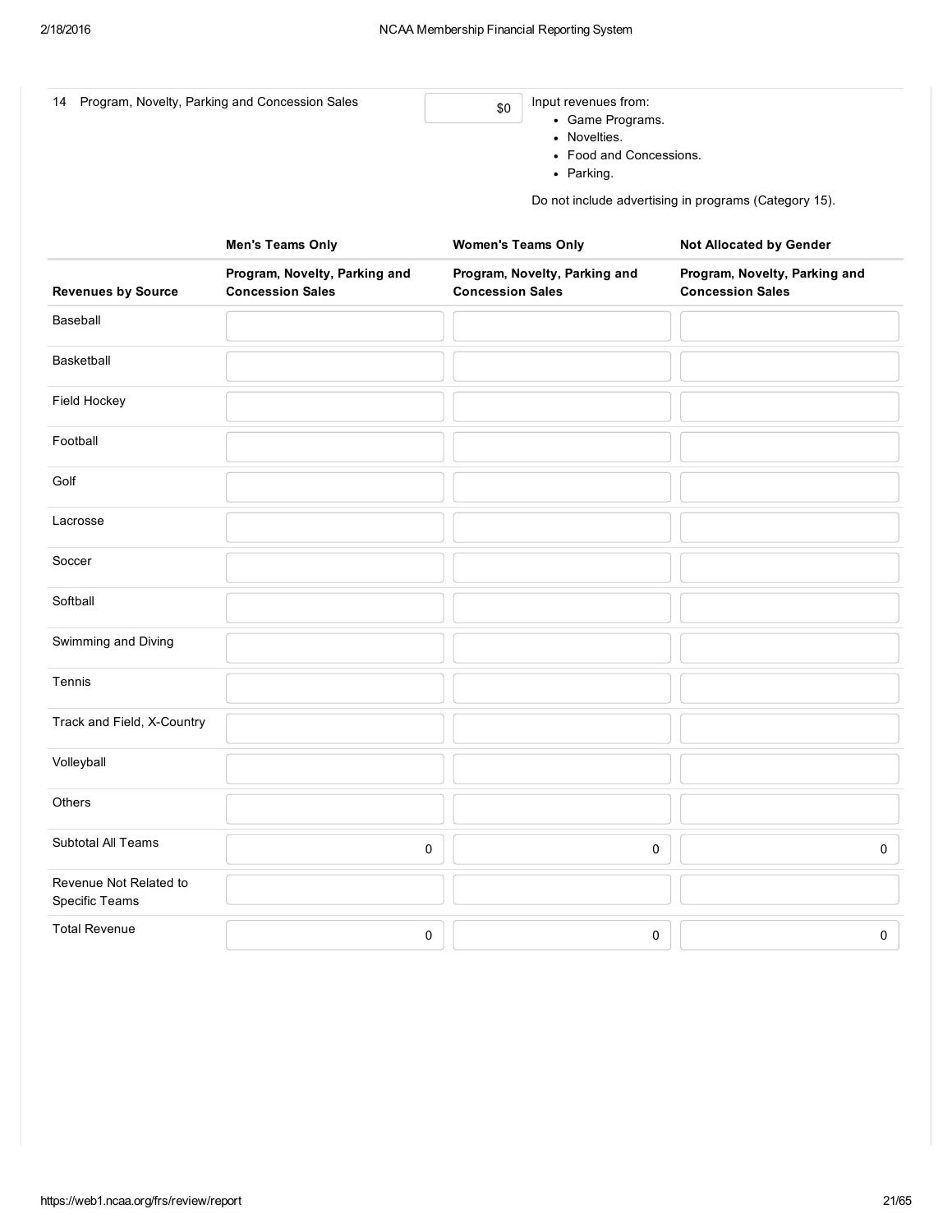| 15 Royalties, Licensing, Advertisement<br>and Sponsorships |                         | \$25,000                            |        | Input revenues from:<br>• Sponsorships.<br>• Licensing Agreements.<br>• Advertisement.<br>• Royalties.<br>• In-kind products and services as part of sponsorship agreement. |                                                                |
|------------------------------------------------------------|-------------------------|-------------------------------------|--------|-----------------------------------------------------------------------------------------------------------------------------------------------------------------------------|----------------------------------------------------------------|
|                                                            |                         |                                     |        | An allocation may be necessary to distinguish revenues generated by athletics versus<br>the university if payments are combined.                                            |                                                                |
|                                                            | <b>Men's Teams Only</b> | Royalties, Licensing, Advertisement |        | <b>Women's Teams Only</b><br>Royalties, Licensing, Advertisement                                                                                                            | Not Allocated by Gender<br>Royalties, Licensing, Advertisement |
| <b>Revenues by Source</b>                                  | and Sponsorships        |                                     |        | and Sponsorships                                                                                                                                                            | and Sponsorships                                               |
| Baseball                                                   |                         |                                     |        |                                                                                                                                                                             |                                                                |
| <b>Basketball</b>                                          |                         |                                     |        |                                                                                                                                                                             |                                                                |
| Field Hockey                                               |                         |                                     |        |                                                                                                                                                                             |                                                                |
| Football                                                   |                         |                                     |        |                                                                                                                                                                             |                                                                |
| Golf                                                       |                         |                                     |        |                                                                                                                                                                             |                                                                |
| Lacrosse                                                   |                         |                                     |        |                                                                                                                                                                             |                                                                |
| Soccer                                                     |                         |                                     |        |                                                                                                                                                                             |                                                                |
| Softball                                                   |                         |                                     |        |                                                                                                                                                                             |                                                                |
| Swimming and Diving                                        |                         |                                     | 12,500 | 12,500                                                                                                                                                                      |                                                                |
| Tennis                                                     |                         |                                     |        |                                                                                                                                                                             |                                                                |
| Track and Field, X-<br>Country                             |                         |                                     |        |                                                                                                                                                                             |                                                                |
| Volleyball                                                 |                         |                                     |        |                                                                                                                                                                             |                                                                |
| Others                                                     |                         |                                     |        |                                                                                                                                                                             |                                                                |
| Subtotal All Teams                                         |                         |                                     | 12,500 | 12,500                                                                                                                                                                      | 0                                                              |
| Revenue Not Related to<br>Specific Teams                   |                         |                                     |        |                                                                                                                                                                             |                                                                |
| <b>Total Revenue</b>                                       |                         |                                     | 12,500 | 12,500                                                                                                                                                                      | 0                                                              |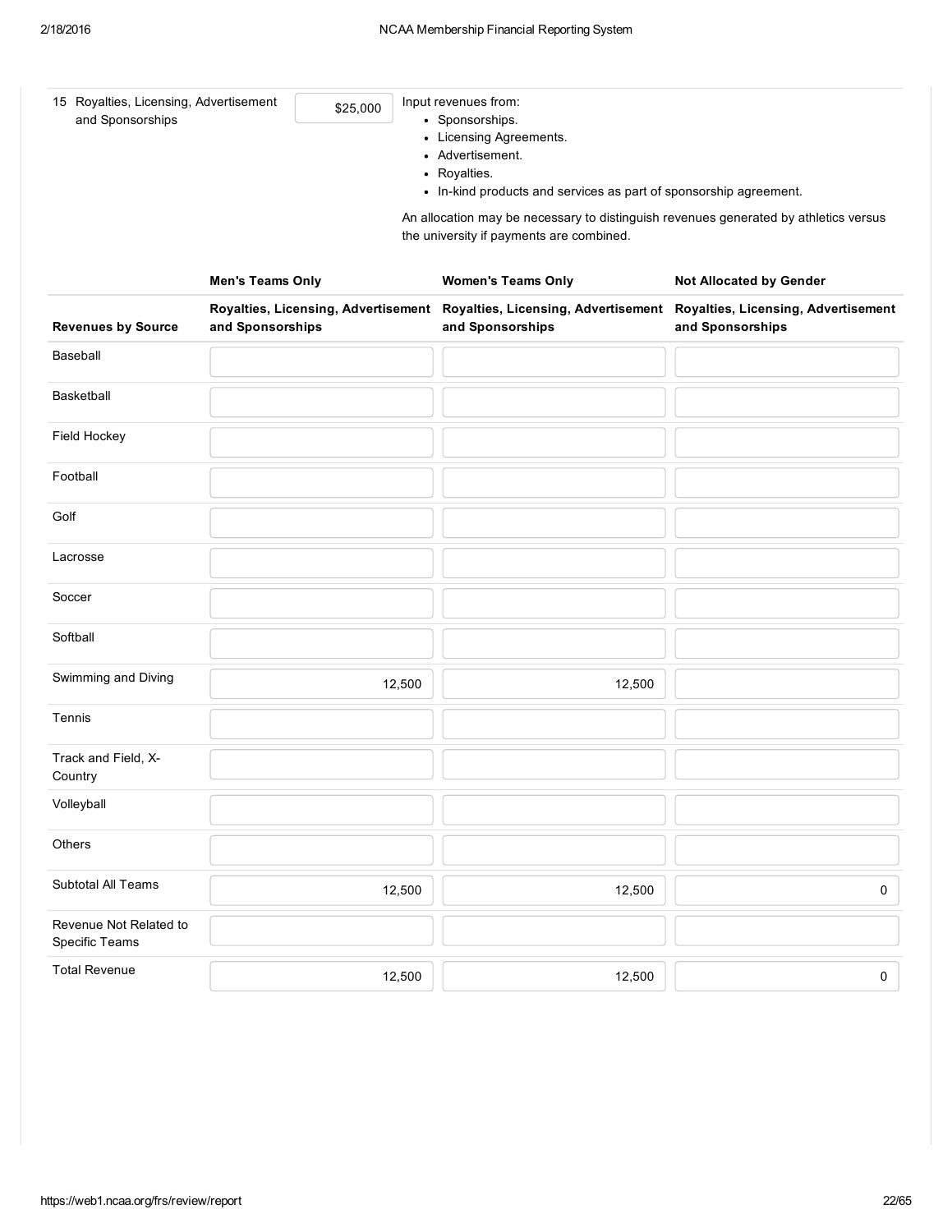| Sports Camp Revenues<br>16            | Input amounts received by the athletics department for sports camps and clinics.<br>\$0 |                             |                                |  |  |  |
|---------------------------------------|-----------------------------------------------------------------------------------------|-----------------------------|--------------------------------|--|--|--|
|                                       | <b>Men's Teams Only</b>                                                                 | <b>Women's Teams Only</b>   | <b>Not Allocated by Gender</b> |  |  |  |
| <b>Revenues by Source</b>             | <b>Sports Camp Revenues</b>                                                             | <b>Sports Camp Revenues</b> | <b>Sports Camp Revenues</b>    |  |  |  |
| Baseball                              |                                                                                         |                             |                                |  |  |  |
| Basketball                            |                                                                                         |                             |                                |  |  |  |
| Field Hockey                          |                                                                                         |                             |                                |  |  |  |
| Football                              |                                                                                         |                             |                                |  |  |  |
| Golf                                  |                                                                                         |                             |                                |  |  |  |
| Lacrosse                              |                                                                                         |                             |                                |  |  |  |
| Soccer                                |                                                                                         |                             |                                |  |  |  |
| Softball                              |                                                                                         |                             |                                |  |  |  |
| Swimming and Diving                   |                                                                                         |                             |                                |  |  |  |
| Tennis                                |                                                                                         |                             |                                |  |  |  |
| Track and Field, X-Country            |                                                                                         |                             |                                |  |  |  |
| Volleyball                            |                                                                                         |                             |                                |  |  |  |
| Others                                |                                                                                         |                             |                                |  |  |  |
| Subtotal All Teams                    |                                                                                         | 0                           | $\pmb{0}$                      |  |  |  |
| Revenue Not Related to Specific Teams |                                                                                         |                             |                                |  |  |  |
| <b>Total Revenue</b>                  |                                                                                         | 0                           | $\mathsf 0$                    |  |  |  |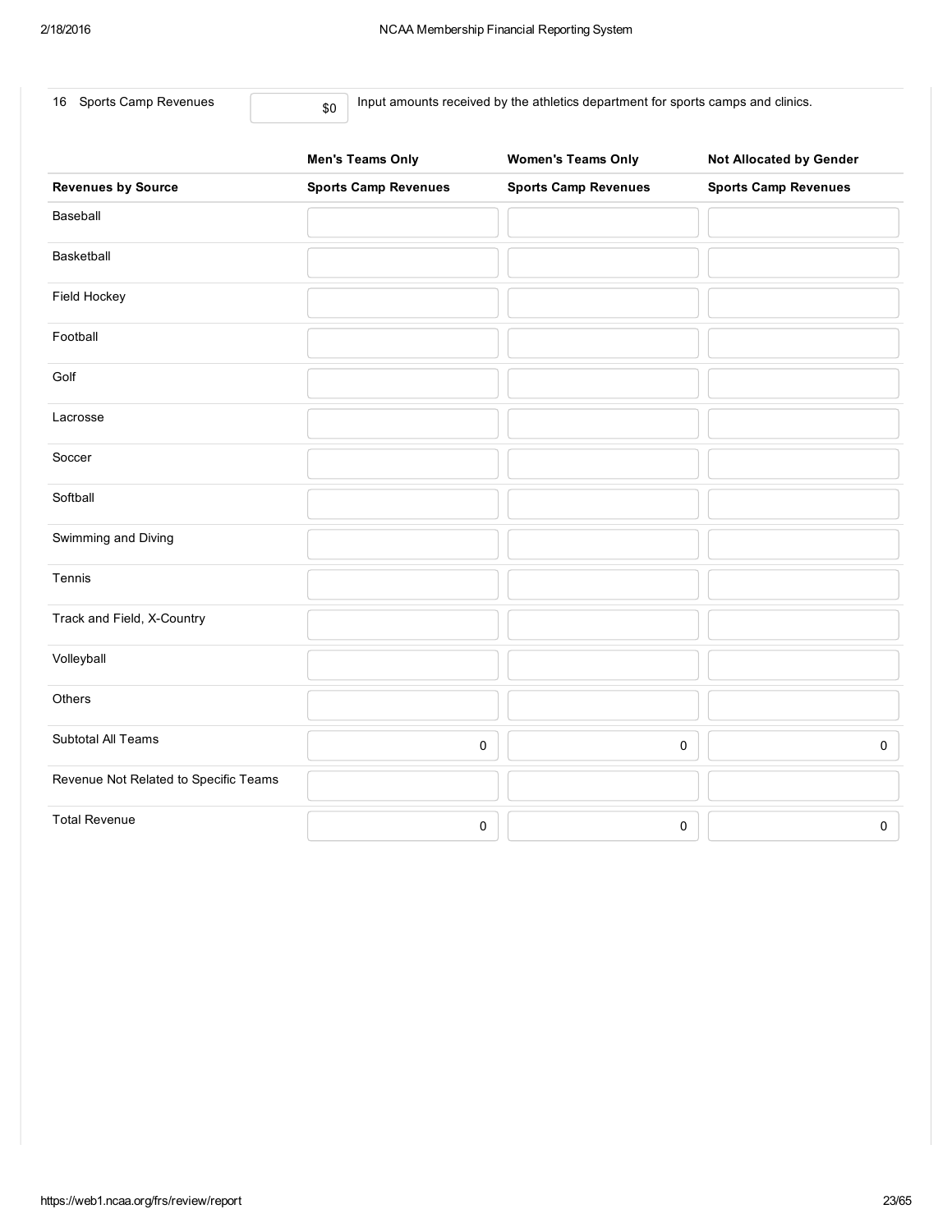| 17 Athletics Restricted<br>Endowment and | \$10,141                                                                                                                                                                                                                                                                       | Please report spending policy distributions from athletics restricted endowments and investment<br>income used for athletics operations in the reporting year. |                                |  |  |  |  |
|------------------------------------------|--------------------------------------------------------------------------------------------------------------------------------------------------------------------------------------------------------------------------------------------------------------------------------|----------------------------------------------------------------------------------------------------------------------------------------------------------------|--------------------------------|--|--|--|--|
| Investments Income                       | This category includes only restricted investment and endowment income for the operations of<br>intercollegiate athletics; institutional allocations of income from unrestricted endowments qualify as<br>"Direct Institutional Support" and should be reported in Category 4. |                                                                                                                                                                |                                |  |  |  |  |
|                                          | endowment for the reporting year.                                                                                                                                                                                                                                              | Please make sure amounts reported are only up to the amount of expenses covered by the                                                                         |                                |  |  |  |  |
|                                          | <b>Men's Teams Only</b>                                                                                                                                                                                                                                                        | <b>Women's Teams Only</b>                                                                                                                                      | <b>Not Allocated by Gender</b> |  |  |  |  |
| <b>Revenues by Source</b>                | <b>Investments Income</b>                                                                                                                                                                                                                                                      | Athletics Restricted Endowment and Athletics Restricted Endowment and Athletics Restricted Endowment and<br><b>Investments Income</b>                          | <b>Investments Income</b>      |  |  |  |  |
| Baseball                                 |                                                                                                                                                                                                                                                                                |                                                                                                                                                                |                                |  |  |  |  |
| <b>Basketball</b>                        |                                                                                                                                                                                                                                                                                |                                                                                                                                                                |                                |  |  |  |  |
| Field Hockey                             |                                                                                                                                                                                                                                                                                |                                                                                                                                                                |                                |  |  |  |  |
| Football                                 |                                                                                                                                                                                                                                                                                |                                                                                                                                                                |                                |  |  |  |  |
| Golf                                     |                                                                                                                                                                                                                                                                                |                                                                                                                                                                |                                |  |  |  |  |
| Lacrosse                                 |                                                                                                                                                                                                                                                                                |                                                                                                                                                                |                                |  |  |  |  |
| Soccer                                   |                                                                                                                                                                                                                                                                                |                                                                                                                                                                |                                |  |  |  |  |
| Softball                                 |                                                                                                                                                                                                                                                                                |                                                                                                                                                                |                                |  |  |  |  |
| Swimming and Diving                      |                                                                                                                                                                                                                                                                                |                                                                                                                                                                |                                |  |  |  |  |
| Tennis                                   |                                                                                                                                                                                                                                                                                |                                                                                                                                                                |                                |  |  |  |  |
| Track and Field, X-<br>Country           |                                                                                                                                                                                                                                                                                |                                                                                                                                                                |                                |  |  |  |  |
| Volleyball                               |                                                                                                                                                                                                                                                                                |                                                                                                                                                                |                                |  |  |  |  |
| Others                                   |                                                                                                                                                                                                                                                                                |                                                                                                                                                                |                                |  |  |  |  |
| Subtotal All Teams                       | 0                                                                                                                                                                                                                                                                              | $\pmb{0}$                                                                                                                                                      | 0                              |  |  |  |  |
| Revenue Not Related to<br>Specific Teams |                                                                                                                                                                                                                                                                                |                                                                                                                                                                | 10,141                         |  |  |  |  |
| <b>Total Revenue</b>                     | 0                                                                                                                                                                                                                                                                              | 0                                                                                                                                                              | 10,141                         |  |  |  |  |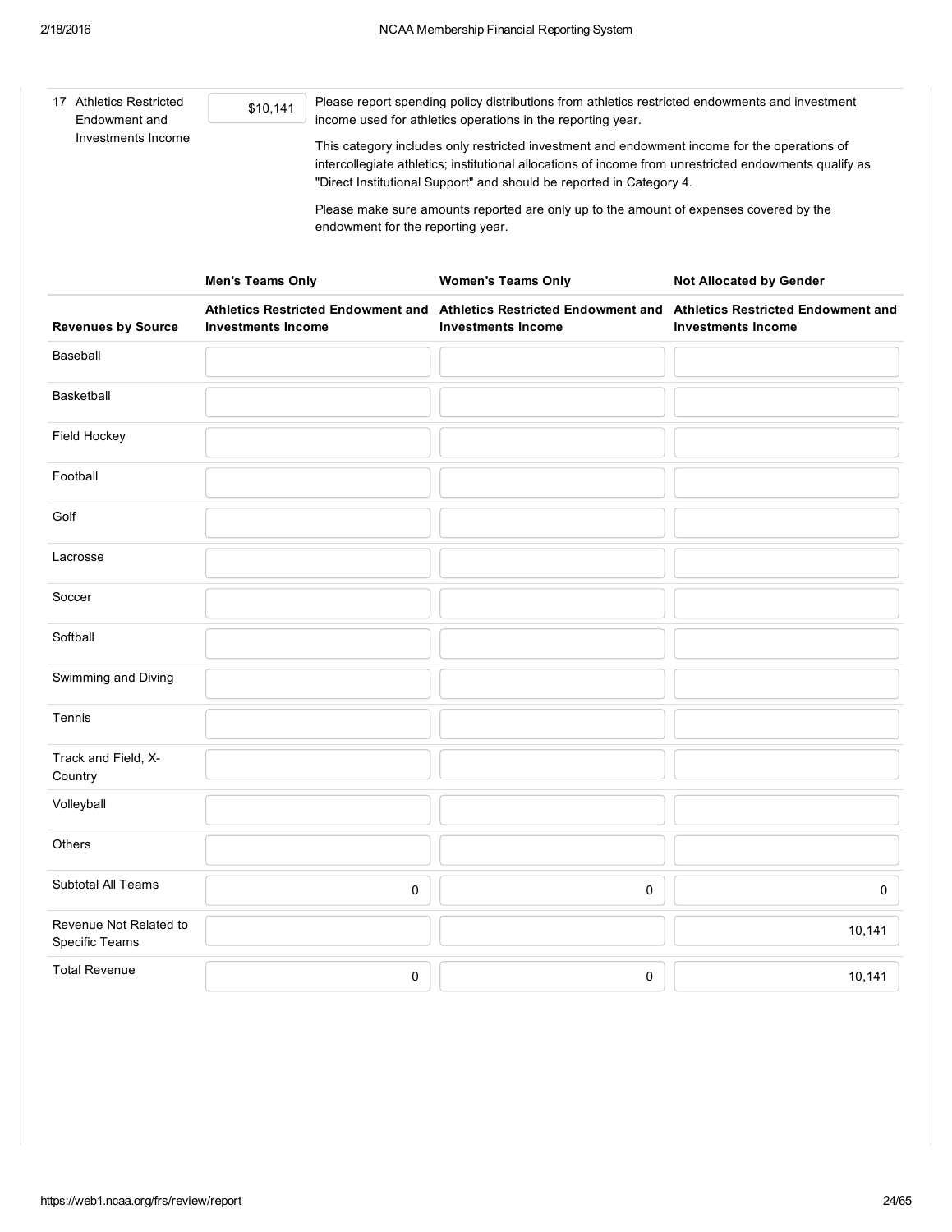Soccer

Softball

Tennis

Volleyball

**Others** 

Total Revenue

Swimming and Diving

Track and Field, X-Country

Revenue Not Related to Specific Teams

18 Other Operating Revenue  $$0$ Input any operating revenues received by athletics in the report year which cannot be classified into one of the stated categories. If the figure is greater than 10% of total revenues, please report the top three activities included in this category in the comments section. Men's Teams Only **Women's Teams Only** Not Allocated by Gender Revenues by Source Other Operating Revenue Other Operating Revenue Other Operating Revenue Baseball Basketball Field Hockey Football Golf Lacrosse

Subtotal All Teams  $\begin{array}{ccc} \text{0} & \begin{array}{ccc} \text{0} & \text{0} & \text{0} & \text{0} & \text{0} & \text{0} & \text{0} & \text{0} & \text{0} & \text{0} & \text{0} & \text{0} & \text{0} & \text{0} & \text{0} & \text{0} & \text{0} & \text{0} & \text{0} & \text{0} & \text{0} & \text{0} & \text{0} & \text{0} & \text{0} & \text{0} & \text{0} & \text{0} & \text{0} & \text{0} & \$ 

0 0 0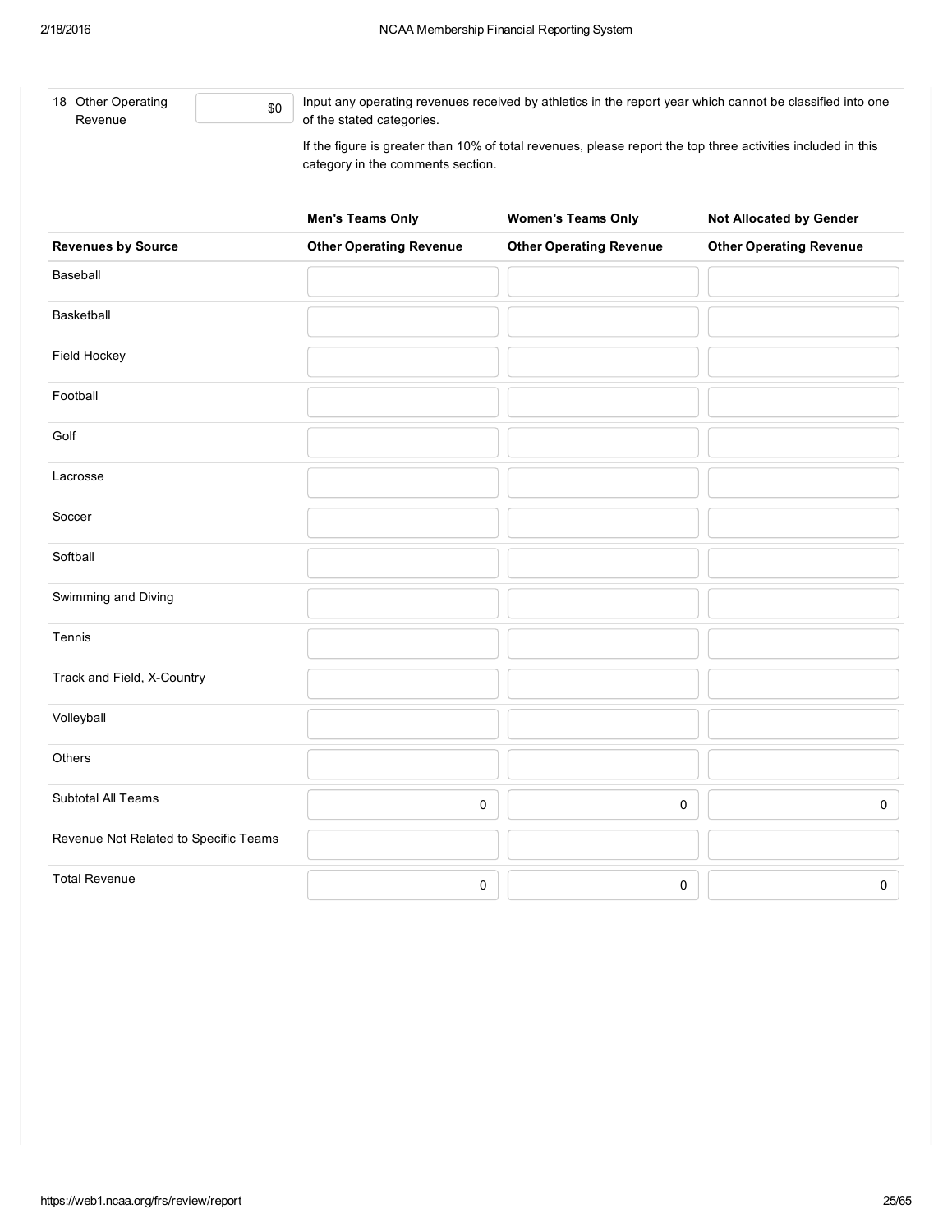19 Total Operating Revenues **19** Total of Categories 1-18.

|                                       | <b>Men's Teams Only</b>         | <b>Women's Teams Only</b>       | <b>Not Allocated by Gender</b>  |  |
|---------------------------------------|---------------------------------|---------------------------------|---------------------------------|--|
| <b>Revenues by Source</b>             | <b>Total Operating Revenues</b> | <b>Total Operating Revenues</b> | <b>Total Operating Revenues</b> |  |
| Baseball                              | 182,484                         |                                 |                                 |  |
| Basketball                            | 199,802                         | 126,444                         |                                 |  |
| Field Hockey                          |                                 | 97,928                          |                                 |  |
| Football                              | 291,469                         |                                 |                                 |  |
| Golf                                  | 39,221                          |                                 |                                 |  |
| Lacrosse                              | 135,423                         | 114,608                         |                                 |  |
| Soccer                                | 101,738                         | 103,745                         |                                 |  |
| Softball                              |                                 | 118,420                         |                                 |  |
| Swimming and Diving                   | 148,884                         | 148,416                         |                                 |  |
| Tennis                                | 92,952                          | 96,665                          |                                 |  |
| Track and Field, X-Country            | 90,168                          | 91,016                          |                                 |  |
| Volleyball                            |                                 | 92,701                          |                                 |  |
| Others                                |                                 |                                 |                                 |  |
| Subtotal All Teams                    | 1,282,141                       | 989,943                         | $\mathsf{O}\xspace$             |  |
| Revenue Not Related to Specific Teams |                                 |                                 | 6,665,674                       |  |
| <b>Total Revenue</b>                  | 1,282,141                       | 989,943                         | 6,665,674                       |  |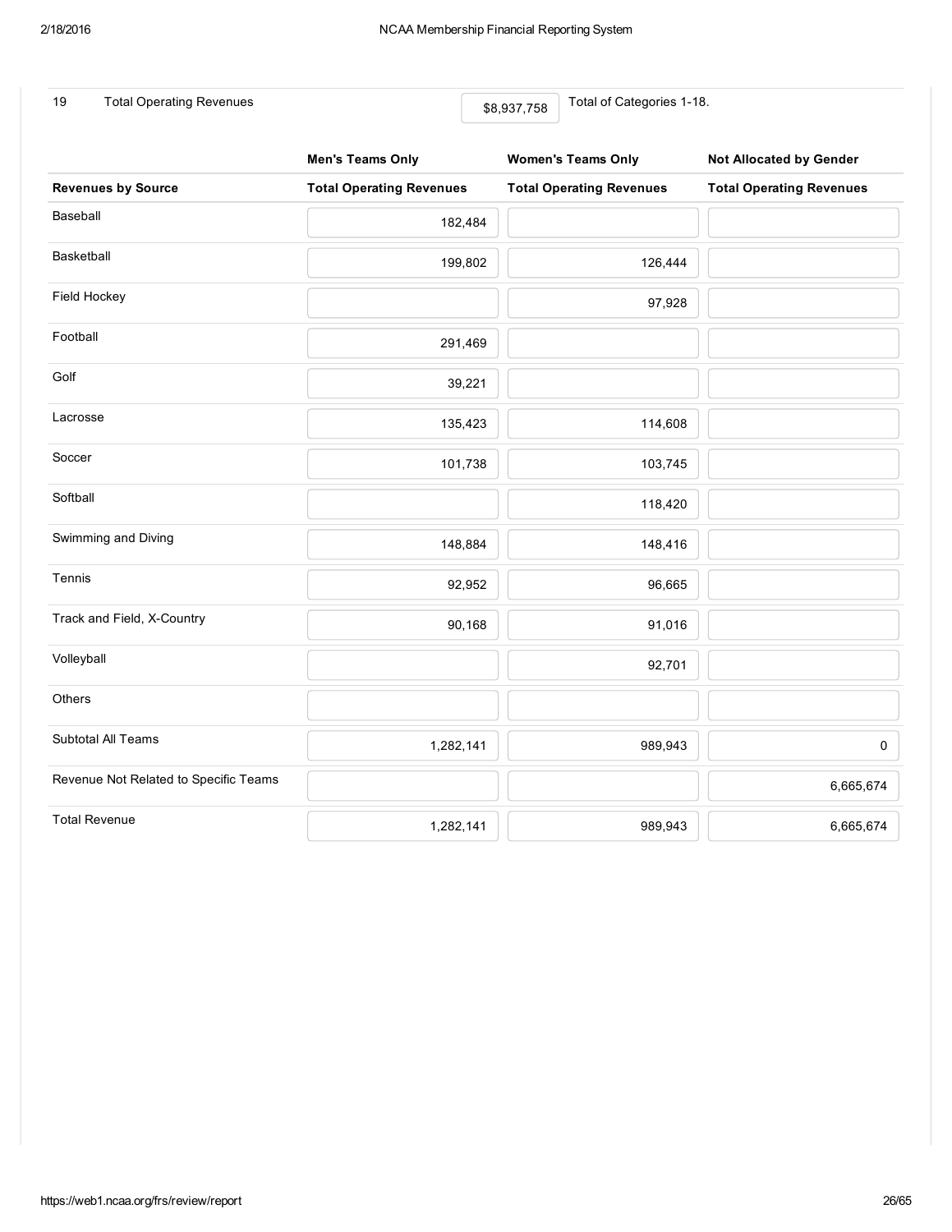|          |                     | 20 Athletic Total Dollar                         | \$0                 |                                                                                                                                                                                                              | Input the total amount of athletic student-aid for the reporting year including: |                                                                                                                                                                                                                                                                                                                                                                                                     |                               |  |  |
|----------|---------------------|--------------------------------------------------|---------------------|--------------------------------------------------------------------------------------------------------------------------------------------------------------------------------------------------------------|----------------------------------------------------------------------------------|-----------------------------------------------------------------------------------------------------------------------------------------------------------------------------------------------------------------------------------------------------------------------------------------------------------------------------------------------------------------------------------------------------|-------------------------------|--|--|
|          | Aid                 | Student Amount                                   |                     | • Summer school.<br>• Tuition discounts and waivers (unless it is a discount or waiver available to the general student<br>body).<br>• Aid given to student-athletes who are inactive or no longer eligible. |                                                                                  |                                                                                                                                                                                                                                                                                                                                                                                                     |                               |  |  |
|          |                     |                                                  |                     |                                                                                                                                                                                                              |                                                                                  | Athletics aid awarded to non-athletes (studentmanagers, graduate assistants, trainers) should be<br>reported as Expenses Not Related to Specific Teams. It is permissible to report only dollars in the<br>Expenses Not Related to Specific Teams row as long as you have reported non- zero entries for<br>Equivalencies, Number of Students, and Dollars (all 3 required for at least one sport). |                               |  |  |
|          |                     |                                                  |                     |                                                                                                                                                                                                              |                                                                                  | This information can be managed within the NCAA's Compliance Assistance (CA) software. The<br>information entered into compliance assistance will automatically populate to the athletic student aid<br>section within the NCAA Financial Reporting System when the CA import feature is selected.                                                                                                  |                               |  |  |
|          |                     | Total<br>Equivalencies<br>Awarded                | 0                   |                                                                                                                                                                                                              |                                                                                  |                                                                                                                                                                                                                                                                                                                                                                                                     |                               |  |  |
|          |                     | Total<br><b>Students</b><br><b>Receiving Aid</b> | 0                   |                                                                                                                                                                                                              |                                                                                  |                                                                                                                                                                                                                                                                                                                                                                                                     |                               |  |  |
|          |                     |                                                  |                     |                                                                                                                                                                                                              | Male Athlete Scholarships                                                        |                                                                                                                                                                                                                                                                                                                                                                                                     |                               |  |  |
|          |                     |                                                  |                     | <b>Exhausted</b>                                                                                                                                                                                             |                                                                                  |                                                                                                                                                                                                                                                                                                                                                                                                     |                               |  |  |
| Sport    |                     |                                                  | <b>Athletic Aid</b> | <b>Eligibility or</b><br><b>Medical</b>                                                                                                                                                                      | <b>Equivalencies</b><br>Awarded in 2014-2015                                     | <b>Number of Students</b><br><b>Receiving Athletic Aid</b>                                                                                                                                                                                                                                                                                                                                          | <b>Total Dollar</b><br>Amount |  |  |
|          | Baseball            |                                                  |                     |                                                                                                                                                                                                              |                                                                                  |                                                                                                                                                                                                                                                                                                                                                                                                     |                               |  |  |
|          | Basketball          |                                                  |                     |                                                                                                                                                                                                              |                                                                                  |                                                                                                                                                                                                                                                                                                                                                                                                     |                               |  |  |
| Football |                     |                                                  |                     |                                                                                                                                                                                                              |                                                                                  |                                                                                                                                                                                                                                                                                                                                                                                                     |                               |  |  |
| Golf     |                     |                                                  |                     |                                                                                                                                                                                                              |                                                                                  |                                                                                                                                                                                                                                                                                                                                                                                                     |                               |  |  |
|          | Lacrosse            |                                                  |                     |                                                                                                                                                                                                              |                                                                                  |                                                                                                                                                                                                                                                                                                                                                                                                     |                               |  |  |
| Soccer   |                     |                                                  |                     |                                                                                                                                                                                                              |                                                                                  |                                                                                                                                                                                                                                                                                                                                                                                                     |                               |  |  |
|          |                     | Swimming and Diving                              |                     |                                                                                                                                                                                                              |                                                                                  |                                                                                                                                                                                                                                                                                                                                                                                                     |                               |  |  |
| Tennis   |                     |                                                  |                     |                                                                                                                                                                                                              |                                                                                  |                                                                                                                                                                                                                                                                                                                                                                                                     |                               |  |  |
| Country  | Track and Field, X- |                                                  |                     |                                                                                                                                                                                                              |                                                                                  |                                                                                                                                                                                                                                                                                                                                                                                                     |                               |  |  |
|          | Specific Teams      | Expenses Not Related to                          |                     |                                                                                                                                                                                                              |                                                                                  |                                                                                                                                                                                                                                                                                                                                                                                                     |                               |  |  |
| Totals   |                     |                                                  | 0                   | 0                                                                                                                                                                                                            | 0                                                                                | 0                                                                                                                                                                                                                                                                                                                                                                                                   | 0                             |  |  |
|          |                     |                                                  |                     |                                                                                                                                                                                                              | Female Athlete Scholarships                                                      |                                                                                                                                                                                                                                                                                                                                                                                                     |                               |  |  |
| Sport    |                     |                                                  | <b>Athletic Aid</b> | Exh Elig Med                                                                                                                                                                                                 | <b>Equivalencies Awarded</b><br>in 2014-2015                                     | <b>Number of Students</b><br><b>Receiving Athletic Aid</b>                                                                                                                                                                                                                                                                                                                                          | <b>Total Dollar</b><br>Amount |  |  |
|          |                     |                                                  |                     |                                                                                                                                                                                                              |                                                                                  |                                                                                                                                                                                                                                                                                                                                                                                                     |                               |  |  |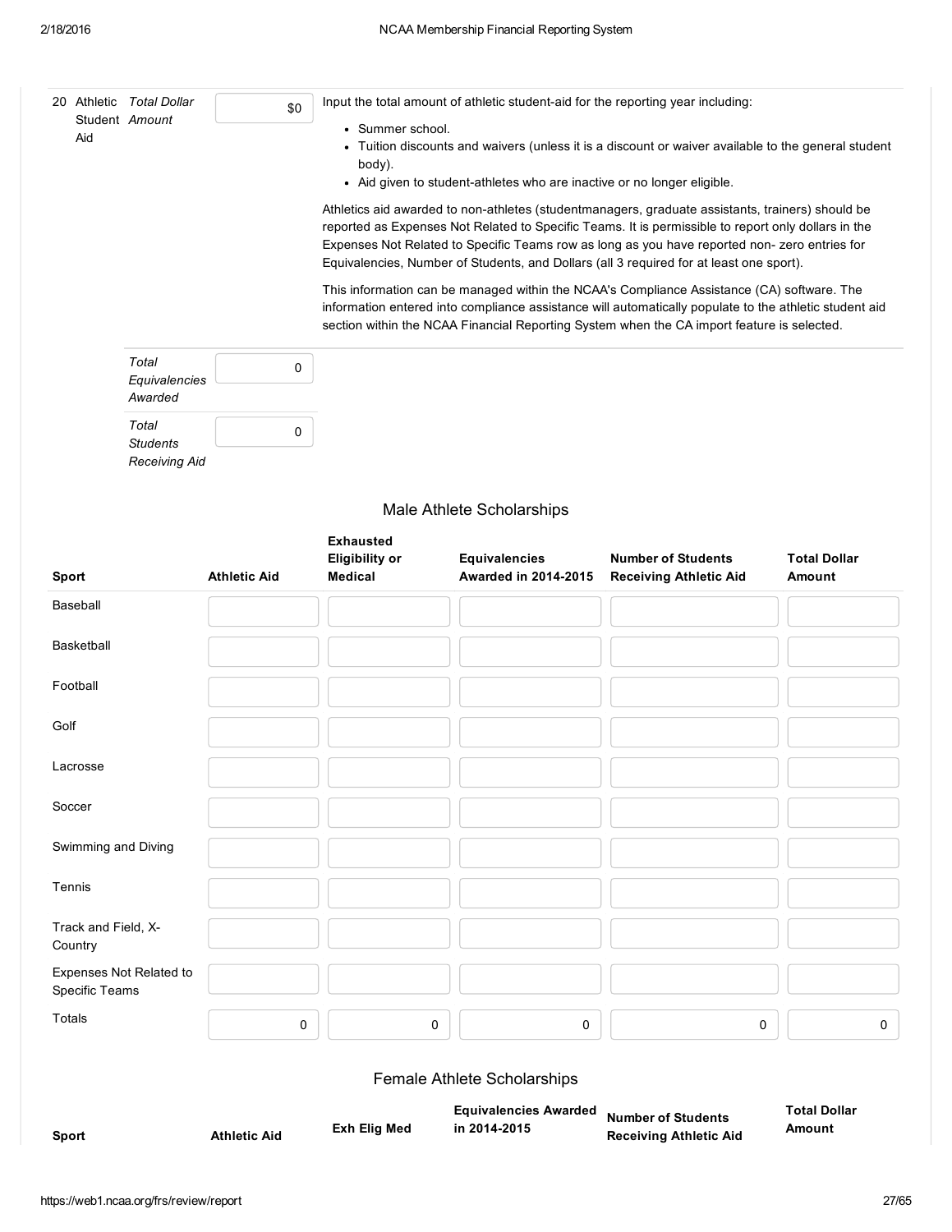| Basketball                                |             |   |             |             |   |
|-------------------------------------------|-------------|---|-------------|-------------|---|
| Field Hockey                              |             |   |             |             |   |
| Lacrosse                                  |             |   |             |             |   |
| Soccer                                    |             |   |             |             |   |
| Softball                                  |             |   |             |             |   |
| Swimming and Diving                       |             |   |             |             |   |
| Tennis                                    |             |   |             |             |   |
| Track and Field, X-<br>Country            |             |   |             |             |   |
| Volleyball                                |             |   |             |             |   |
| Expenses Not Related to<br>Specific Teams |             |   |             |             |   |
| Totals                                    | $\mathbf 0$ | 0 | $\mathbf 0$ | $\mathsf 0$ | 0 |

# Not Allocated by Gender Scholarships

| Sport                                     | <b>Athletic Aid</b> | Exh Elig Med | <b>Equivalencies Awarded Number of Students</b><br>in 2014-2015 | <b>Receiving Athletic Aid</b> | <b>Total Dollar</b><br>Amount |
|-------------------------------------------|---------------------|--------------|-----------------------------------------------------------------|-------------------------------|-------------------------------|
| Expenses Not Related to<br>Specific Teams |                     |              |                                                                 |                               |                               |
| Totals                                    |                     |              |                                                                 |                               |                               |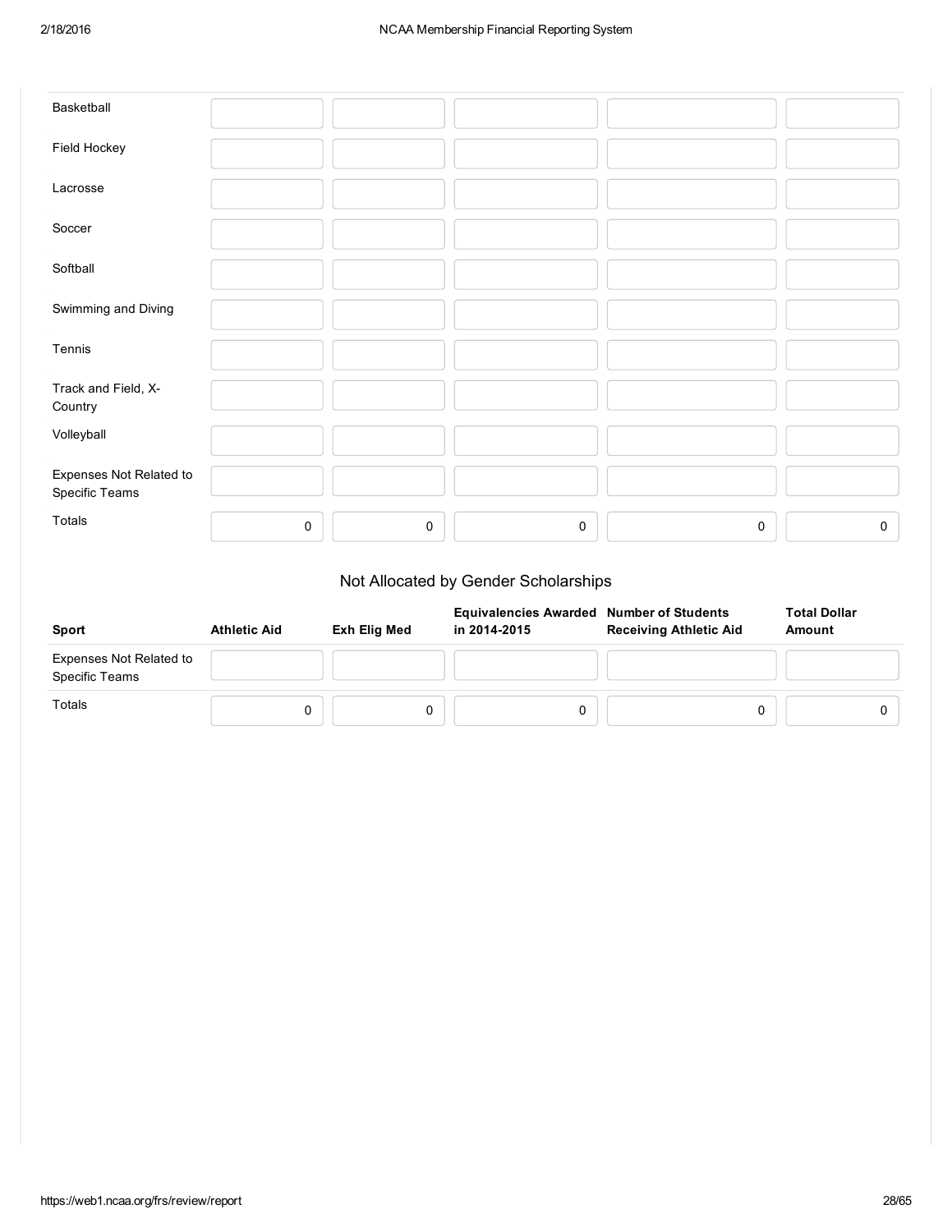Input amounts paid to visiting participating institutions, including per diems and/or travel and meal expenses.

|                                          | <b>Men's Teams Only</b> | <b>Women's Teams Only</b> | <b>Not Allocated by Gender</b> |
|------------------------------------------|-------------------------|---------------------------|--------------------------------|
| <b>Expenses by Object of Expenditure</b> | <b>Guarantees</b>       | <b>Guarantees</b>         | <b>Guarantees</b>              |
| Baseball                                 |                         |                           |                                |
| Basketball                               |                         |                           |                                |
| Field Hockey                             |                         |                           |                                |
| Football                                 |                         |                           |                                |
| Golf                                     |                         |                           |                                |
| Lacrosse                                 |                         |                           |                                |
| Soccer                                   |                         |                           |                                |
| Softball                                 |                         |                           |                                |
| Swimming and Diving                      |                         |                           |                                |
| Tennis                                   |                         |                           |                                |
| Track and Field, X-Country               |                         |                           |                                |
| Volleyball                               |                         |                           |                                |
| Others                                   |                         |                           |                                |
| Subtotal All Teams                       | $\pmb{0}$               | 0                         | $\mathsf{O}\xspace$            |
| Expenses Not Related to Specific Teams   |                         |                           |                                |
| <b>Total Expenses</b>                    | $\pmb{0}$               | 0                         | $\mathsf 0$                    |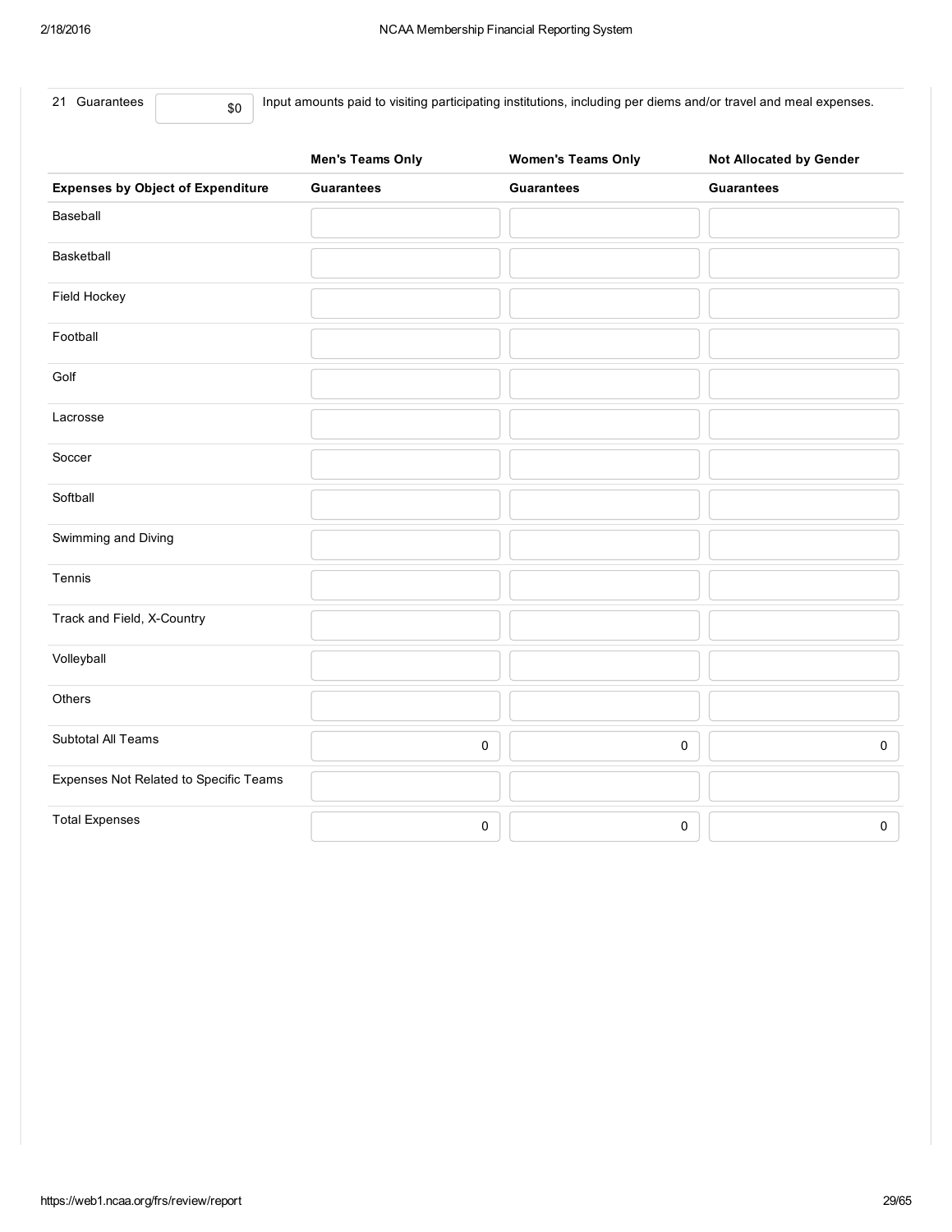| 22 | Coaching Salaries, Benefits and<br>Bonuses paid by the University and<br><b>Related Entities</b> | \$1,228,026 | Input compensation, bonus and benefits paid to all coaches reportable on the<br>university or related entities W-2 and 1099 forms inclusive of:<br>• Gross wages and bonuses.<br>• Benefits including allowances, speaking fees, retirement, stipends,<br>memberships, media income, tuition reimbursement and earned deferred<br>compensation.<br>Place any severance payments in Category 26. |
|----|--------------------------------------------------------------------------------------------------|-------------|-------------------------------------------------------------------------------------------------------------------------------------------------------------------------------------------------------------------------------------------------------------------------------------------------------------------------------------------------------------------------------------------------|
| 23 | Coaching Salaries, Benefits and<br>\$0<br>Bonuses paid by a Third Party                          |             | Input compensation, bonus and benefits paid to all coaches by a third party and<br>contractually guaranteed by the institution, but not included on the institutions W-2<br>including:<br>• Car stipend.<br>• Country club membership.<br>• Allowances for clothing, housing, entertainment.<br>• Speaking fees.<br>• Camps compensation.<br>• Media income.<br>• Shoe and apparel income.      |
|    |                                                                                                  |             | Expense Category 23 and 25 should equal Category 10.                                                                                                                                                                                                                                                                                                                                            |

# Men's Teams Coaching Expenses

|                                          | <b>Men's Teams Head Coaches</b>             |              |                                                                                                            |                                                                                  |                                             | <b>Men's Teams Assistant Coaches</b> |                                                                                                            |                                                                                  |  |
|------------------------------------------|---------------------------------------------|--------------|------------------------------------------------------------------------------------------------------------|----------------------------------------------------------------------------------|---------------------------------------------|--------------------------------------|------------------------------------------------------------------------------------------------------------|----------------------------------------------------------------------------------|--|
| Sport                                    | <b>Number</b><br>of<br><b>Positions FTE</b> |              | <b>Coaching Salaries,</b><br><b>Benefits and Bonuses</b><br>paid by the University<br>and Related Entities | Coaching<br><b>Salaries, Benefits</b><br>and Bonuses<br>paid by a Third<br>Party | <b>Number</b><br>of<br><b>Positions FTE</b> |                                      | <b>Coaching Salaries,</b><br><b>Benefits and Bonuses</b><br>paid by the University<br>and Related Entities | Coaching<br>Salaries,<br><b>Benefits and</b><br>Bonuses paid by<br>a Third Party |  |
| Baseball                                 | $\mathbf{1}$                                | 1            | 53,862                                                                                                     |                                                                                  | $\overline{c}$                              | 1                                    | 43,077                                                                                                     |                                                                                  |  |
| Basketball                               | $\mathbf{1}$                                | $\mathbf{1}$ | 54,148                                                                                                     |                                                                                  | $\overline{2}$                              | 1.2                                  | 29,235                                                                                                     |                                                                                  |  |
| Football                                 | $\mathbf{1}$                                | $\mathbf{1}$ | 61,351                                                                                                     |                                                                                  | 6                                           | 3.7                                  | 125,556                                                                                                    |                                                                                  |  |
| Golf                                     | $\mathbf{1}$                                | 0.3          | 13,069                                                                                                     |                                                                                  |                                             |                                      |                                                                                                            |                                                                                  |  |
| Lacrosse                                 | $\mathbf{1}$                                | $\mathbf{1}$ | 39,442                                                                                                     |                                                                                  | $\mathbf{1}$                                | $1.2$                                | 28,139                                                                                                     |                                                                                  |  |
| Soccer                                   | $\mathbf{1}$                                | $\mathbf{1}$ | 46,165                                                                                                     |                                                                                  | $\mathbf{1}$                                | $\mathbf{1}$                         | 17,995                                                                                                     |                                                                                  |  |
| Swimming<br>and Diving                   | $\mathbf{1}$                                | 0.5          | 31,104                                                                                                     |                                                                                  | 3                                           | 1.25                                 | 36,595                                                                                                     |                                                                                  |  |
| Tennis                                   | $\mathbf{1}$                                | 0.5          | 33,326                                                                                                     |                                                                                  | $\overline{2}$                              | 0.75                                 | 18,341                                                                                                     |                                                                                  |  |
| <b>Track and</b><br>Field, X-<br>Country | $\mathbf{1}$                                | 0.5          | 25,749                                                                                                     |                                                                                  | $\overline{a}$                              | $\mathbf{1}$                         | 24,813                                                                                                     |                                                                                  |  |
| Subtotal All<br>Teams                    | 9                                           | 6.8          | 358,216                                                                                                    | 0                                                                                | 19                                          | 11.7                                 | 323,751                                                                                                    | 0                                                                                |  |
| Expenses<br>Not<br>Related to            |                                             |              |                                                                                                            |                                                                                  |                                             |                                      |                                                                                                            |                                                                                  |  |

Specific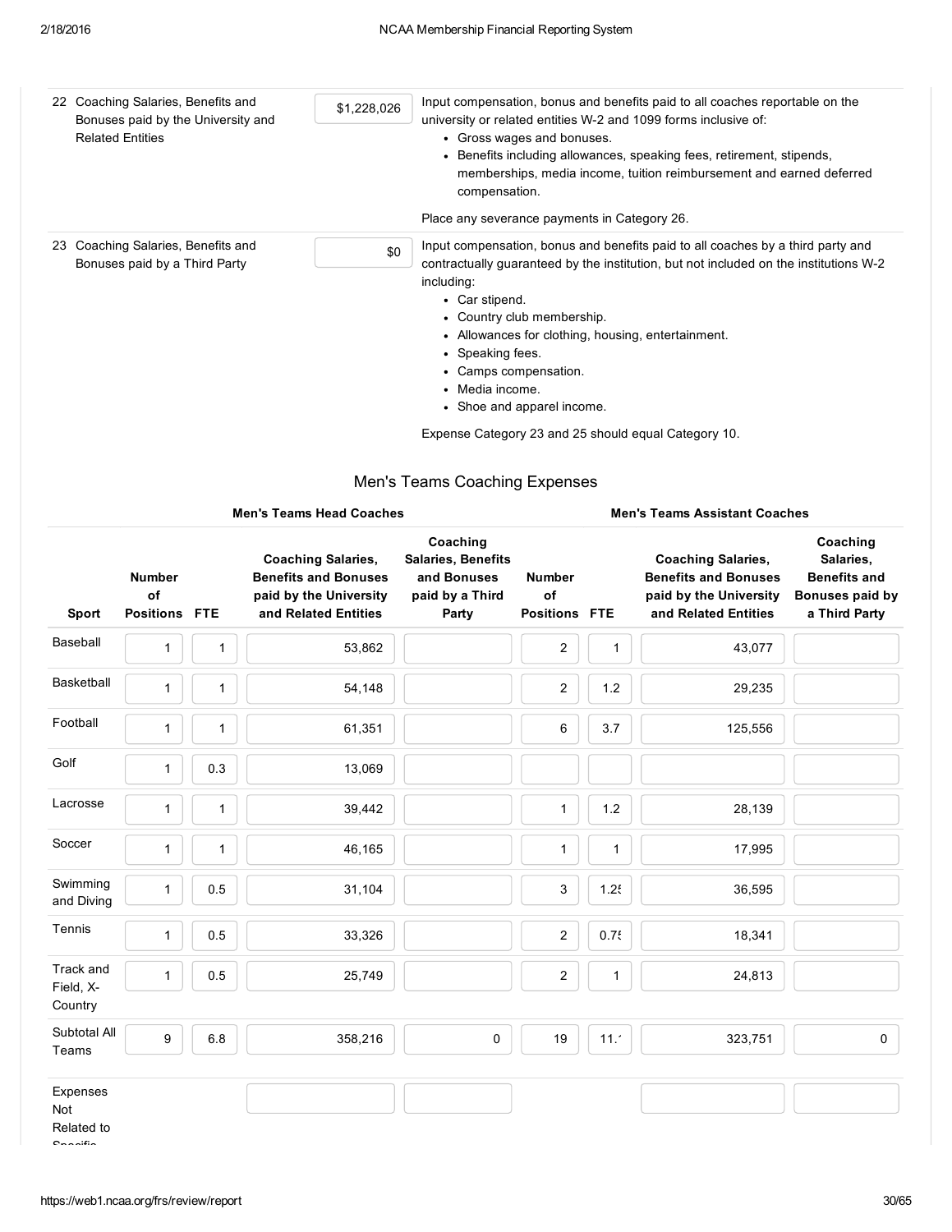| opecinc<br>Teams  |        |  |        |  |
|-------------------|--------|--|--------|--|
| Total<br>Expenses | 358216 |  | 323751 |  |
|                   |        |  |        |  |

# Women's Teams Coaching Expenses

| <b>Women's Teams Head Coaches</b>                         |                                             |              |                                                                                                            |                                                                                  |                                             | <b>Women's Teams Assistant Coaches</b> |                                                                                                            |                                                                                  |  |
|-----------------------------------------------------------|---------------------------------------------|--------------|------------------------------------------------------------------------------------------------------------|----------------------------------------------------------------------------------|---------------------------------------------|----------------------------------------|------------------------------------------------------------------------------------------------------------|----------------------------------------------------------------------------------|--|
| Sport                                                     | <b>Number</b><br>of<br><b>Positions FTE</b> |              | <b>Coaching Salaries,</b><br><b>Benefits and Bonuses</b><br>paid by the University<br>and Related Entities | Coaching<br><b>Salaries, Benefits</b><br>and Bonuses<br>paid by a Third<br>Party | <b>Number</b><br>of<br><b>Positions FTE</b> |                                        | <b>Coaching Salaries,</b><br><b>Benefits and Bonuses</b><br>paid by the University<br>and Related Entities | Coaching<br>Salaries,<br><b>Benefits and</b><br>Bonuses paid by<br>a Third Party |  |
| Basketball                                                | $\mathbf{1}$                                | $\mathbf{1}$ | 58,341                                                                                                     |                                                                                  | $\mathbf{1}$                                | $\mathbf 1$                            | 24,672                                                                                                     |                                                                                  |  |
| Field<br>Hockey                                           | $\mathbf{1}$                                | $\mathbf{1}$ | 39,006                                                                                                     |                                                                                  | 1                                           | $\mathbf{1}$                           | 17,408                                                                                                     |                                                                                  |  |
| Lacrosse                                                  | $\mathbf{1}$                                | $\mathbf{1}$ | 42,781                                                                                                     |                                                                                  | $\mathbf{1}$                                | $\mathbf{1}$                           | 20,268                                                                                                     |                                                                                  |  |
| Soccer                                                    | $\mathbf{1}$                                | $\mathbf{1}$ | 42,343                                                                                                     |                                                                                  | $\mathbf{1}$                                | $\mathbf{1}$                           | 17,995                                                                                                     |                                                                                  |  |
| Softball                                                  | $\mathbf{1}$                                | $\mathbf{1}$ | 35,913                                                                                                     |                                                                                  | $\mathbf{1}$                                | $\mathbf{1}$                           | 19,613                                                                                                     |                                                                                  |  |
| Swimming<br>and Diving                                    | $\mathbf{1}$                                | 0.5          | 31,104                                                                                                     |                                                                                  | 3                                           | 1.25                                   | 36,595                                                                                                     |                                                                                  |  |
| Tennis                                                    | $\mathbf{1}$                                | 0.5          | 33,326                                                                                                     |                                                                                  | $\overline{2}$                              | 0.75                                   | 18,341                                                                                                     |                                                                                  |  |
| Track and<br>Field, X-<br>Country                         | $\mathbf{1}$                                | 0.5          | 25,749                                                                                                     |                                                                                  | 3                                           | $\mathbf{1}$                           | 24,812                                                                                                     |                                                                                  |  |
| Volleyball                                                | $\mathbf{1}$                                | $\mathbf{1}$ | 38,657                                                                                                     |                                                                                  | $\mathbf{1}$                                | $\mathbf{1}$                           | 19,135                                                                                                     |                                                                                  |  |
| Subtotal All<br>Teams                                     | 9                                           | 7.5          | 347,220                                                                                                    | 0                                                                                | 14                                          | 9.00                                   | 198,839                                                                                                    | $\mathsf{O}\xspace$                                                              |  |
| Expenses<br><b>Not</b><br>Related to<br>Specific<br>Teams |                                             |              |                                                                                                            |                                                                                  |                                             |                                        |                                                                                                            |                                                                                  |  |
| Total<br>Expenses                                         |                                             |              | 347220                                                                                                     | 0                                                                                |                                             |                                        | 198839                                                                                                     | $\mathsf{O}\xspace$                                                              |  |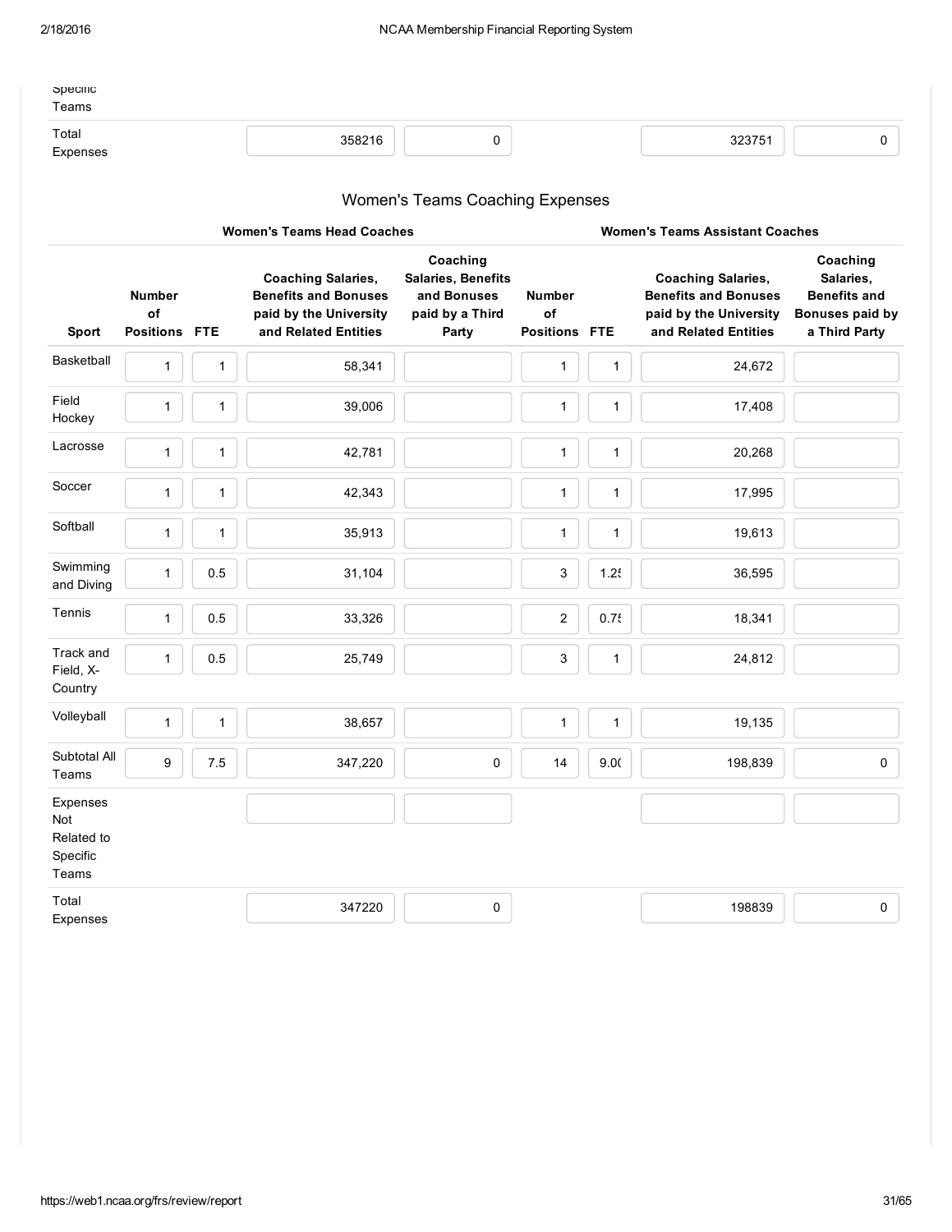| 24 Support<br>Staff/Administrative<br>Compensation, Benefits<br>and Bonuses paid by the<br>University and Related<br>Entities<br>25 Support<br>Staff/Administrative<br>Compensation, Benefits<br>and Bonuses paid by<br><b>Third Party</b> |                                                          |                                                                                                                                                    | \$606,011<br>of:<br>\$0                                                                                                        | column. | Input compensation, bonus and benefits paid to all administrative and support staff reportable on<br>the university or related entities (e.g. foundations or booster clubs) W-2 and 1099 forms inclusive<br>• Gross wages and bonuses.<br>• Benefits including allowances, speaking fees, retirement, stipends, memberships, media<br>income, tuition reimbursement and earned deferred compensation.<br>Staff members responsible for the genderspecific athletics department, but not a specific sport (i.e.,<br>director of men's athletics), will have their compensation figures reported as Expenses Not Related<br>to Specific Teams fields. Athletics department staff members who assist both men's and women's<br>teams (sports information director, academic advisor) will be reported as Not Allocated by Gender<br>Input compensation, bonus and benefits paid to administrative and support staff by a third party<br>and contractually guaranteed by the institution, but not included on the institutions W-2 including:<br>• Car stipend.<br>• Country club membership.<br>• Allowances for clothing, housing, entertainment.<br>• Speaking fees.<br>• Camps compensation.<br>• Media income.<br>• Shoe and apparel income.<br>Expense Category 23 and 25 should equal Category 10. |                                                                                                                         |                                                                                                                                                    |                                                                                                                         |
|--------------------------------------------------------------------------------------------------------------------------------------------------------------------------------------------------------------------------------------------|----------------------------------------------------------|----------------------------------------------------------------------------------------------------------------------------------------------------|--------------------------------------------------------------------------------------------------------------------------------|---------|-------------------------------------------------------------------------------------------------------------------------------------------------------------------------------------------------------------------------------------------------------------------------------------------------------------------------------------------------------------------------------------------------------------------------------------------------------------------------------------------------------------------------------------------------------------------------------------------------------------------------------------------------------------------------------------------------------------------------------------------------------------------------------------------------------------------------------------------------------------------------------------------------------------------------------------------------------------------------------------------------------------------------------------------------------------------------------------------------------------------------------------------------------------------------------------------------------------------------------------------------------------------------------------------------------|-------------------------------------------------------------------------------------------------------------------------|----------------------------------------------------------------------------------------------------------------------------------------------------|-------------------------------------------------------------------------------------------------------------------------|
|                                                                                                                                                                                                                                            |                                                          |                                                                                                                                                    | <b>Men's Teams Only</b>                                                                                                        |         |                                                                                                                                                                                                                                                                                                                                                                                                                                                                                                                                                                                                                                                                                                                                                                                                                                                                                                                                                                                                                                                                                                                                                                                                                                                                                                       | <b>Women's Teams Only</b>                                                                                               |                                                                                                                                                    | <b>Not Allocated by Gender</b>                                                                                          |
|                                                                                                                                                                                                                                            | <b>Expenses</b><br>by Object<br>of<br><b>Expenditure</b> | Support<br><b>Staff/Administrative</b><br>Compensation,<br><b>Benefits and</b><br>Bonuses paid by<br>the University and<br><b>Related Entities</b> | <b>Support</b><br><b>Staff/Administrative</b><br>Compensation,<br><b>Benefits and</b><br>Bonuses paid by<br><b>Third Party</b> |         | Support<br>Staff/Administrative<br>Compensation,<br><b>Benefits and</b><br>Bonuses paid by<br>the University and<br><b>Related Entities</b>                                                                                                                                                                                                                                                                                                                                                                                                                                                                                                                                                                                                                                                                                                                                                                                                                                                                                                                                                                                                                                                                                                                                                           | <b>Support</b><br>Staff/Administrative<br>Compensation,<br><b>Benefits and</b><br>Bonuses paid by<br><b>Third Party</b> | Support<br><b>Staff/Administrative</b><br>Compensation,<br><b>Benefits and</b><br>Bonuses paid by<br>the University and<br><b>Related Entities</b> | Support<br><b>Staff/Administrative</b><br>Compensation,<br><b>Benefits and</b><br>Bonuses paid by<br><b>Third Party</b> |
|                                                                                                                                                                                                                                            | Baseball                                                 |                                                                                                                                                    |                                                                                                                                |         |                                                                                                                                                                                                                                                                                                                                                                                                                                                                                                                                                                                                                                                                                                                                                                                                                                                                                                                                                                                                                                                                                                                                                                                                                                                                                                       |                                                                                                                         |                                                                                                                                                    |                                                                                                                         |
|                                                                                                                                                                                                                                            | Basketball                                               |                                                                                                                                                    |                                                                                                                                |         |                                                                                                                                                                                                                                                                                                                                                                                                                                                                                                                                                                                                                                                                                                                                                                                                                                                                                                                                                                                                                                                                                                                                                                                                                                                                                                       |                                                                                                                         |                                                                                                                                                    |                                                                                                                         |
|                                                                                                                                                                                                                                            | Field Hockey                                             |                                                                                                                                                    |                                                                                                                                |         |                                                                                                                                                                                                                                                                                                                                                                                                                                                                                                                                                                                                                                                                                                                                                                                                                                                                                                                                                                                                                                                                                                                                                                                                                                                                                                       |                                                                                                                         |                                                                                                                                                    |                                                                                                                         |
|                                                                                                                                                                                                                                            | Football                                                 |                                                                                                                                                    |                                                                                                                                |         |                                                                                                                                                                                                                                                                                                                                                                                                                                                                                                                                                                                                                                                                                                                                                                                                                                                                                                                                                                                                                                                                                                                                                                                                                                                                                                       |                                                                                                                         |                                                                                                                                                    |                                                                                                                         |
| Golf                                                                                                                                                                                                                                       |                                                          |                                                                                                                                                    |                                                                                                                                |         |                                                                                                                                                                                                                                                                                                                                                                                                                                                                                                                                                                                                                                                                                                                                                                                                                                                                                                                                                                                                                                                                                                                                                                                                                                                                                                       |                                                                                                                         |                                                                                                                                                    |                                                                                                                         |
|                                                                                                                                                                                                                                            | Lacrosse                                                 |                                                                                                                                                    |                                                                                                                                |         |                                                                                                                                                                                                                                                                                                                                                                                                                                                                                                                                                                                                                                                                                                                                                                                                                                                                                                                                                                                                                                                                                                                                                                                                                                                                                                       |                                                                                                                         |                                                                                                                                                    |                                                                                                                         |
| Soccer                                                                                                                                                                                                                                     |                                                          |                                                                                                                                                    |                                                                                                                                |         |                                                                                                                                                                                                                                                                                                                                                                                                                                                                                                                                                                                                                                                                                                                                                                                                                                                                                                                                                                                                                                                                                                                                                                                                                                                                                                       |                                                                                                                         |                                                                                                                                                    |                                                                                                                         |
|                                                                                                                                                                                                                                            | Softball                                                 |                                                                                                                                                    |                                                                                                                                |         |                                                                                                                                                                                                                                                                                                                                                                                                                                                                                                                                                                                                                                                                                                                                                                                                                                                                                                                                                                                                                                                                                                                                                                                                                                                                                                       |                                                                                                                         |                                                                                                                                                    |                                                                                                                         |
|                                                                                                                                                                                                                                            | Swimming<br>and Diving                                   |                                                                                                                                                    |                                                                                                                                |         |                                                                                                                                                                                                                                                                                                                                                                                                                                                                                                                                                                                                                                                                                                                                                                                                                                                                                                                                                                                                                                                                                                                                                                                                                                                                                                       |                                                                                                                         |                                                                                                                                                    |                                                                                                                         |
| Tennis                                                                                                                                                                                                                                     |                                                          |                                                                                                                                                    |                                                                                                                                |         |                                                                                                                                                                                                                                                                                                                                                                                                                                                                                                                                                                                                                                                                                                                                                                                                                                                                                                                                                                                                                                                                                                                                                                                                                                                                                                       |                                                                                                                         |                                                                                                                                                    |                                                                                                                         |
|                                                                                                                                                                                                                                            | Track and<br>Field, X-                                   |                                                                                                                                                    |                                                                                                                                |         |                                                                                                                                                                                                                                                                                                                                                                                                                                                                                                                                                                                                                                                                                                                                                                                                                                                                                                                                                                                                                                                                                                                                                                                                                                                                                                       |                                                                                                                         |                                                                                                                                                    |                                                                                                                         |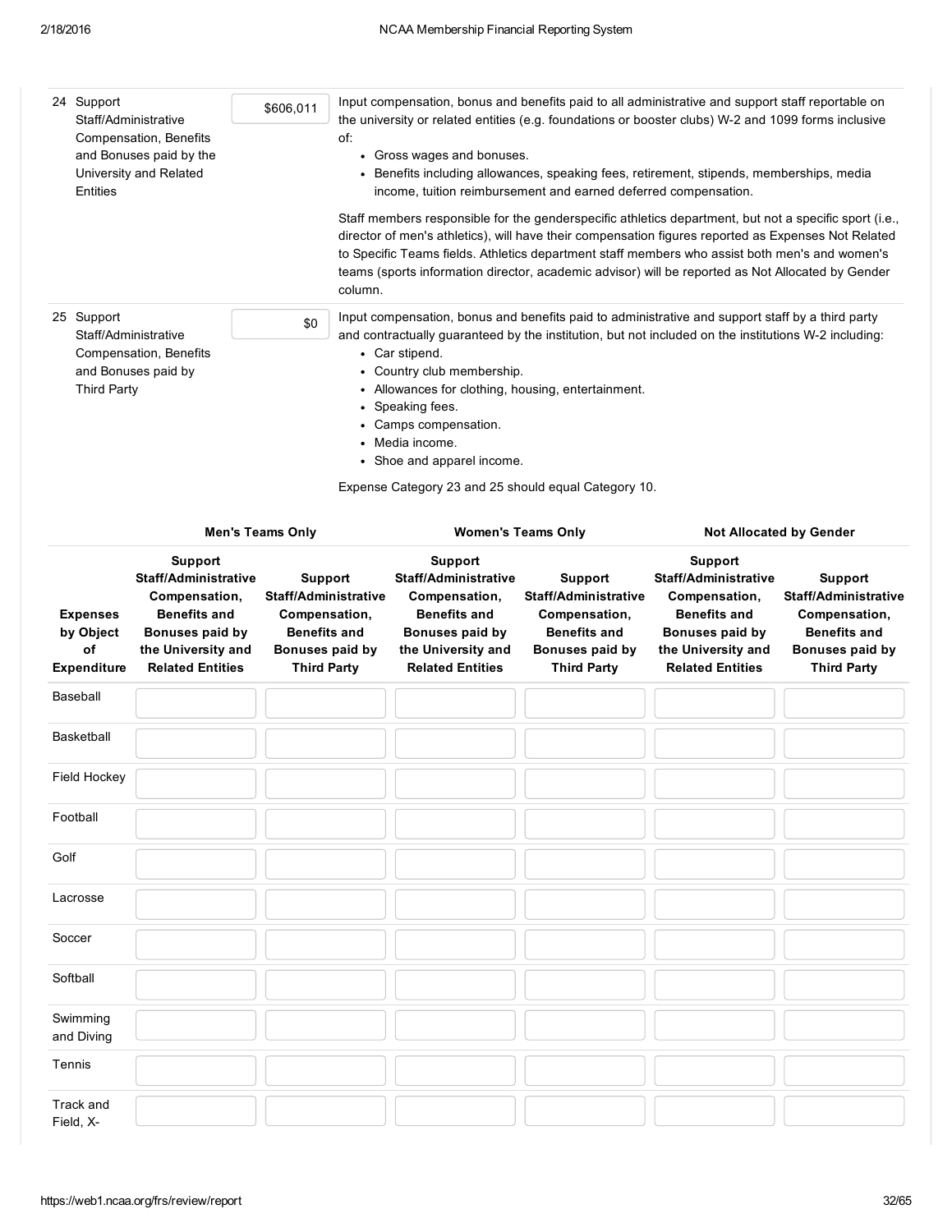| Country                                         |             |   |             |             |         |          |
|-------------------------------------------------|-------------|---|-------------|-------------|---------|----------|
| Volleyball                                      |             |   |             |             |         |          |
| Others                                          |             |   |             |             |         |          |
| Subtotal All<br>Teams                           | $\mathbf 0$ | 0 | $\mathsf 0$ | $\mathbf 0$ | 0       | 0        |
| Expenses<br>Not Related<br>to Specific<br>Teams |             |   |             |             | 606,011 |          |
| Total<br>Expenses                               | $\mathbf 0$ | 0 | $\mathbf 0$ | $\mathbf 0$ | 606,011 | $\Omega$ |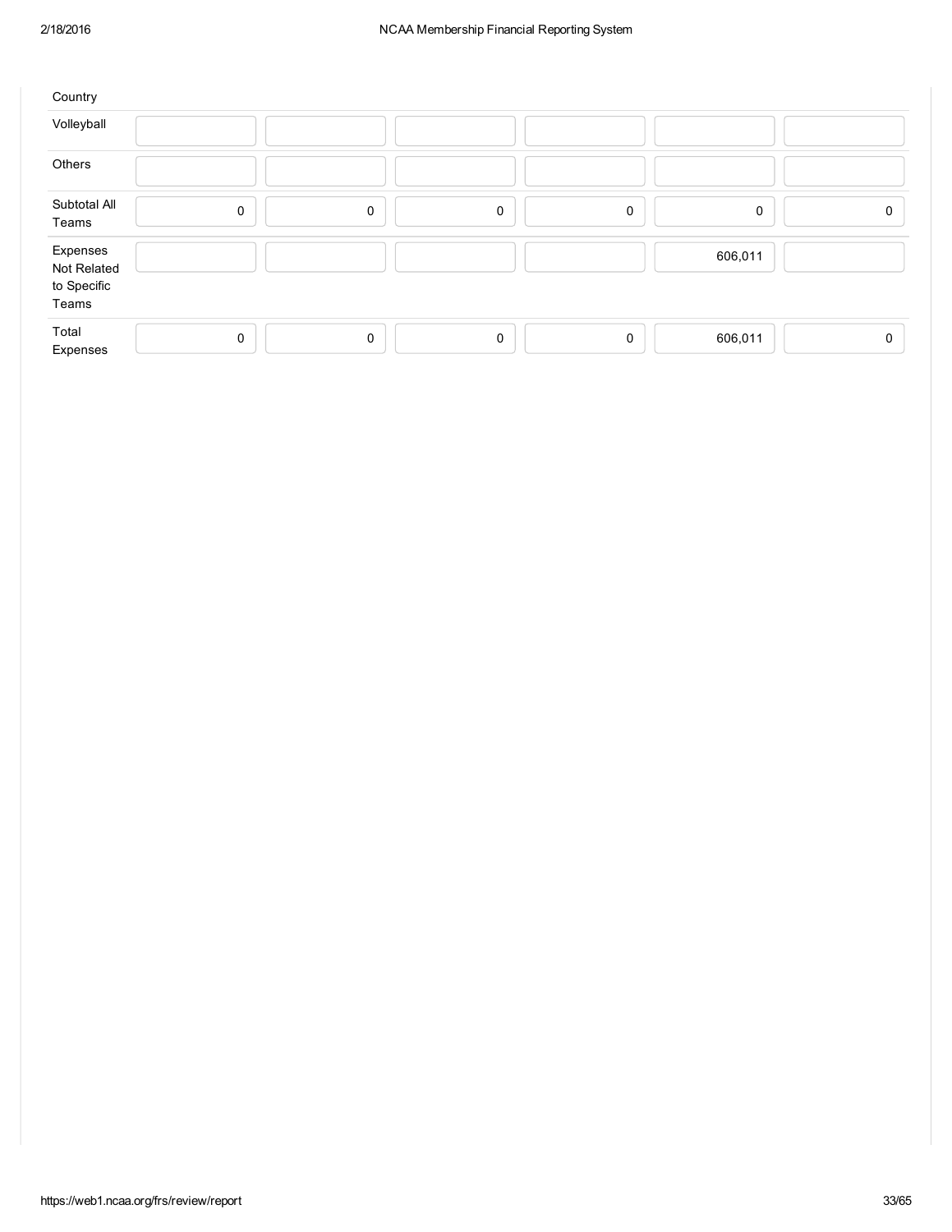| 26 Severance<br>\$0<br>Payments          | Input severance payments and applicable benefits recognized for past coaching and administrative<br>personnel. |                           |                                |  |  |  |
|------------------------------------------|----------------------------------------------------------------------------------------------------------------|---------------------------|--------------------------------|--|--|--|
|                                          | <b>Men's Teams Only</b>                                                                                        | <b>Women's Teams Only</b> | <b>Not Allocated by Gender</b> |  |  |  |
| <b>Expenses by Object of Expenditure</b> | <b>Severance Payments</b>                                                                                      | <b>Severance Payments</b> | <b>Severance Payments</b>      |  |  |  |
| Baseball                                 |                                                                                                                |                           |                                |  |  |  |
| Basketball                               |                                                                                                                |                           |                                |  |  |  |
| Field Hockey                             |                                                                                                                |                           |                                |  |  |  |
| Football                                 |                                                                                                                |                           |                                |  |  |  |
| Golf                                     |                                                                                                                |                           |                                |  |  |  |
| Lacrosse                                 |                                                                                                                |                           |                                |  |  |  |
| Soccer                                   |                                                                                                                |                           |                                |  |  |  |
| Softball                                 |                                                                                                                |                           |                                |  |  |  |
| Swimming and Diving                      |                                                                                                                |                           |                                |  |  |  |
| Tennis                                   |                                                                                                                |                           |                                |  |  |  |
| Track and Field, X-Country               |                                                                                                                |                           |                                |  |  |  |
| Volleyball                               |                                                                                                                |                           |                                |  |  |  |
| Others                                   |                                                                                                                |                           |                                |  |  |  |
| Subtotal All Teams                       |                                                                                                                | $\pmb{0}$                 | 0<br>$\pmb{0}$                 |  |  |  |
| Expenses Not Related to Specific Teams   |                                                                                                                |                           |                                |  |  |  |
| <b>Total Expenses</b>                    |                                                                                                                | 0                         | 0<br>$\mathsf{O}\xspace$       |  |  |  |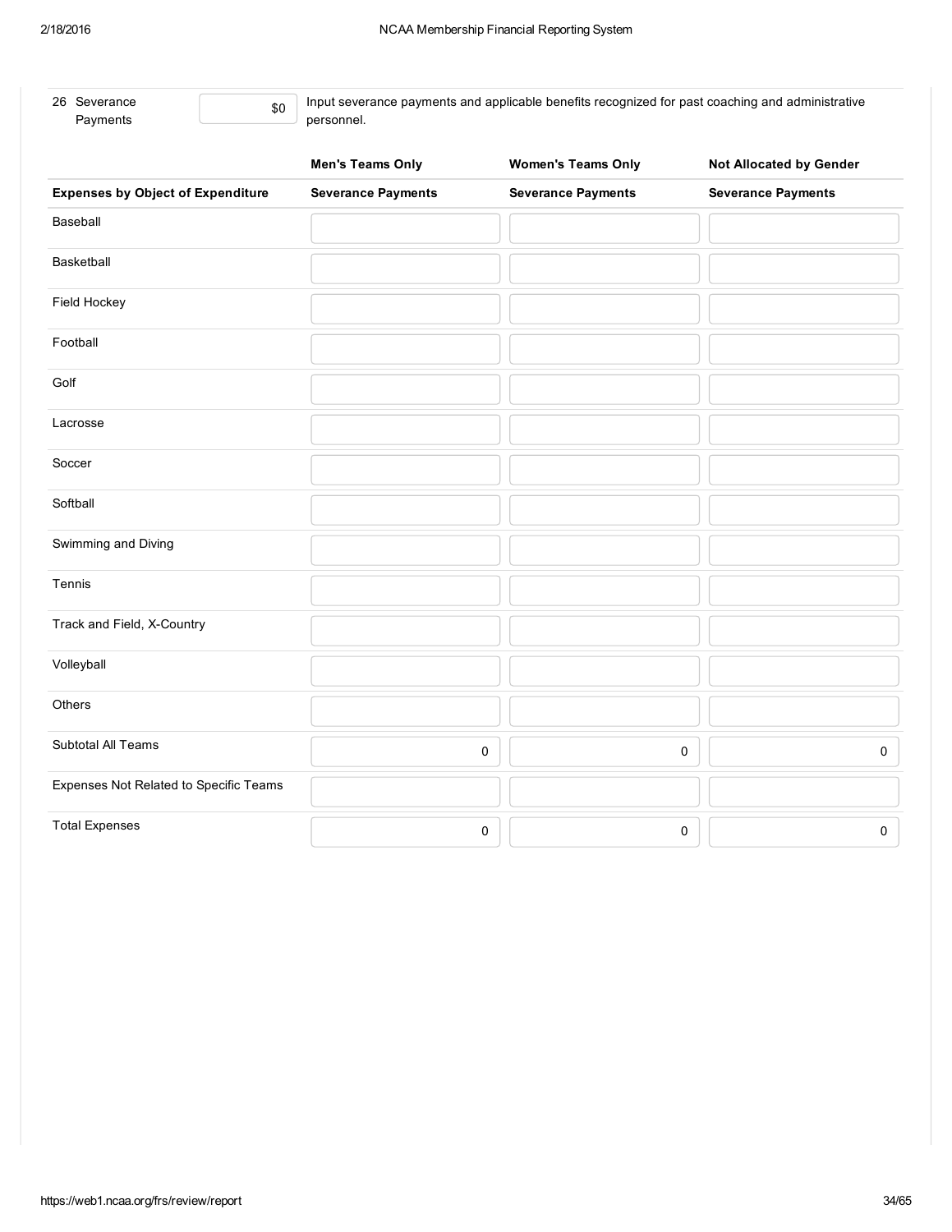27 Recruiting

\$126,151 Input transportation, lodging and meals for prospective student-athletes and institutional personnel on official and unofficial visits, telephone call charges, postage and such. Include value of use of institution's own vehicles or airplanes as well as in-kind value of loaned or contributed transportation.

|                                          | <b>Men's Teams Only</b> | <b>Women's Teams Only</b> | <b>Not Allocated by Gender</b> |
|------------------------------------------|-------------------------|---------------------------|--------------------------------|
| <b>Expenses by Object of Expenditure</b> | <b>Recruiting</b>       | Recruiting                | <b>Recruiting</b>              |
| Baseball                                 | 8,590                   |                           |                                |
| Basketball                               | 11,708                  | 7,144                     |                                |
| Field Hockey                             |                         | 3,175                     |                                |
| Football                                 | 27,525                  |                           |                                |
| Golf                                     | 507                     |                           |                                |
| Lacrosse                                 | 8,740                   | 4,440                     |                                |
| Soccer                                   | 6,993                   | 5,786                     |                                |
| Softball                                 |                         | 10,633                    |                                |
| Swimming and Diving                      | 5,181                   | 4,556                     |                                |
| Tennis                                   | 5,252                   | 4,735                     |                                |
| Track and Field, X-Country               | 3,404                   | 3,292                     |                                |
| Volleyball                               |                         | 4,490                     |                                |
| Others                                   |                         |                           |                                |
| Subtotal All Teams                       | 77,900                  | 48,251                    | $\pmb{0}$                      |
| Expenses Not Related to Specific Teams   |                         |                           |                                |
| <b>Total Expenses</b>                    | 77,900                  | 48,251                    | $\mathsf{O}\xspace$            |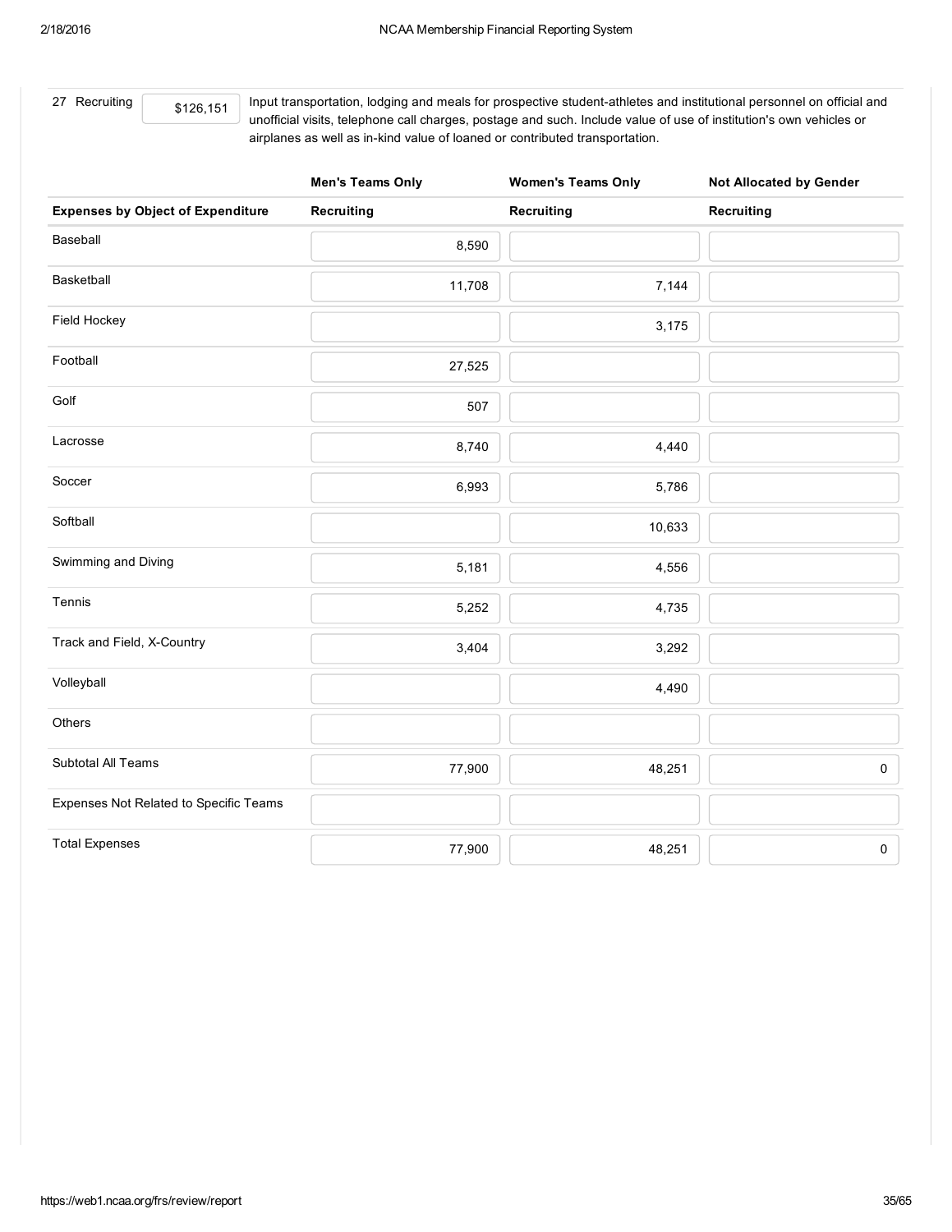28 Team Travel \$505,923 Input air and ground travel, lodging, meals and incidentals (including housing costs incurred during school break period) for competition related to preseason, regular season and nonbowl postseason. Amounts incurred for food and lodging for housing the team before a home game also should be included. Use of the institution's own vehicles or airplanes as well as in-kind value of donor-provided transportation.

Note: Expenses related to post-season bowls should be excluded from all reporting categories.

|                                          | <b>Men's Teams Only</b> | <b>Women's Teams Only</b> | <b>Not Allocated by Gender</b> |
|------------------------------------------|-------------------------|---------------------------|--------------------------------|
| <b>Expenses by Object of Expenditure</b> | <b>Team Travel</b>      | <b>Team Travel</b>        | <b>Team Travel</b>             |
| Baseball                                 | 35,268                  |                           |                                |
| Basketball                               | 81,842                  | 20,011                    |                                |
| Field Hockey                             |                         | 27,607                    |                                |
| Football                                 | 29,528                  |                           |                                |
| Golf                                     | 6,953                   |                           |                                |
| Lacrosse                                 | 23,924                  | 21,057                    |                                |
| Soccer                                   | 18,708                  | 23,025                    |                                |
| Softball                                 |                         | 29,818                    |                                |
| Swimming and Diving                      | 34,593                  | 34,592                    |                                |
| Tennis                                   | 18,121                  | 23,335                    |                                |
| Track and Field, X-Country               | 27,725                  | 27,833                    |                                |
| Volleyball                               |                         | 21,983                    |                                |
| Others                                   |                         |                           |                                |
| Subtotal All Teams                       | 276,662                 | 229,261                   | 0                              |
| Expenses Not Related to Specific Teams   |                         |                           |                                |
| <b>Total Expenses</b>                    | 276,662                 | 229,261                   | 0                              |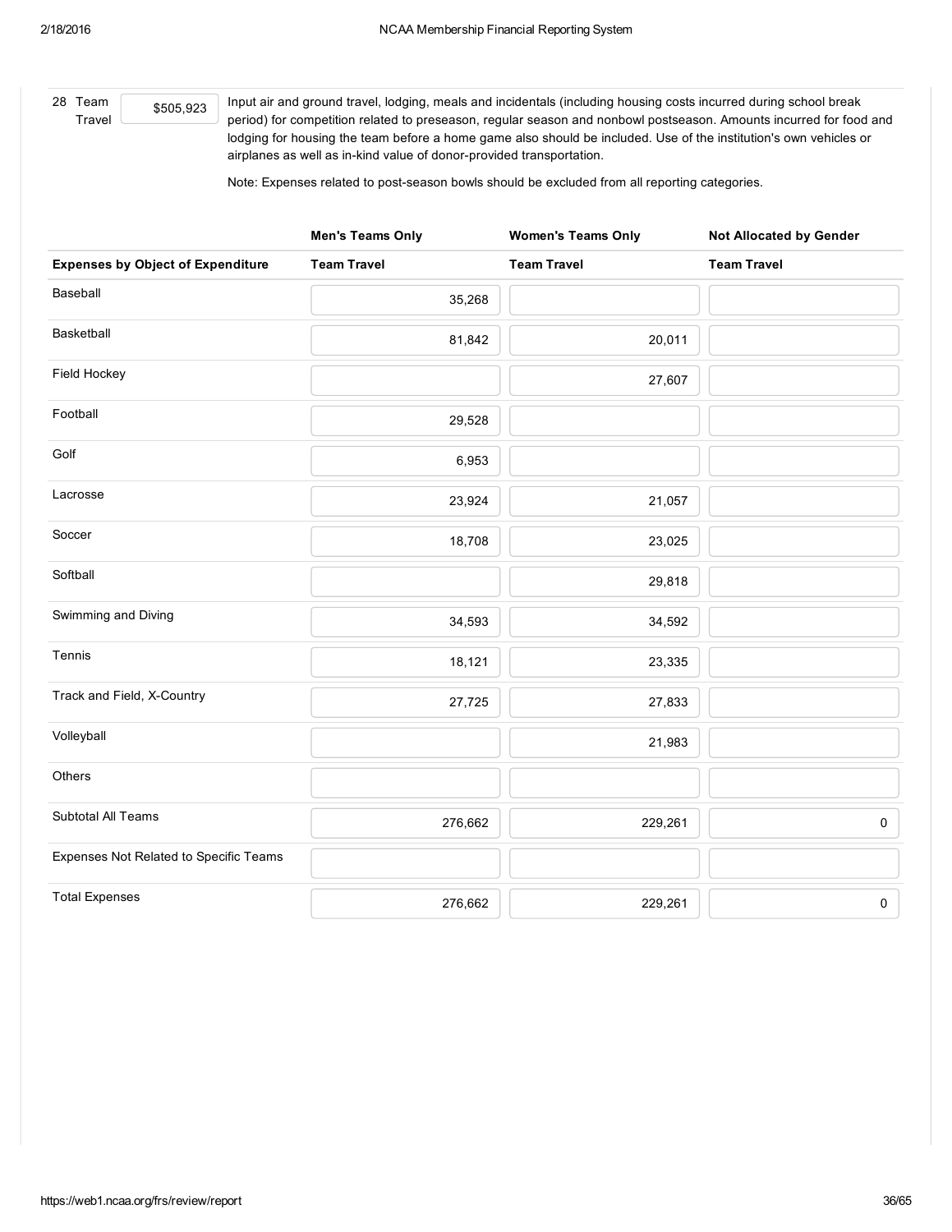29 Sports Equipment, Uniforms and Supplies \$137,042

Input items that are provided to the teams only. Equipment amounts are those expended from current or operating funds. Include value of inkind equipment provided.

|                                             | <b>Men's Teams Only</b>                           | <b>Women's Teams Only</b>                         | <b>Not Allocated by Gender</b>                    |
|---------------------------------------------|---------------------------------------------------|---------------------------------------------------|---------------------------------------------------|
| <b>Expenses by Object of</b><br>Expenditure | Sports Equipment, Uniforms and<br><b>Supplies</b> | Sports Equipment, Uniforms and<br><b>Supplies</b> | Sports Equipment, Uniforms and<br><b>Supplies</b> |
| Baseball                                    | 16,628                                            |                                                   |                                                   |
| Basketball                                  | 5,691                                             | 4,009                                             |                                                   |
| Field Hockey                                |                                                   | 4,399                                             |                                                   |
| Football                                    | 32,307                                            |                                                   |                                                   |
| Golf                                        | 2,707                                             |                                                   |                                                   |
| Lacrosse                                    | 12,633                                            | 7,220                                             |                                                   |
| Soccer                                      | 5,370                                             | 7,066                                             |                                                   |
| Softball                                    |                                                   | 8,140                                             |                                                   |
| Swimming and Diving                         | 3,122                                             | 3,346                                             |                                                   |
| Tennis                                      | 6,711                                             | 6,802                                             |                                                   |
| Track and Field, X-Country                  | 3,009                                             | 3,355                                             |                                                   |
| Volleyball                                  |                                                   | 4,527                                             |                                                   |
| Others                                      |                                                   |                                                   |                                                   |
| Subtotal All Teams                          | 88,178                                            | 48,864                                            | $\mathsf{O}\xspace$                               |
| Expenses Not Related to Specific<br>Teams   |                                                   |                                                   |                                                   |
| <b>Total Expenses</b>                       | 88,178                                            | 48,864                                            | $\mathsf{O}\xspace$                               |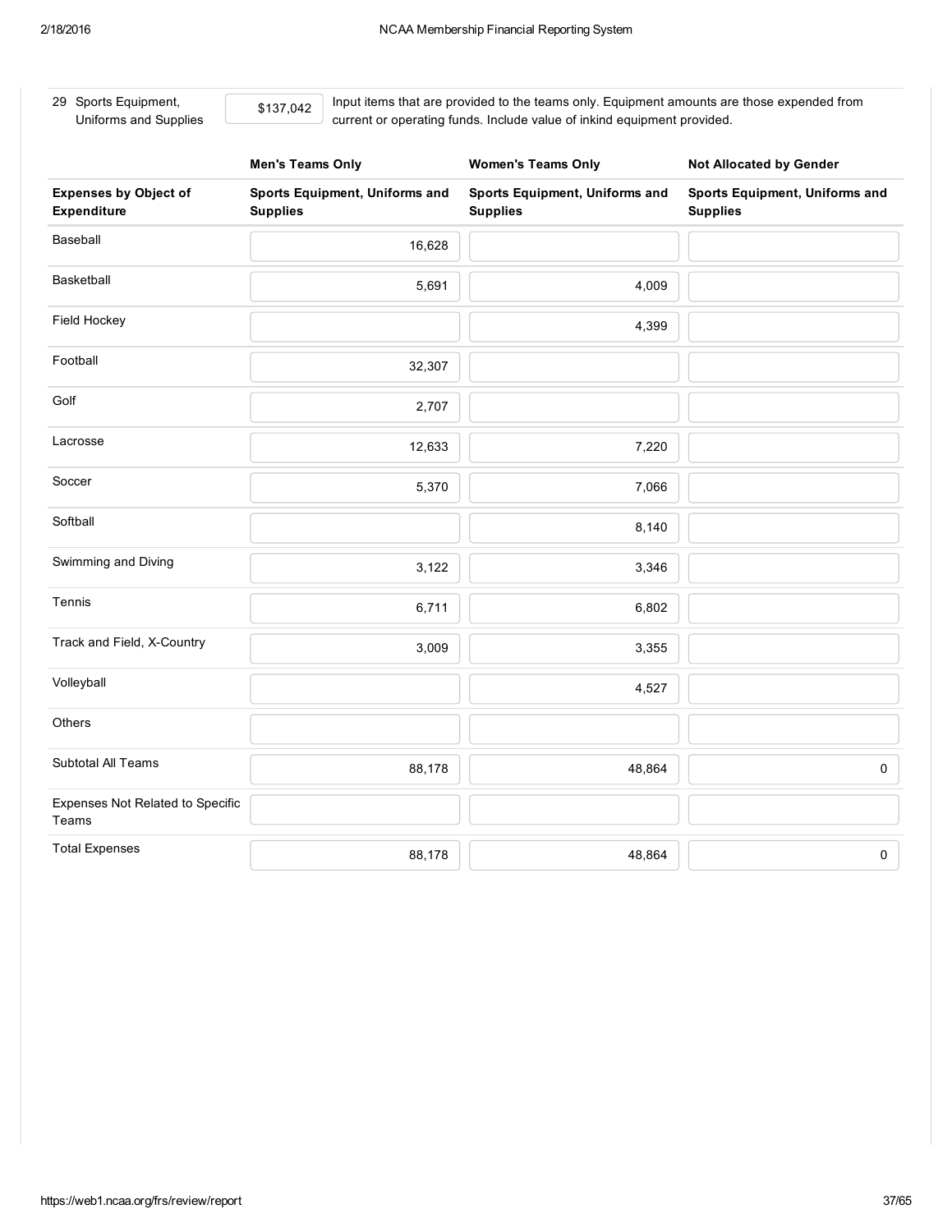30 Game

Expenses

\$106,431 Input game-day expenses other than travel which are necessary for intercollegiate athletics competition, including officials, security, event staff, ambulance, etc. Input any payments back to the NCAA for hosting a championship.

Note: Expenses related to post-season bowls should be excluded from all reporting categories.

|                                          | <b>Men's Teams Only</b> | <b>Women's Teams Only</b> | <b>Not Allocated by Gender</b> |
|------------------------------------------|-------------------------|---------------------------|--------------------------------|
| <b>Expenses by Object of Expenditure</b> | <b>Game Expenses</b>    | <b>Game Expenses</b>      | <b>Game Expenses</b>           |
| Baseball                                 | 4,431                   |                           |                                |
| Basketball                               | 7,919                   | 7,758                     |                                |
| Field Hockey                             |                         | 4,771                     |                                |
| Football                                 | 12,594                  |                           |                                |
| Golf                                     | 11,209                  |                           |                                |
| Lacrosse                                 | 6,242                   | 7,219                     |                                |
| Soccer                                   | 6,006                   | 4,257                     |                                |
| Softball                                 |                         | 3,772                     |                                |
| Swimming and Diving                      | 2,511                   | 2,446                     |                                |
| Tennis                                   | 1,050                   | 1,250                     |                                |
| Track and Field, X-Country               | 4,905                   | 5,479                     |                                |
| Volleyball                               |                         | 3,248                     |                                |
| Others                                   |                         |                           |                                |
| Subtotal All Teams                       | 56,867                  | 40,200                    | 0                              |
| Expenses Not Related to Specific Teams   |                         |                           | 9,364                          |
| <b>Total Expenses</b>                    | 56,867                  | 40,200                    | 9,364                          |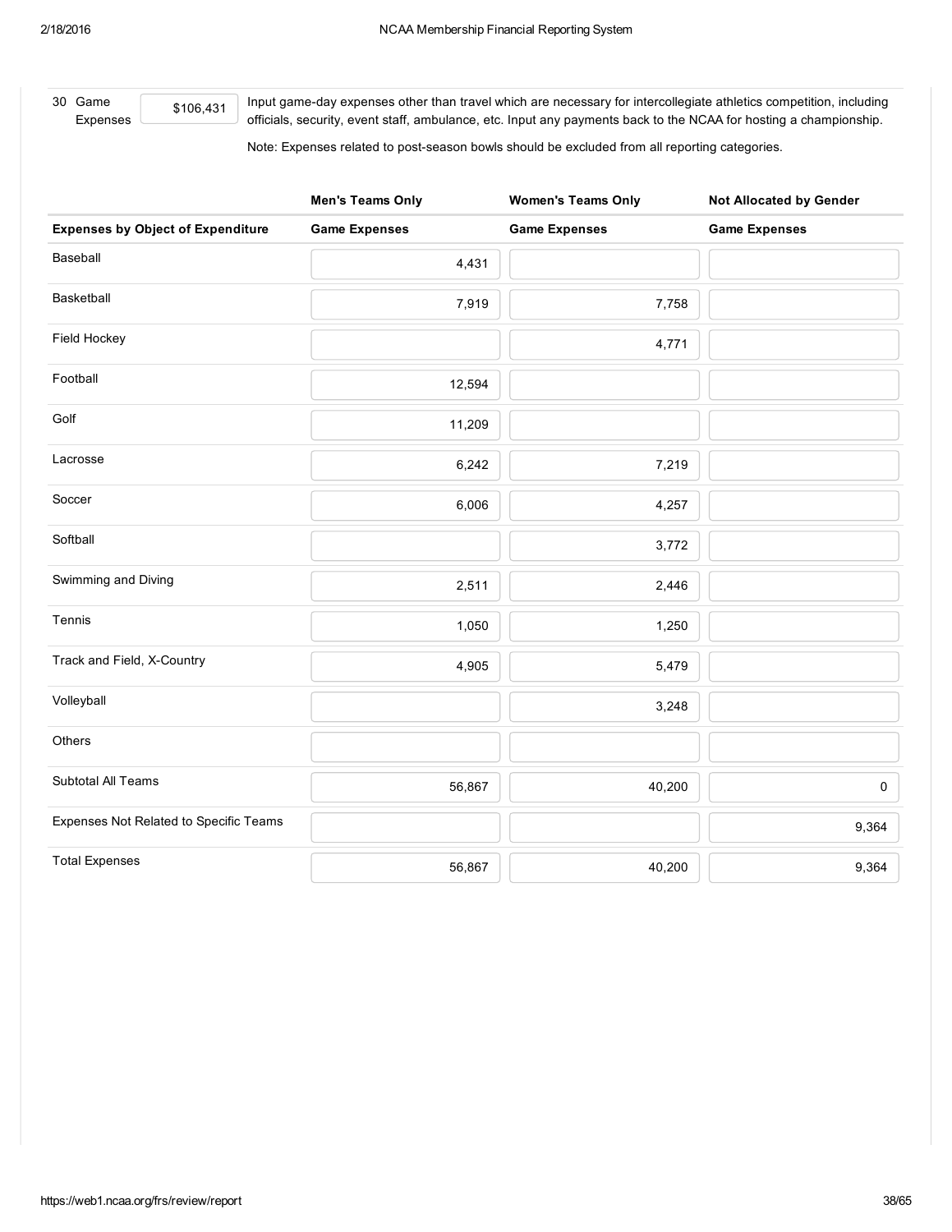\$0

| 31 Fund Raising, Marketing and |
|--------------------------------|
| Promotion                      |

Input costs associated with fund raising, marketing and promotion for media guides, brochures, recruiting publications and such.

|                                             | <b>Men's Teams Only</b>                  | <b>Women's Teams Only</b>                | <b>Not Allocated by Gender</b>           |
|---------------------------------------------|------------------------------------------|------------------------------------------|------------------------------------------|
| <b>Expenses by Object of</b><br>Expenditure | Fund Raising, Marketing and<br>Promotion | Fund Raising, Marketing and<br>Promotion | Fund Raising, Marketing and<br>Promotion |
| Baseball                                    |                                          |                                          |                                          |
| Basketball                                  |                                          |                                          |                                          |
| Field Hockey                                |                                          |                                          |                                          |
| Football                                    |                                          |                                          |                                          |
| Golf                                        |                                          |                                          |                                          |
| Lacrosse                                    |                                          |                                          |                                          |
| Soccer                                      |                                          |                                          |                                          |
| Softball                                    |                                          |                                          |                                          |
| Swimming and Diving                         |                                          |                                          |                                          |
| Tennis                                      |                                          |                                          |                                          |
| Track and Field, X-Country                  |                                          |                                          |                                          |
| Volleyball                                  |                                          |                                          |                                          |
| Others                                      |                                          |                                          |                                          |
| Subtotal All Teams                          | 0                                        | 0                                        | 0                                        |
| Expenses Not Related to Specific<br>Teams   |                                          |                                          |                                          |
| <b>Total Expenses</b>                       | 0                                        | 0                                        | 0                                        |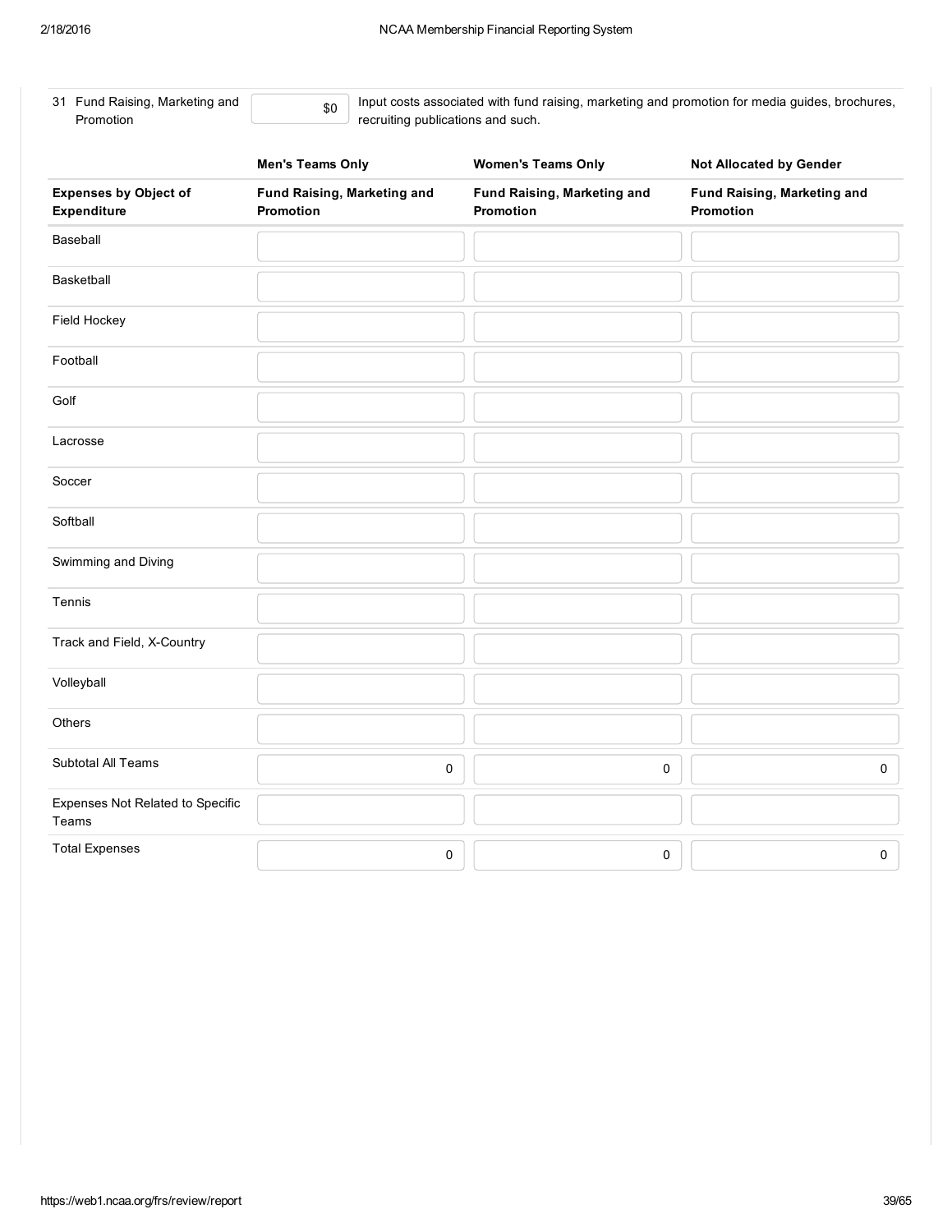| 32 Sports |
|-----------|
| Camp      |
| Expenses  |

\$0 Input all expenses paid by the athletics department, including non-athletics personnel salaries and benefits, from hosting sports camps and clinics. Athletics personnel salaries and benefits should be reported in Categories 22 25.

|                                          | <b>Men's Teams Only</b>     | <b>Women's Teams Only</b>   | <b>Not Allocated by Gender</b> |
|------------------------------------------|-----------------------------|-----------------------------|--------------------------------|
| <b>Expenses by Object of Expenditure</b> | <b>Sports Camp Expenses</b> | <b>Sports Camp Expenses</b> | <b>Sports Camp Expenses</b>    |
| Baseball                                 |                             |                             |                                |
| Basketball                               |                             |                             |                                |
| Field Hockey                             |                             |                             |                                |
| Football                                 |                             |                             |                                |
| Golf                                     |                             |                             |                                |
| Lacrosse                                 |                             |                             |                                |
| Soccer                                   |                             |                             |                                |
| Softball                                 |                             |                             |                                |
| Swimming and Diving                      |                             |                             |                                |
| Tennis                                   |                             |                             |                                |
| Track and Field, X-Country               |                             |                             |                                |
| Volleyball                               |                             |                             |                                |
| Others                                   |                             |                             |                                |
| Subtotal All Teams                       | $\mathsf{O}\xspace$         | 0                           | $\mathsf{O}$                   |
| Expenses Not Related to Specific Teams   |                             |                             |                                |
| <b>Total Expenses</b>                    | $\pmb{0}$                   | 0                           | $\pmb{0}$                      |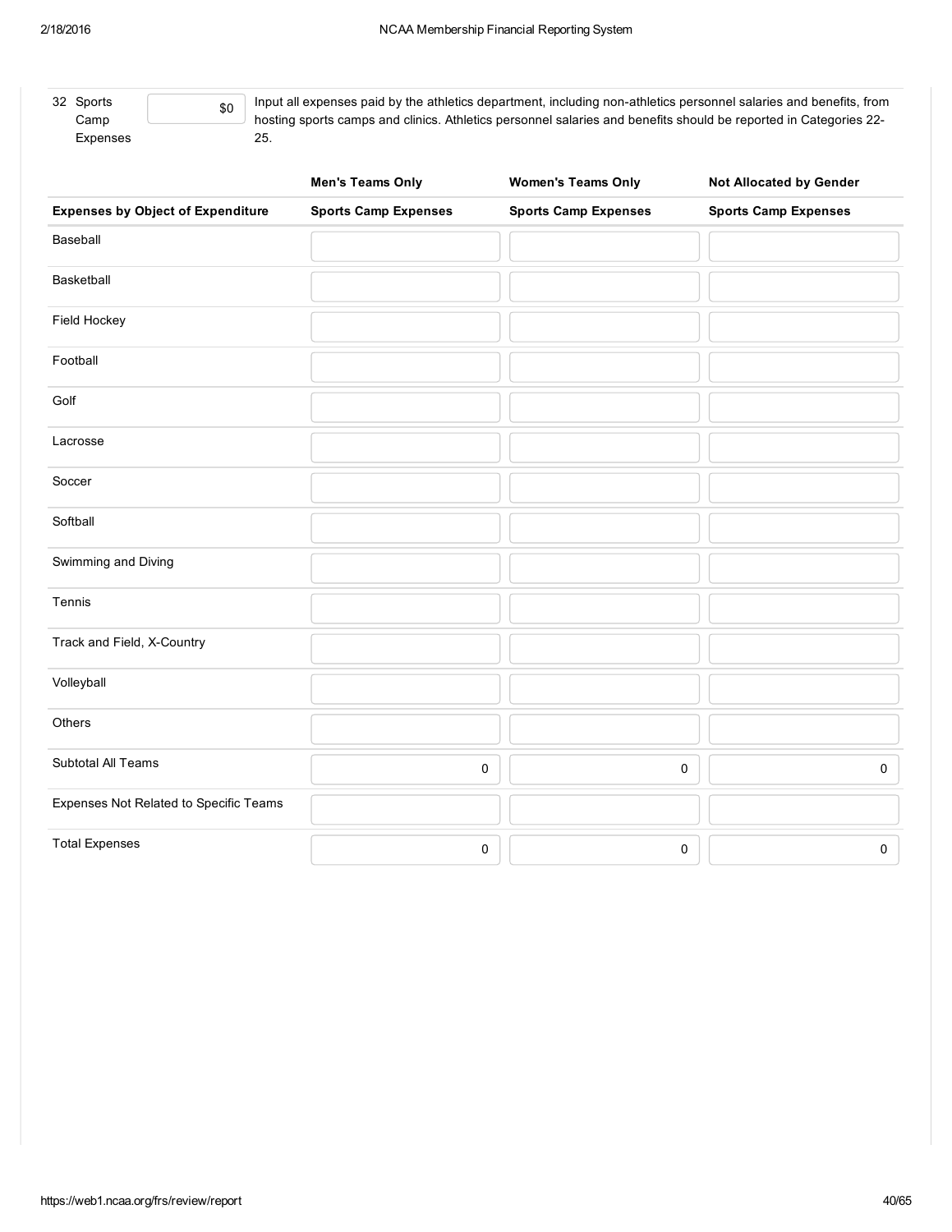|      | 33 Spirit Groups                         | \$0 | Include support for spirit groups including bands, cheerleaders, mascots, dancers, etc. |                           |                                |  |
|------|------------------------------------------|-----|-----------------------------------------------------------------------------------------|---------------------------|--------------------------------|--|
|      |                                          |     | <b>Men's Teams Only</b>                                                                 | <b>Women's Teams Only</b> | <b>Not Allocated by Gender</b> |  |
|      | <b>Expenses by Object of Expenditure</b> |     | <b>Spirit Groups</b>                                                                    | <b>Spirit Groups</b>      | <b>Spirit Groups</b>           |  |
|      | Baseball                                 |     |                                                                                         |                           |                                |  |
|      | Basketball                               |     |                                                                                         |                           |                                |  |
|      | Field Hockey                             |     |                                                                                         |                           |                                |  |
|      | Football                                 |     |                                                                                         |                           |                                |  |
| Golf |                                          |     |                                                                                         |                           |                                |  |
|      | Lacrosse                                 |     |                                                                                         |                           |                                |  |
|      | Soccer                                   |     |                                                                                         |                           |                                |  |
|      | Softball                                 |     |                                                                                         |                           |                                |  |
|      | Swimming and Diving                      |     |                                                                                         |                           |                                |  |
|      | Tennis                                   |     |                                                                                         |                           |                                |  |

Subtotal All Teams  $\begin{array}{ccc} \text{0} & \begin{array}{ccc} \text{0} & \text{0} & \text{0} & \text{0} & \text{0} & \text{0} & \text{0} & \text{0} & \text{0} & \text{0} & \text{0} & \text{0} & \text{0} & \text{0} & \text{0} & \text{0} & \text{0} & \text{0} & \text{0} & \text{0} & \text{0} & \text{0} & \text{0} & \text{0} & \text{0} & \text{0} & \text{0} & \text{0} & \text{0} & \text{0} & \$ 

Total Expenses  $\begin{array}{ccc} & & & & \ & & & \ & & & & \ & & & & 0 \end{array}$ 

Track and Field, X-Country

Expenses Not Related to Specific Teams

Volleyball

**Others**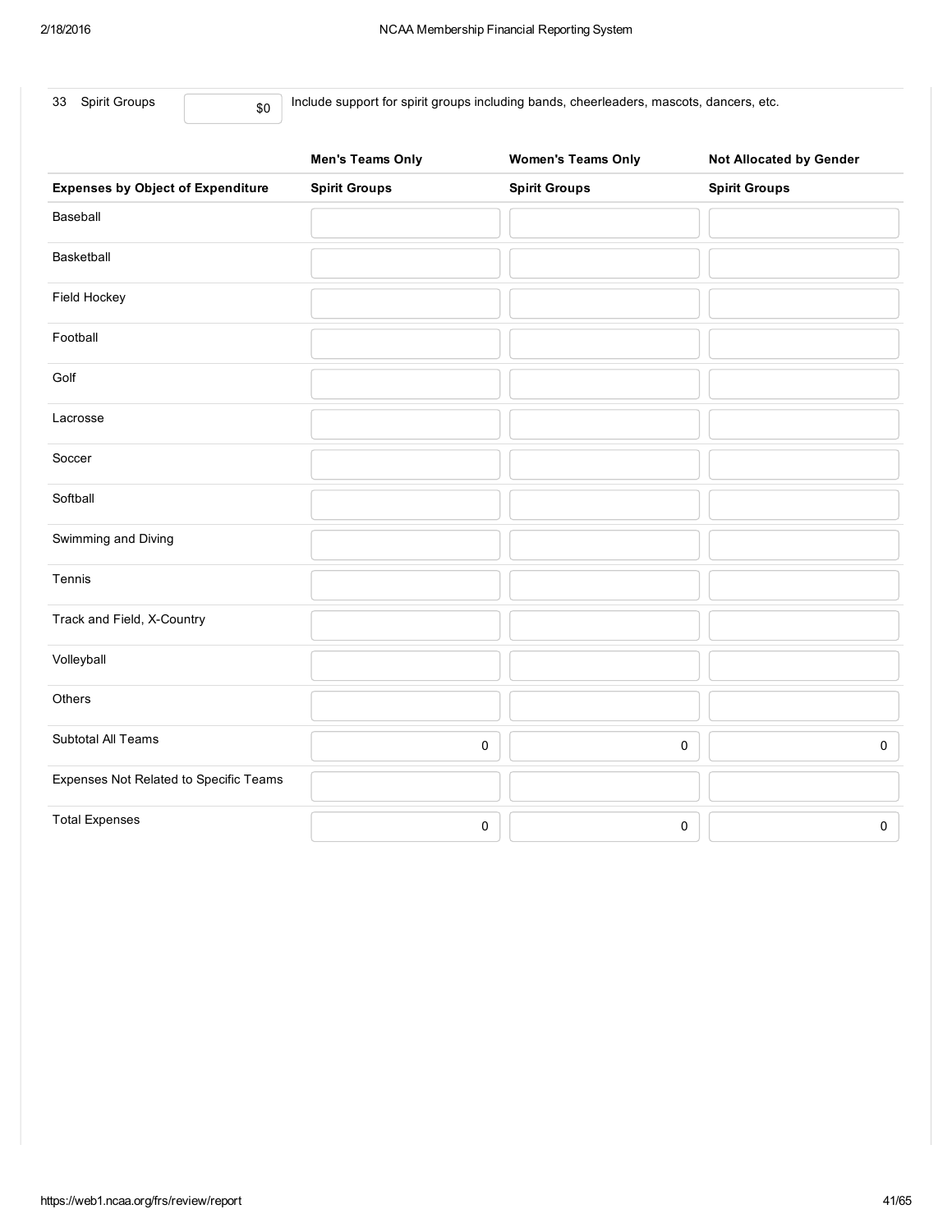| 34 Athletic Facilities Debt<br>Service, Leases and<br><b>Rental Fee</b> | Input debt service payments (principal and interest, including internal loan programs), leases and<br>\$0<br>rental fees for athletics facilities for the reporting year regardless of entity paying (athletics,<br>institution or other).<br>Do not report depreciation.<br>See note in Category 36 for guidance on the inputs for this category, if the institution is paying for<br>debt service, leases, or rental fees for athletic facilities but not charging to athletics. |                                                                          |                                                                          |  |
|-------------------------------------------------------------------------|------------------------------------------------------------------------------------------------------------------------------------------------------------------------------------------------------------------------------------------------------------------------------------------------------------------------------------------------------------------------------------------------------------------------------------------------------------------------------------|--------------------------------------------------------------------------|--------------------------------------------------------------------------|--|
|                                                                         | <b>Men's Teams Only</b>                                                                                                                                                                                                                                                                                                                                                                                                                                                            | <b>Women's Teams Only</b>                                                | <b>Not Allocated by Gender</b>                                           |  |
| <b>Expenses by Object of</b><br>Expenditure                             | Athletic Facilities Debt Service,<br><b>Leases and Rental Fee</b>                                                                                                                                                                                                                                                                                                                                                                                                                  | <b>Athletic Facilities Debt Service,</b><br><b>Leases and Rental Fee</b> | <b>Athletic Facilities Debt Service,</b><br><b>Leases and Rental Fee</b> |  |
| Baseball                                                                |                                                                                                                                                                                                                                                                                                                                                                                                                                                                                    |                                                                          |                                                                          |  |
| <b>Basketball</b>                                                       |                                                                                                                                                                                                                                                                                                                                                                                                                                                                                    |                                                                          |                                                                          |  |
| Field Hockey                                                            |                                                                                                                                                                                                                                                                                                                                                                                                                                                                                    |                                                                          |                                                                          |  |
| Football                                                                |                                                                                                                                                                                                                                                                                                                                                                                                                                                                                    |                                                                          |                                                                          |  |
| Golf                                                                    |                                                                                                                                                                                                                                                                                                                                                                                                                                                                                    |                                                                          |                                                                          |  |
| Lacrosse                                                                |                                                                                                                                                                                                                                                                                                                                                                                                                                                                                    |                                                                          |                                                                          |  |
| Soccer                                                                  |                                                                                                                                                                                                                                                                                                                                                                                                                                                                                    |                                                                          |                                                                          |  |
| Softball                                                                |                                                                                                                                                                                                                                                                                                                                                                                                                                                                                    |                                                                          |                                                                          |  |
| Swimming and Diving                                                     |                                                                                                                                                                                                                                                                                                                                                                                                                                                                                    |                                                                          |                                                                          |  |
| Tennis                                                                  |                                                                                                                                                                                                                                                                                                                                                                                                                                                                                    |                                                                          |                                                                          |  |
| Track and Field, X-<br>Country                                          |                                                                                                                                                                                                                                                                                                                                                                                                                                                                                    |                                                                          |                                                                          |  |
| Volleyball                                                              |                                                                                                                                                                                                                                                                                                                                                                                                                                                                                    |                                                                          |                                                                          |  |
| Others                                                                  |                                                                                                                                                                                                                                                                                                                                                                                                                                                                                    |                                                                          |                                                                          |  |
| Subtotal All Teams                                                      | $\pmb{0}$                                                                                                                                                                                                                                                                                                                                                                                                                                                                          | 0                                                                        | 0                                                                        |  |
| Expenses Not Related to<br>Specific Teams                               |                                                                                                                                                                                                                                                                                                                                                                                                                                                                                    |                                                                          |                                                                          |  |
| <b>Total Expenses</b>                                                   | 0                                                                                                                                                                                                                                                                                                                                                                                                                                                                                  | 0                                                                        | $\mathbf 0$                                                              |  |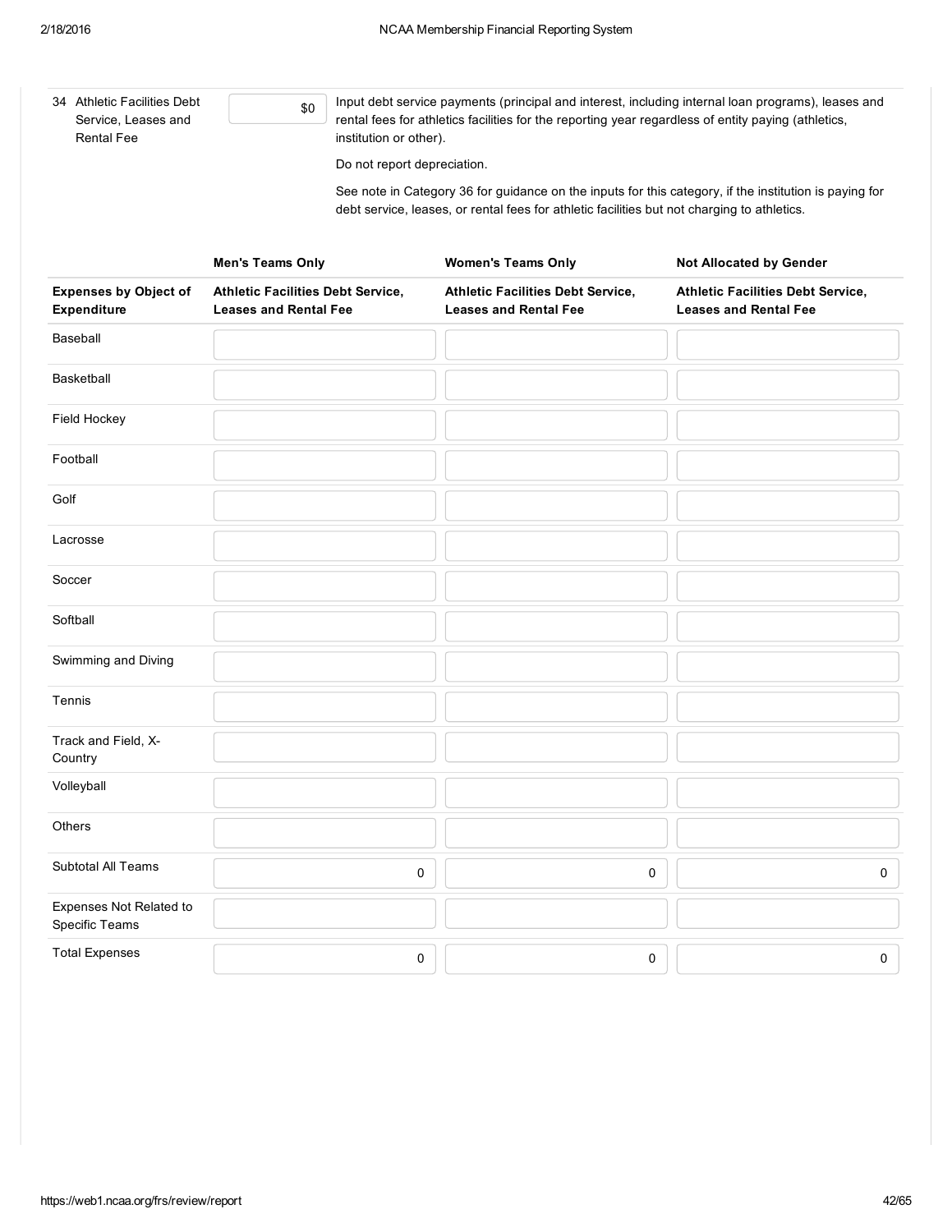| 35 Direct Overhead and Administrative<br>\$0<br>Expenses |                                                       | Input overhead and administrative expenses paid by or charged directly to athletics<br>including:<br>• Administrative/Overhead fees charged by the institution to athletics.<br>• Facilities maintenance.<br>• Security.<br>• Risk Management.<br>• Utilities.<br>• Equipment Repair.<br>• Telephone.<br>• Other Administrative Expenses. |                                                       |  |
|----------------------------------------------------------|-------------------------------------------------------|-------------------------------------------------------------------------------------------------------------------------------------------------------------------------------------------------------------------------------------------------------------------------------------------------------------------------------------------|-------------------------------------------------------|--|
|                                                          | <b>Men's Teams Only</b>                               | <b>Women's Teams Only</b>                                                                                                                                                                                                                                                                                                                 | <b>Not Allocated by Gender</b>                        |  |
| <b>Expenses by Object of</b><br><b>Expenditure</b>       | Direct Overhead and<br><b>Administrative Expenses</b> | Direct Overhead and<br><b>Administrative Expenses</b>                                                                                                                                                                                                                                                                                     | Direct Overhead and<br><b>Administrative Expenses</b> |  |
| Baseball                                                 |                                                       |                                                                                                                                                                                                                                                                                                                                           |                                                       |  |
| Basketball                                               |                                                       |                                                                                                                                                                                                                                                                                                                                           |                                                       |  |
| Field Hockey                                             |                                                       |                                                                                                                                                                                                                                                                                                                                           |                                                       |  |
| Football                                                 |                                                       |                                                                                                                                                                                                                                                                                                                                           |                                                       |  |

| <b>Basketball</b>                         |                     |   |                     |
|-------------------------------------------|---------------------|---|---------------------|
| Field Hockey                              |                     |   |                     |
| Football                                  |                     |   |                     |
| Golf                                      |                     |   |                     |
| Lacrosse                                  |                     |   |                     |
| Soccer                                    |                     |   |                     |
| Softball                                  |                     |   |                     |
| Swimming and Diving                       |                     |   |                     |
| Tennis                                    |                     |   |                     |
| Track and Field, X-Country                |                     |   |                     |
| Volleyball                                |                     |   |                     |
| Others                                    |                     |   |                     |
| Subtotal All Teams                        | $\pmb{0}$           | 0 | $\mathsf{O}\xspace$ |
| Expenses Not Related to<br>Specific Teams |                     |   |                     |
| <b>Total Expenses</b>                     | $\mathsf{O}\xspace$ | 0 | $\mathsf 0$         |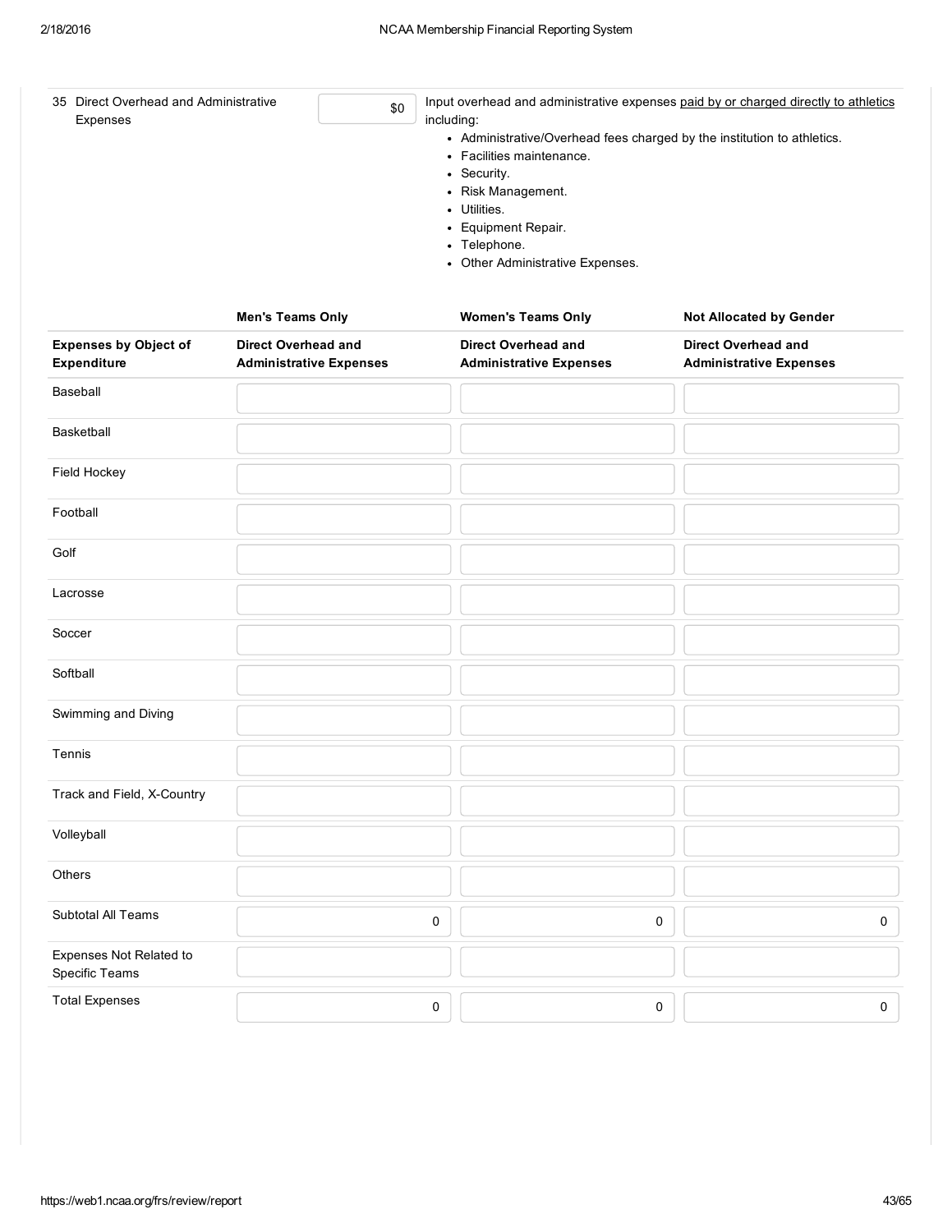| 36 Indirect<br>Institutional             | \$5,373,586 | Input overhead and administrative expenses <b>NOT</b> paid by or charged directly to athletics including:<br>• Administrative/Overhead fees not charged by the institution to athletics. |                                       |                                                                                                                       |  |  |  |  |
|------------------------------------------|-------------|------------------------------------------------------------------------------------------------------------------------------------------------------------------------------------------|---------------------------------------|-----------------------------------------------------------------------------------------------------------------------|--|--|--|--|
| Support                                  |             | • Facilities maintenance.                                                                                                                                                                |                                       |                                                                                                                       |  |  |  |  |
|                                          |             | • Security.                                                                                                                                                                              |                                       |                                                                                                                       |  |  |  |  |
|                                          |             | • Risk Management.                                                                                                                                                                       |                                       |                                                                                                                       |  |  |  |  |
|                                          |             | • Utilities.                                                                                                                                                                             |                                       |                                                                                                                       |  |  |  |  |
|                                          |             | • Equipment Repair.                                                                                                                                                                      |                                       |                                                                                                                       |  |  |  |  |
|                                          |             | • Telephone.                                                                                                                                                                             |                                       |                                                                                                                       |  |  |  |  |
|                                          |             | • Other Administrative Expenses.                                                                                                                                                         |                                       |                                                                                                                       |  |  |  |  |
|                                          |             | Do not report depreciation.                                                                                                                                                              |                                       |                                                                                                                       |  |  |  |  |
|                                          |             |                                                                                                                                                                                          |                                       | athletics, this category plus Category 34 should equal Category 6. If the institution is not paying for debt service, |  |  |  |  |
|                                          |             | leases, or rental fees or charging directly to athletics, this category alone should equal Category 6.<br><b>Men's Teams Only</b>                                                        | <b>Women's Teams Only</b>             | <b>Not Allocated by Gender</b>                                                                                        |  |  |  |  |
| <b>Expenses by Object of Expenditure</b> |             | <b>Indirect Institutional Support</b>                                                                                                                                                    | <b>Indirect Institutional Support</b> | <b>Indirect Institutional Support</b>                                                                                 |  |  |  |  |
|                                          |             |                                                                                                                                                                                          |                                       |                                                                                                                       |  |  |  |  |
| Baseball<br>Basketball                   |             |                                                                                                                                                                                          |                                       |                                                                                                                       |  |  |  |  |
|                                          |             |                                                                                                                                                                                          |                                       |                                                                                                                       |  |  |  |  |
| <b>Field Hockey</b><br>Football          |             |                                                                                                                                                                                          |                                       |                                                                                                                       |  |  |  |  |

| Golf                                   |   |   |              |
|----------------------------------------|---|---|--------------|
| Lacrosse                               |   |   |              |
| Soccer                                 |   |   |              |
| Softball                               |   |   |              |
| Swimming and Diving                    |   |   |              |
| Tennis                                 |   |   |              |
| Track and Field, X-Country             |   |   |              |
| Volleyball                             |   |   |              |
| Others                                 |   |   |              |
| Subtotal All Teams                     | 0 | 0 | $\mathbf{0}$ |
| Expenses Not Related to Specific Teams |   |   | 5,373,586    |
| <b>Total Expenses</b>                  | 0 | 0 | 5,373,586    |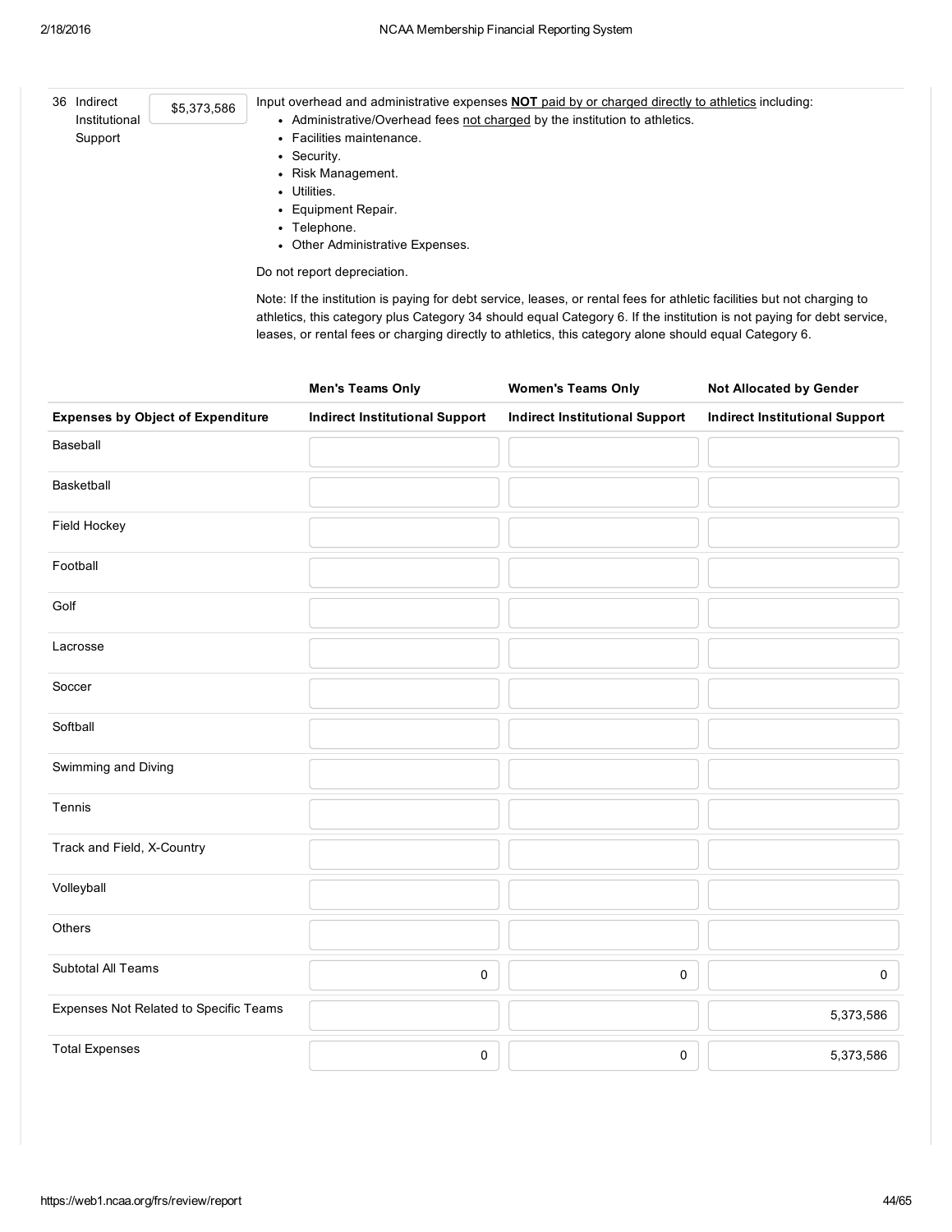37 Medical Expenses and Insurance

\$42,167

Input medical expenses and medical insurance premiums for student-athletes.

|                                           | <b>Men's Teams Only</b>                  | <b>Women's Teams Only</b>                | Not Allocated by Gender                  |
|-------------------------------------------|------------------------------------------|------------------------------------------|------------------------------------------|
| <b>Expenses by Object of Expenditure</b>  | <b>Medical Expenses and</b><br>Insurance | <b>Medical Expenses and</b><br>Insurance | <b>Medical Expenses and</b><br>Insurance |
| Baseball                                  |                                          |                                          |                                          |
| Basketball                                |                                          |                                          |                                          |
| Field Hockey                              |                                          |                                          |                                          |
| Football                                  |                                          |                                          |                                          |
| Golf                                      |                                          |                                          |                                          |
| Lacrosse                                  |                                          |                                          |                                          |
| Soccer                                    |                                          |                                          |                                          |
| Softball                                  |                                          |                                          |                                          |
| Swimming and Diving                       |                                          |                                          |                                          |
| Tennis                                    |                                          |                                          |                                          |
| Track and Field, X-Country                |                                          |                                          |                                          |
| Volleyball                                |                                          |                                          |                                          |
| Others                                    |                                          |                                          |                                          |
| Subtotal All Teams                        | $\pmb{0}$                                | 0                                        | 0                                        |
| Expenses Not Related to Specific<br>Teams |                                          |                                          | 42,167                                   |
| <b>Total Expenses</b>                     | $\pmb{0}$                                | 0                                        | 42,167                                   |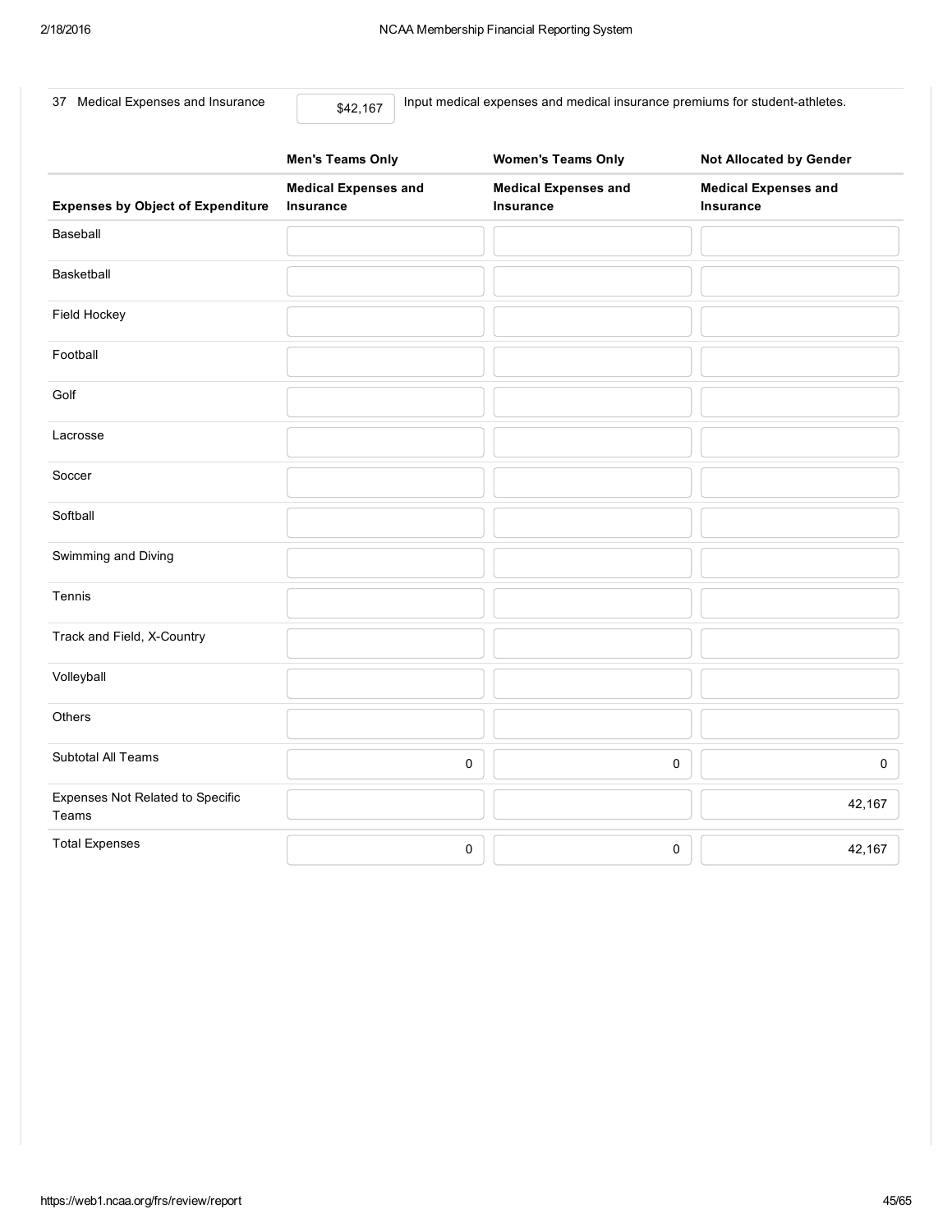| Memberships and Dues<br>38               | Input memberships, conference and association dues.<br>\$54,599 |                             |                                  |  |  |  |  |  |
|------------------------------------------|-----------------------------------------------------------------|-----------------------------|----------------------------------|--|--|--|--|--|
|                                          | <b>Men's Teams Only</b>                                         | <b>Women's Teams Only</b>   | <b>Not Allocated by Gender</b>   |  |  |  |  |  |
| <b>Expenses by Object of Expenditure</b> | <b>Memberships and Dues</b>                                     | <b>Memberships and Dues</b> | <b>Memberships and Dues</b>      |  |  |  |  |  |
| Baseball                                 |                                                                 |                             |                                  |  |  |  |  |  |
| Basketball                               |                                                                 |                             |                                  |  |  |  |  |  |
| Field Hockey                             |                                                                 |                             |                                  |  |  |  |  |  |
| Football                                 |                                                                 |                             |                                  |  |  |  |  |  |
| Golf                                     |                                                                 |                             |                                  |  |  |  |  |  |
| Lacrosse                                 |                                                                 |                             |                                  |  |  |  |  |  |
| Soccer                                   |                                                                 |                             |                                  |  |  |  |  |  |
| Softball                                 |                                                                 |                             |                                  |  |  |  |  |  |
| Swimming and Diving                      |                                                                 |                             |                                  |  |  |  |  |  |
| Tennis                                   |                                                                 |                             |                                  |  |  |  |  |  |
| Track and Field, X-Country               |                                                                 |                             |                                  |  |  |  |  |  |
| Volleyball                               |                                                                 |                             |                                  |  |  |  |  |  |
| <b>Others</b>                            |                                                                 |                             |                                  |  |  |  |  |  |
| Subtotal All Teams                       |                                                                 | $\mathsf 0$                 | $\pmb{0}$<br>$\mathsf{O}\xspace$ |  |  |  |  |  |
| Expenses Not Related to Specific Teams   |                                                                 |                             | 54,599                           |  |  |  |  |  |
| <b>Total Expenses</b>                    |                                                                 | $\mathsf 0$                 | $\mathsf 0$<br>54,599            |  |  |  |  |  |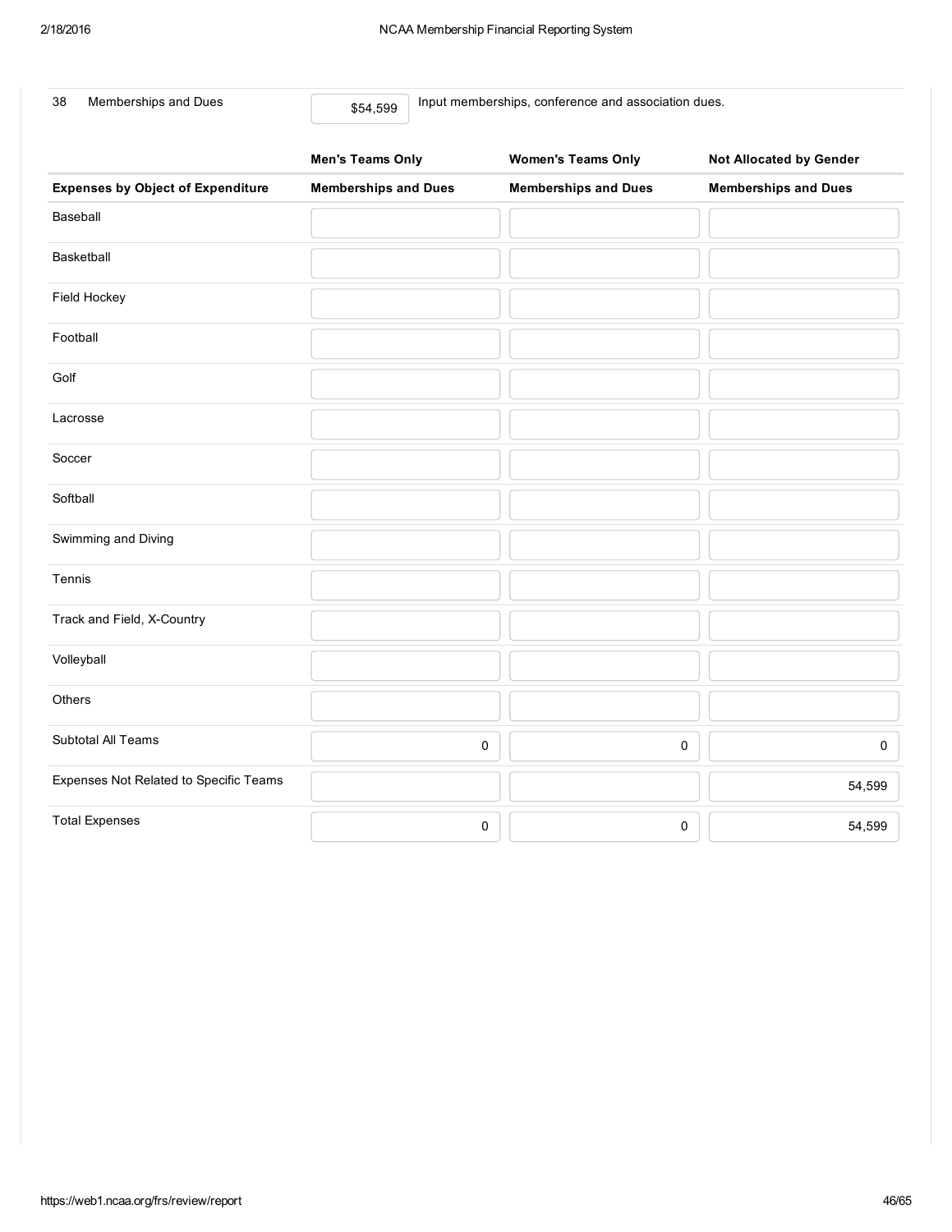| 39 Other Operating<br>Expenses | \$471.796 | Input any operating expenses paid by athletics in the report year which cannot be classified into one of<br>the stated categories.                |
|--------------------------------|-----------|---------------------------------------------------------------------------------------------------------------------------------------------------|
|                                |           | If the figure is greater than 10% of total expenses, please report the top three activities included in this<br>category in the comments section. |

|                                          | <b>Men's Teams Only</b>         | <b>Women's Teams Only</b>       | <b>Not Allocated by Gender</b>  |
|------------------------------------------|---------------------------------|---------------------------------|---------------------------------|
| <b>Expenses by Object of Expenditure</b> | <b>Other Operating Expenses</b> | <b>Other Operating Expenses</b> | <b>Other Operating Expenses</b> |
| Baseball                                 | 20,628                          |                                 |                                 |
| Basketball                               | 7,259                           | 4,509                           |                                 |
| Field Hockey                             |                                 | 1,562                           |                                 |
| Football                                 | 2,607                           |                                 |                                 |
| Golf                                     | 4,775                           |                                 |                                 |
| Lacrosse                                 | 16,303                          | 11,624                          |                                 |
| Soccer                                   | 500                             | 3,273                           |                                 |
| Softball                                 |                                 | 10,531                          |                                 |
| Swimming and Diving                      | 23,279                          | 23,278                          |                                 |
| Tennis                                   | 10,151                          | 8,876                           |                                 |
| Track and Field, X-Country               | 563                             | 495                             |                                 |
| Volleyball                               |                                 | 661                             |                                 |
| Others                                   |                                 |                                 |                                 |
| Subtotal All Teams                       | 86,065                          | 64,809                          | $\mathsf{O}\xspace$             |
| Expenses Not Related to Specific Teams   |                                 |                                 | 320,922                         |
| <b>Total Expenses</b>                    | 86,065                          | 64,809                          | 320,922                         |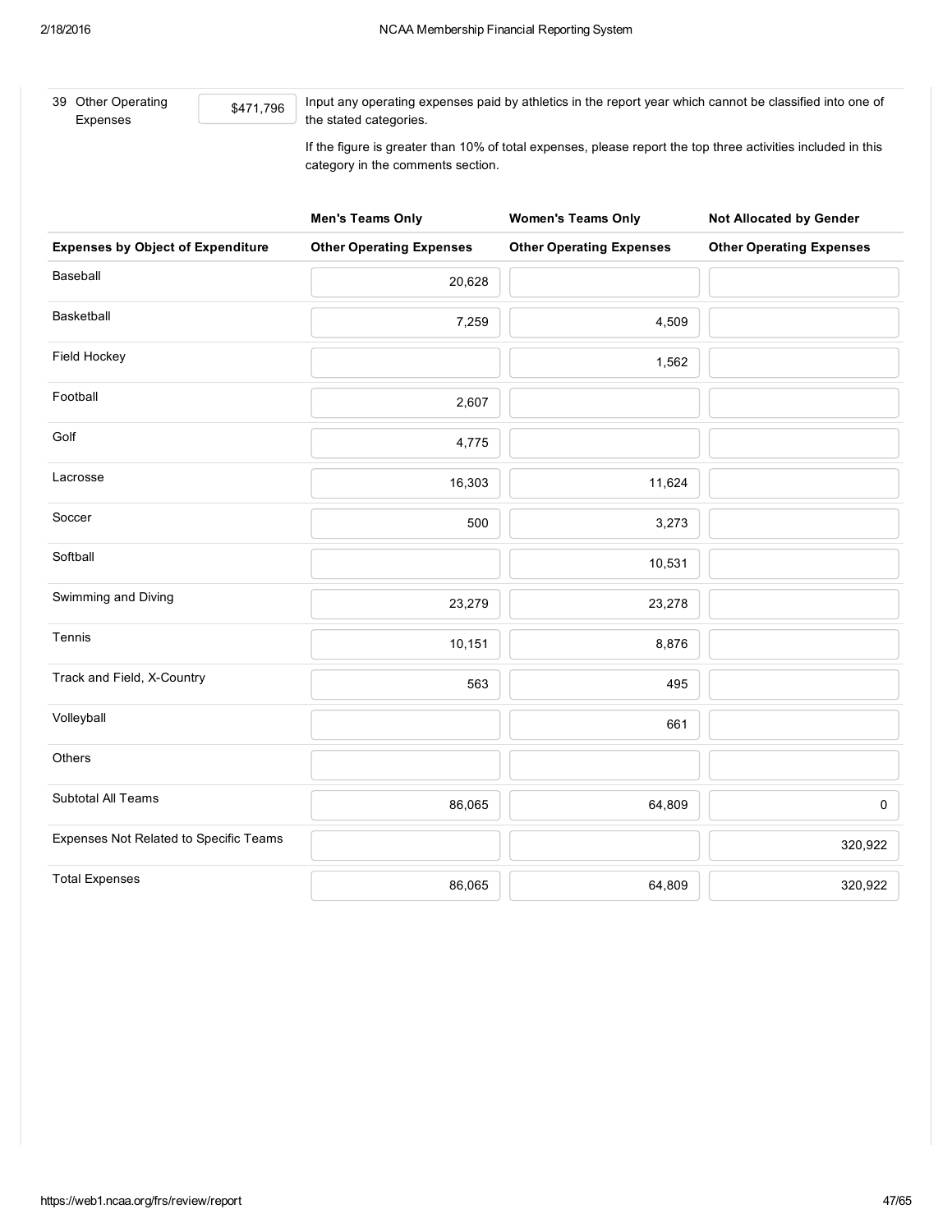40 Total Operating Expenses **1998** S8,651,732 Total of Categories 20-39.

|                                          | <b>Men's Teams Only</b>         | <b>Women's Teams Only</b>       | <b>Not Allocated by Gender</b>  |  |
|------------------------------------------|---------------------------------|---------------------------------|---------------------------------|--|
| <b>Expenses by Object of Expenditure</b> | <b>Total Operating Expenses</b> | <b>Total Operating Expenses</b> | <b>Total Operating Expenses</b> |  |
| Baseball                                 | 182,484                         |                                 |                                 |  |
| Basketball                               | 197,802                         | 126,444                         |                                 |  |
| Field Hockey                             |                                 | 97,928                          |                                 |  |
| Football                                 | 291,468                         |                                 |                                 |  |
| Golf                                     | 39,220                          |                                 |                                 |  |
| Lacrosse                                 | 135,423                         | 114,609                         |                                 |  |
| Soccer                                   | 101,737                         | 103,745                         |                                 |  |
| Softball                                 |                                 | 118,420                         |                                 |  |
| Swimming and Diving                      | 136,385                         | 135,917                         |                                 |  |
| Tennis                                   | 92,952                          | 96,665                          |                                 |  |
| Track and Field, X-Country               | 90,168                          | 91,015                          |                                 |  |
| Volleyball                               |                                 | 92,701                          |                                 |  |
| Others                                   |                                 |                                 |                                 |  |
| Subtotal All Teams                       | 1,267,639                       | 977,444                         | 0                               |  |
| Expenses Not Related to Specific Teams   | 0                               | 0                               | 6,406,649                       |  |
| <b>Total Expenses</b>                    | 1,267,639                       | 977,444                         | 6,406,649                       |  |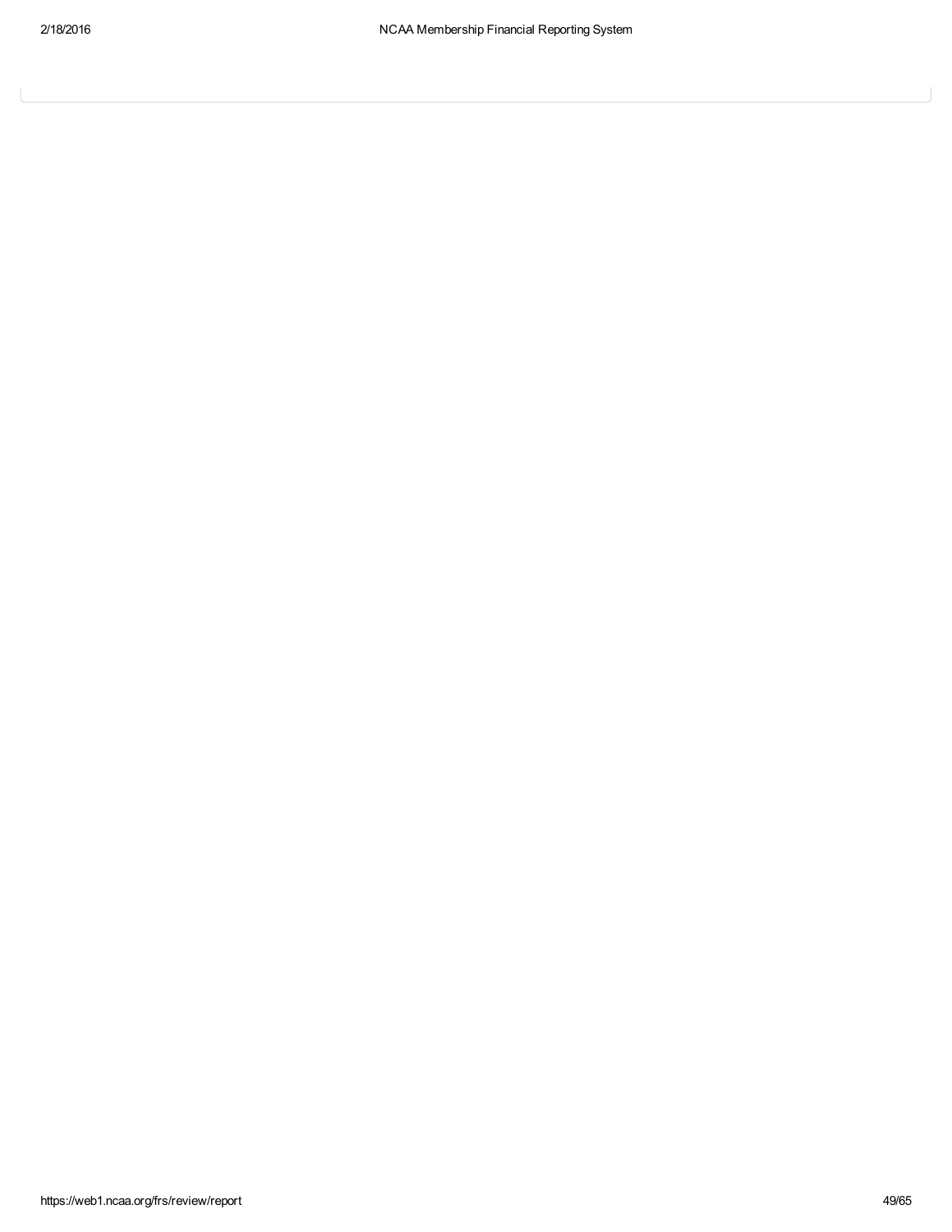| <b>Other Reporting Items</b>                                                                              |             |
|-----------------------------------------------------------------------------------------------------------|-------------|
| Total Operating Expenses of the Entire Institution as Indicated on the Institution's Financial Statement: |             |
| Institutional Expenses:                                                                                   | 106,273,410 |
| FY14: \$105,403,758                                                                                       |             |
| Total annual debt service on athletic and university facilities:                                          |             |
| Athletically-Related Facilities Annual Debt Service:                                                      | 3,637,072   |
| FY14: \$3,497,512                                                                                         |             |
| Institution's Annual Debt Service:                                                                        | 9,442,657   |
| FY14: \$10,138,030                                                                                        |             |
| Total debt outstanding on athletic and university facilities:                                             |             |
| <b>Total Athletics Related Debt:</b>                                                                      | 70,000,000  |
| FY14: \$70,000,000                                                                                        |             |
| <b>Total Institutional Debt:</b>                                                                          | 192,158,893 |
| FY14: \$190,119,073                                                                                       |             |
| <b>Institution's Education and General Expenses:</b>                                                      |             |
| $E & G$ :                                                                                                 | 84,453,179  |
| FY14: \$84,250,373                                                                                        |             |
| Average Cost of Full Grant-In-Aid:                                                                        |             |
| In-State:                                                                                                 | 62,930      |
| FY14: \$62,160                                                                                            |             |
| Out-of-State:                                                                                             | 62,930      |
| FY14: \$62,160                                                                                            |             |
| <b>Total Cost of Attendance:</b>                                                                          |             |
| In-State:                                                                                                 | 62,930      |
| FY14: \$62,160                                                                                            |             |
| Out-of-State:                                                                                             | 62,930      |
| FY14: \$62,160                                                                                            |             |
| <b>Excess Transfers to Institution:</b>                                                                   |             |
| Excess Transfers to Institution:                                                                          |             |
| FY14:                                                                                                     |             |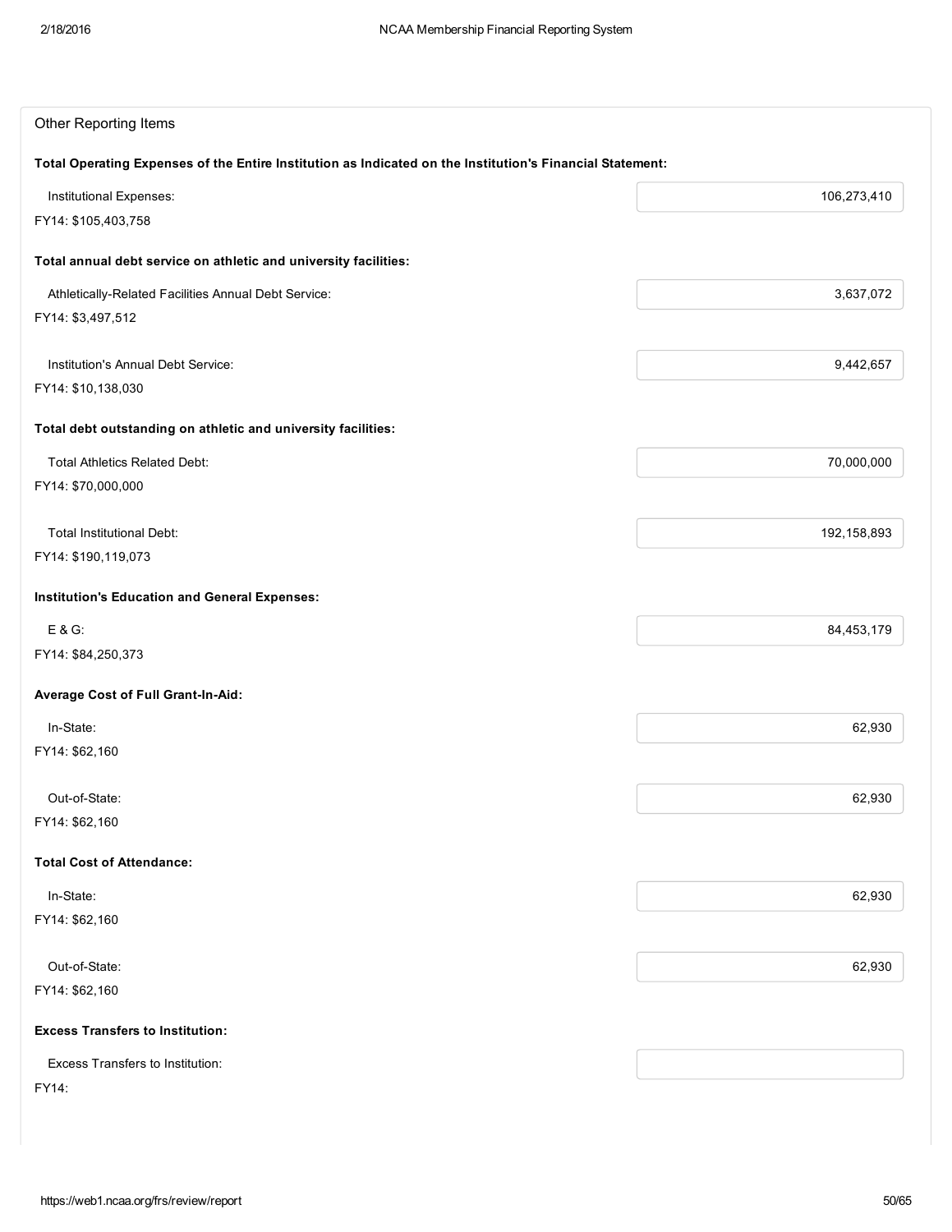| <b>Conference Realignment Expenses:</b>                    |             |
|------------------------------------------------------------|-------------|
| <b>Conference Realignment Expenses:</b>                    |             |
| FY14:                                                      |             |
| Value of Athletics Dedicated and Institutional Endowments: |             |
| <b>Athletics Dedicated Endowments:</b>                     | 175,715     |
| FY14:                                                      |             |
| Institutional Endowments:                                  | 218,644,080 |
| FY14:                                                      |             |
|                                                            |             |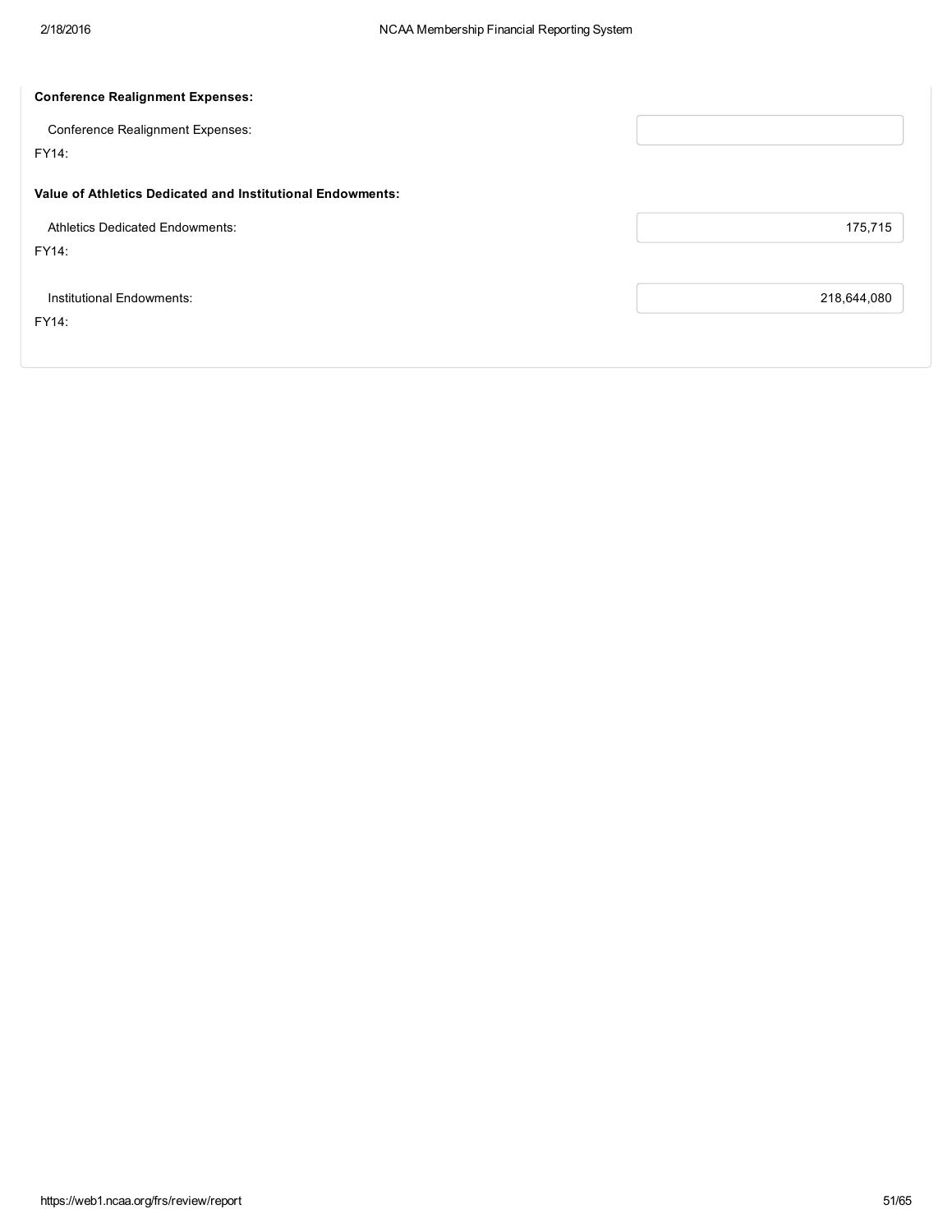| Athletics Participation |     |                                                                                                                                                                                                                                                                  |
|-------------------------|-----|------------------------------------------------------------------------------------------------------------------------------------------------------------------------------------------------------------------------------------------------------------------|
|                         |     |                                                                                                                                                                                                                                                                  |
| Table                   | 578 | Table 1 - - - Athletics Participation. A participant is a student-athlete who, as of the day of a varsity team's first scheduled<br>contest in the traditional season: (a) is listed as a team member; (b) practices with the varsity team and receives coaching |
|                         |     | from one or more varsity coaches; or (c) receives athletically-related student aid.                                                                                                                                                                              |
|                         |     | Any student who satisfies one or more of the criteria above is a participant, including a student on a team the institution                                                                                                                                      |

designates or defines as junior varsity, freshman, or novice, or a student who does not play in a scheduled contest, whether for medical reasons or to preserve eligibility (i.e., a redshirt).

Student-athletes who participate in more than one sport should be counted in each sport. The Coed Teams column is marked based on the content of the sports sponsored table (Mixed Sports) in the School Info page. Male practice players are NOT to be included as participants in this table.

|                               |                    | <b>Number of Participants</b> |                         | <b>Number of Participants</b><br>Participating on a Second Team | <b>Number of Participants</b><br>Participating on a Third Team |                      |  |
|-------------------------------|--------------------|-------------------------------|-------------------------|-----------------------------------------------------------------|----------------------------------------------------------------|----------------------|--|
| Coed<br>Sport<br><b>Teams</b> | <b>Men's Teams</b> | <b>Women's Teams</b>          | <b>Men's Teams</b>      | <b>Women's Teams</b>                                            | <b>Men's Teams</b>                                             | <b>Women's Teams</b> |  |
| Baseball                      | 37                 |                               | $\mathbf{1}$            |                                                                 | 0                                                              |                      |  |
| Basketball                    | 18                 | 11                            | $\pmb{0}$               | $\pmb{0}$                                                       | 0                                                              | $\mathsf 0$          |  |
| <b>Cross Country</b>          | 14                 | 24                            | 12                      | 22                                                              | 11                                                             | 22                   |  |
| Field Hockey                  |                    | 25                            |                         | $\mathsf 3$                                                     |                                                                | $\mathbf{1}$         |  |
| Football                      | 63                 |                               | $\overline{\mathbf{c}}$ |                                                                 | $\mathbf{1}$                                                   |                      |  |
| Golf                          | 11                 |                               | $\mathsf 0$             |                                                                 | 0                                                              |                      |  |
| Lacrosse                      | 37                 | 20                            | $\overline{c}$          | 4                                                               | $\overline{c}$                                                 | $\sqrt{2}$           |  |
| Soccer                        | 32                 | 23                            | 0                       | $\boldsymbol{2}$                                                | 0                                                              | $\boldsymbol{2}$     |  |
| Softball                      |                    | 14                            |                         | $\pmb{0}$                                                       |                                                                | $\mathsf{O}\xspace$  |  |
| Swimming and<br>Diving        | 43                 | 33                            | $\mathbf{1}$            | $\pmb{0}$                                                       | $\mathbf{1}$                                                   | $\pmb{0}$            |  |
| Tennis                        | 19                 | 10                            | $\pmb{0}$               | $\pmb{0}$                                                       | 0                                                              | $\mathsf{O}\xspace$  |  |
| Track, Indoor                 | 28                 | 37                            | 27                      | 37                                                              | 14                                                             | 23                   |  |
| Track, Outdoor                | 28                 | 37                            | 26                      | 37                                                              | 14                                                             | 23                   |  |
| Volleyball                    |                    | 14                            |                         | $\mathbf{1}$                                                    |                                                                | $\mathbf{1}$         |  |
| Others                        |                    |                               |                         |                                                                 |                                                                |                      |  |
| <b>Total Participants</b>     | 330                | 248                           | 71                      | 106                                                             | 43                                                             | $74\,$               |  |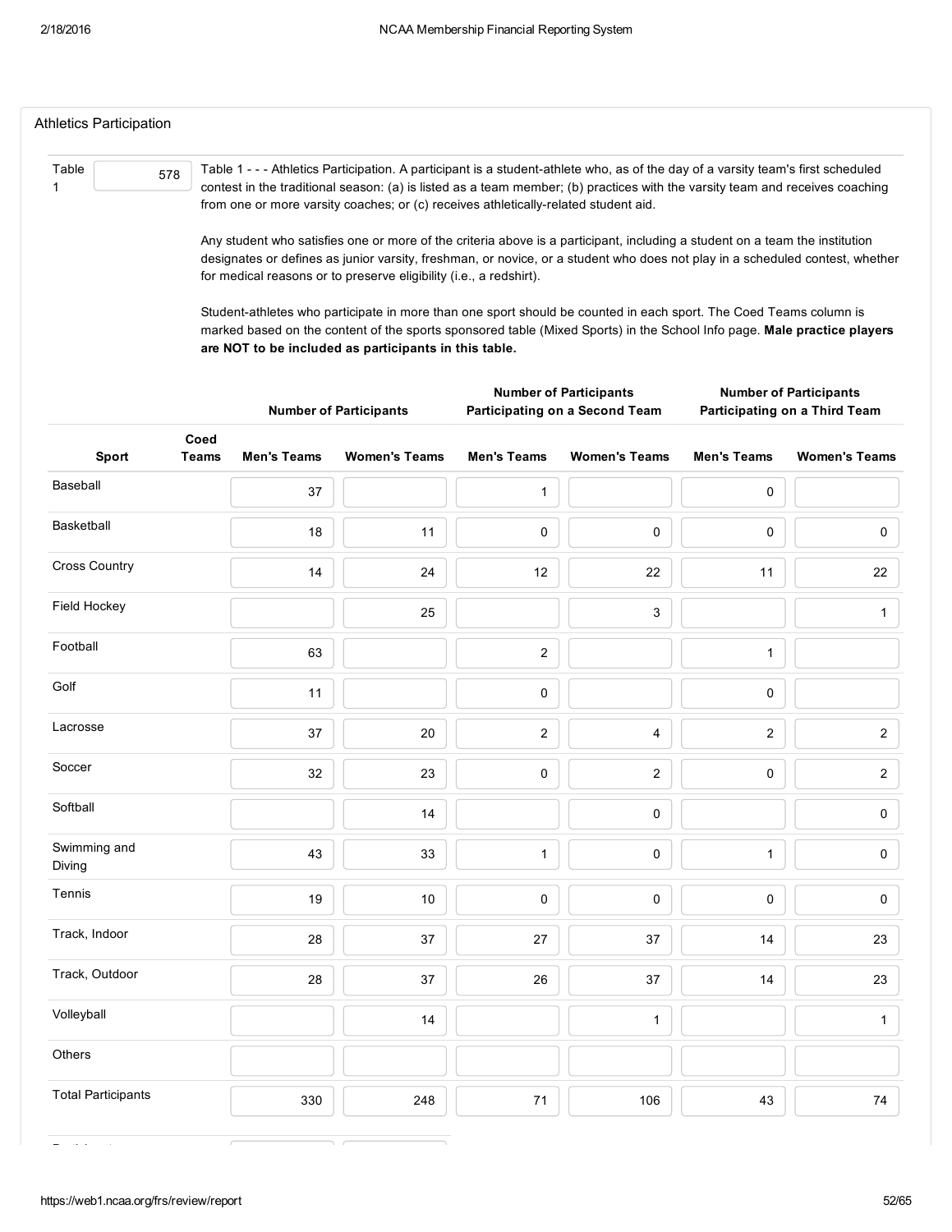## 2/18/2016 NCAA Membership Financial Reporting System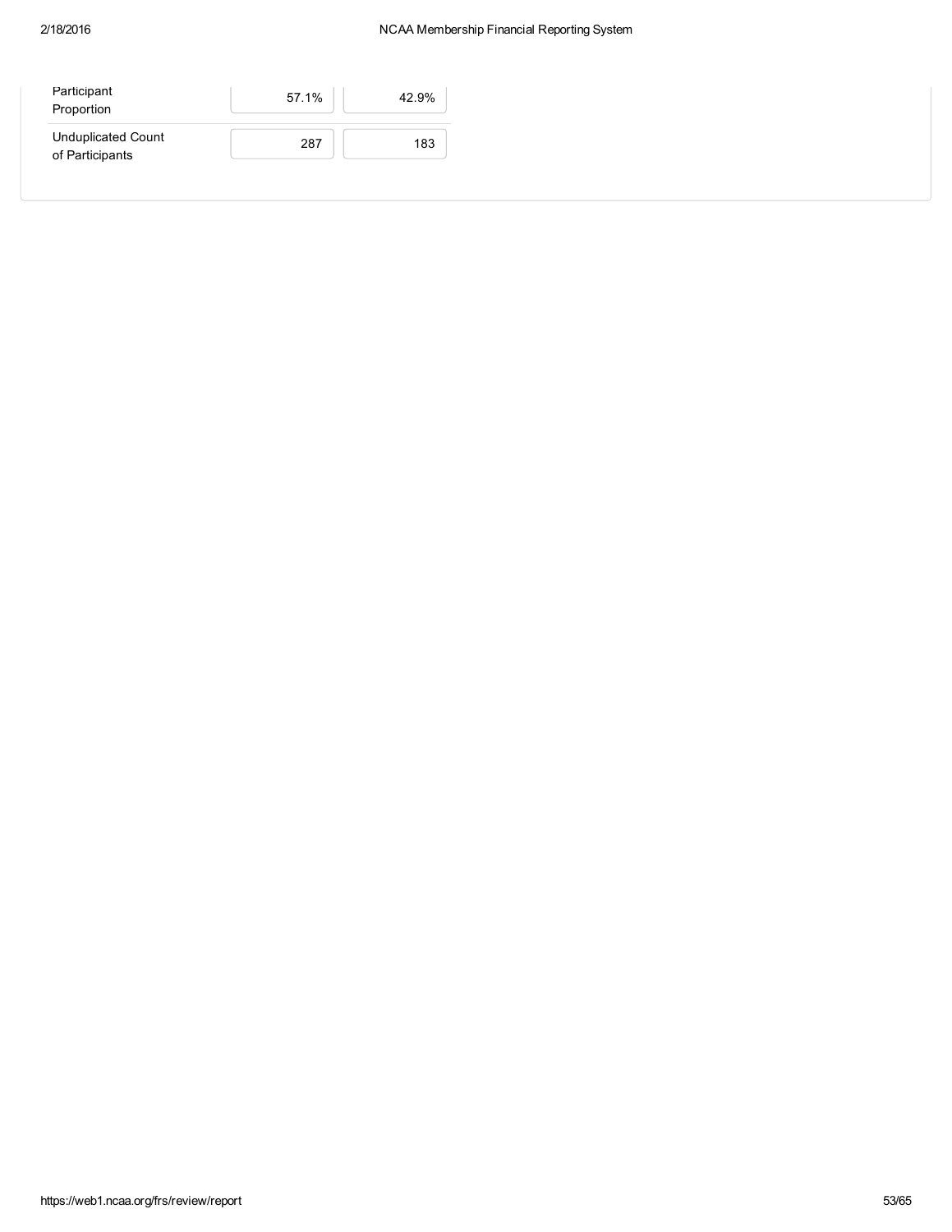| Table 2A                                                               |                                               | 9                                             |                                                   | Table 2A - - - Head Coaches Assignments Men's Teams                      |                                               |                                               |                                                   |                                                                   |  |  |  |  |  |
|------------------------------------------------------------------------|-----------------------------------------------|-----------------------------------------------|---------------------------------------------------|--------------------------------------------------------------------------|-----------------------------------------------|-----------------------------------------------|---------------------------------------------------|-------------------------------------------------------------------|--|--|--|--|--|
| <b>Head Coaches of Men's Teams</b>                                     |                                               |                                               |                                                   |                                                                          |                                               |                                               |                                                   |                                                                   |  |  |  |  |  |
| <b>Male Coaches - Head Count</b><br><b>Female Coaches - Head Count</b> |                                               |                                               |                                                   |                                                                          |                                               |                                               |                                                   |                                                                   |  |  |  |  |  |
| Sport                                                                  | <b>Full Time</b><br>Coaching<br><b>Duties</b> | <b>Part Time</b><br>Coaching<br><b>Duties</b> | <b>Full Time</b><br><b>University</b><br>Employee | <b>Part Time</b><br><b>University</b><br><b>Employee or</b><br>Volunteer | <b>Full Time</b><br>Coaching<br><b>Duties</b> | <b>Part Time</b><br>Coaching<br><b>Duties</b> | <b>Full Time</b><br><b>University</b><br>Employee | <b>Part Time</b><br><b>University</b><br>Employee or<br>Volunteer |  |  |  |  |  |
| Baseball                                                               | $\mathbf{1}$                                  |                                               | $\mathbf{1}$                                      |                                                                          |                                               |                                               |                                                   |                                                                   |  |  |  |  |  |
| Basketball                                                             | $\mathbf{1}$                                  |                                               | $\mathbf{1}$                                      |                                                                          |                                               |                                               |                                                   |                                                                   |  |  |  |  |  |
| Football                                                               | $\mathbf{1}$                                  |                                               | 1                                                 |                                                                          |                                               |                                               |                                                   |                                                                   |  |  |  |  |  |
| Golf                                                                   | 0                                             | $\mathbf{1}$                                  | $\mathbf{1}$                                      |                                                                          |                                               |                                               |                                                   |                                                                   |  |  |  |  |  |
| Lacrosse                                                               | $\mathbf{1}$                                  |                                               | $\mathbf{1}$                                      |                                                                          |                                               |                                               |                                                   |                                                                   |  |  |  |  |  |
| Soccer                                                                 | $\mathbf 1$                                   |                                               | $\mathbf{1}$                                      |                                                                          |                                               |                                               |                                                   |                                                                   |  |  |  |  |  |
| Swimming<br>and Diving                                                 | 0                                             | $\mathbf{1}$                                  | $\mathbf{1}$                                      |                                                                          |                                               |                                               |                                                   |                                                                   |  |  |  |  |  |
| Tennis                                                                 | $\pmb{0}$                                     | $\mathbf{1}$                                  | $\mathbf{1}$                                      |                                                                          |                                               |                                               |                                                   |                                                                   |  |  |  |  |  |
| Track and<br>Field, X-                                                 | $\pmb{0}$                                     | $\mathbf{1}$                                  | $\mathbf{1}$                                      |                                                                          |                                               |                                               |                                                   |                                                                   |  |  |  |  |  |
| Country                                                                |                                               |                                               |                                                   |                                                                          |                                               |                                               |                                                   |                                                                   |  |  |  |  |  |
| Others                                                                 |                                               |                                               |                                                   |                                                                          |                                               |                                               |                                                   |                                                                   |  |  |  |  |  |
| Coaching<br>Position                                                   | $\mathbf 5$                                   | $\overline{\mathbf{4}}$                       | $\boldsymbol{9}$                                  | $\pmb{0}$                                                                | $\mathsf 0$                                   | $\mathsf 0$                                   | $\pmb{0}$                                         | 0                                                                 |  |  |  |  |  |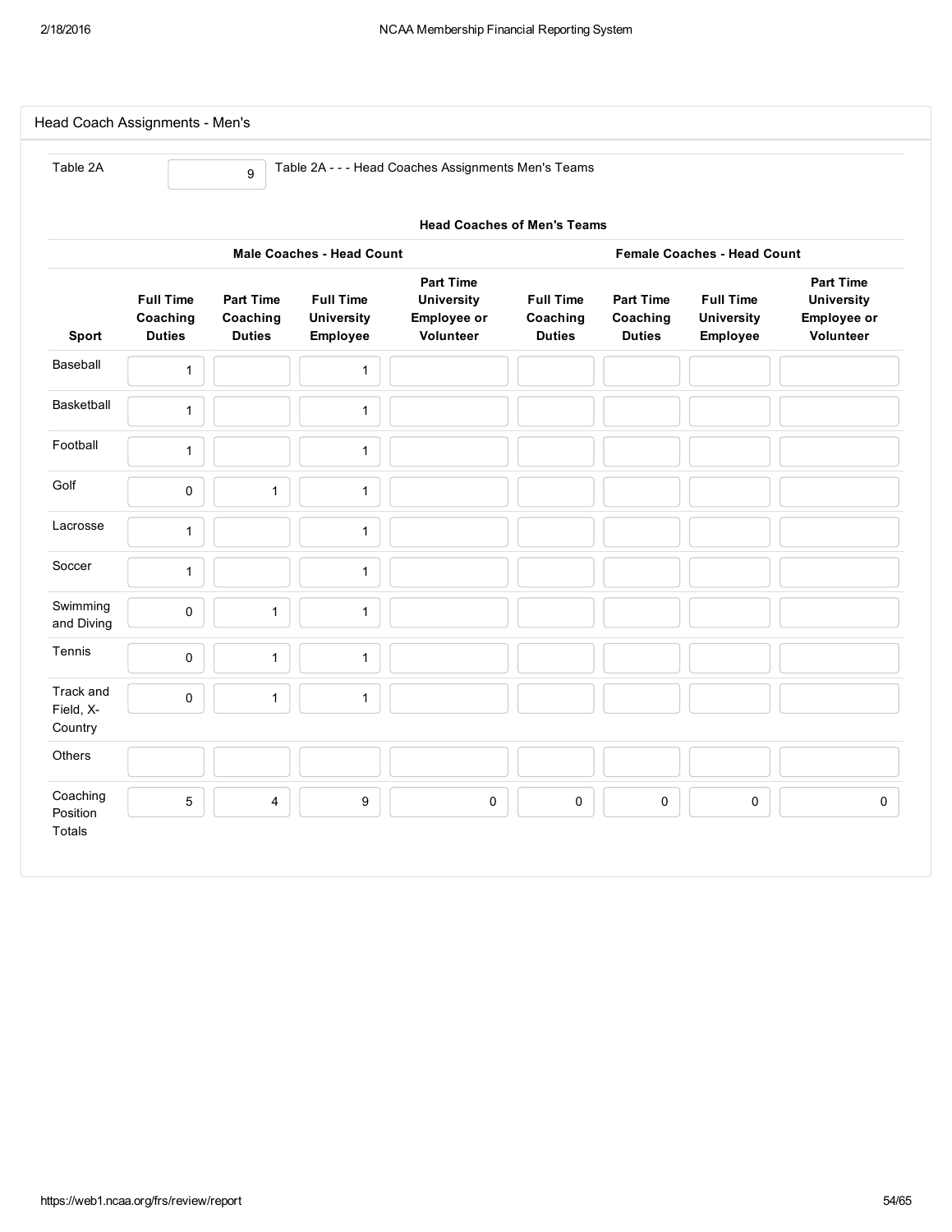| Table 2B                          |                                               | 9                                      |                                                   | Table 2B - - - Head Coaches Assignments Women's Teams             |                                               |                                               |                                                   |                                                                   |  |  |  |  |
|-----------------------------------|-----------------------------------------------|----------------------------------------|---------------------------------------------------|-------------------------------------------------------------------|-----------------------------------------------|-----------------------------------------------|---------------------------------------------------|-------------------------------------------------------------------|--|--|--|--|
|                                   | <b>Head Coaches of Women's Teams</b>          |                                        |                                                   |                                                                   |                                               |                                               |                                                   |                                                                   |  |  |  |  |
|                                   |                                               |                                        | <b>Male Coaches - Head Count</b>                  |                                                                   |                                               |                                               | <b>Female Coaches - Head Count</b>                |                                                                   |  |  |  |  |
| Sport                             | <b>Full Time</b><br>Coaching<br><b>Duties</b> | Part Time<br>Coaching<br><b>Duties</b> | <b>Full Time</b><br><b>University</b><br>Employee | <b>Part Time</b><br><b>University</b><br>Employee or<br>Volunteer | <b>Full Time</b><br>Coaching<br><b>Duties</b> | <b>Part Time</b><br>Coaching<br><b>Duties</b> | <b>Full Time</b><br><b>University</b><br>Employee | <b>Part Time</b><br><b>University</b><br>Employee or<br>Volunteer |  |  |  |  |
| Basketball                        |                                               |                                        |                                                   |                                                                   | $\mathbf{1}$                                  |                                               | $\mathbf{1}$                                      |                                                                   |  |  |  |  |
| Field<br>Hockey                   |                                               |                                        |                                                   |                                                                   | $\mathbf{1}$                                  |                                               | $\mathbf{1}$                                      |                                                                   |  |  |  |  |
| Lacrosse                          |                                               |                                        |                                                   |                                                                   | $\mathbf{1}$                                  |                                               | $\mathbf{1}$                                      |                                                                   |  |  |  |  |
| Soccer                            |                                               |                                        |                                                   |                                                                   | $\mathbf{1}$                                  |                                               | $\mathbf{1}$                                      |                                                                   |  |  |  |  |
| Softball                          |                                               |                                        |                                                   |                                                                   | $\mathbf{1}$                                  |                                               | $\mathbf{1}$                                      |                                                                   |  |  |  |  |
| Swimming<br>and Diving            |                                               | $\mathbf{1}$                           | $\mathbf{1}$                                      |                                                                   |                                               |                                               |                                                   |                                                                   |  |  |  |  |
| Tennis                            |                                               | $\mathbf{1}$                           | $\mathbf{1}$                                      |                                                                   |                                               |                                               |                                                   |                                                                   |  |  |  |  |
| Track and<br>Field, X-<br>Country |                                               | $\mathbf{1}$                           | $\mathbf{1}$                                      |                                                                   |                                               |                                               |                                                   |                                                                   |  |  |  |  |
| Volleyball                        |                                               |                                        |                                                   |                                                                   | $\mathbf{1}$                                  |                                               | $\mathbf{1}$                                      |                                                                   |  |  |  |  |
| Others                            |                                               |                                        |                                                   |                                                                   |                                               |                                               |                                                   |                                                                   |  |  |  |  |
| Coaching<br>Position              | 0                                             | 3                                      | 3                                                 | 0                                                                 | 6                                             | $\pmb{0}$                                     | 6                                                 |                                                                   |  |  |  |  |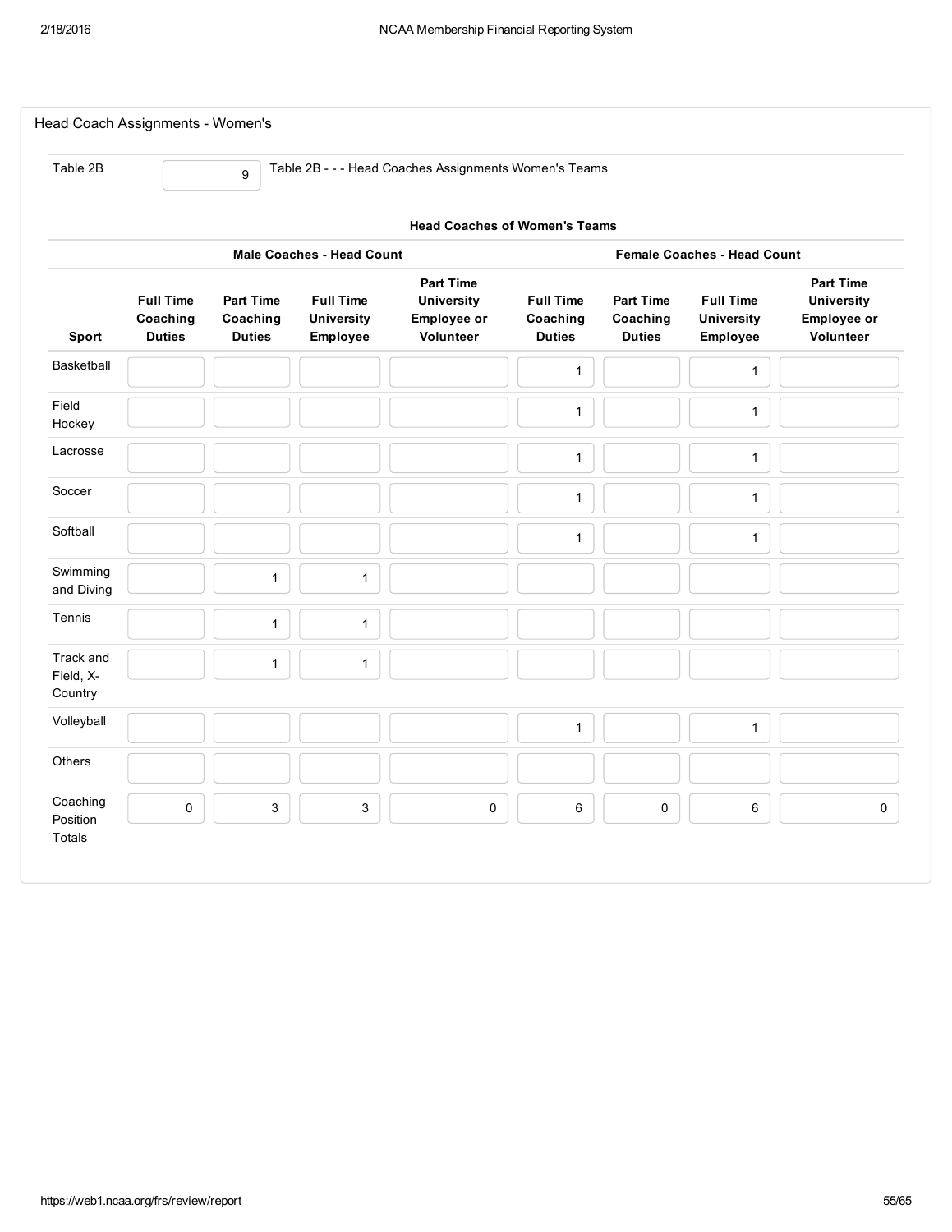| Table 3A               |                                               | 38                                            |                                                   | Table 3A - - - Assistant Coaches Assignments Men's Teams          |                                               |                                               |                                                   |                                                                   |  |  |  |  |  |  |
|------------------------|-----------------------------------------------|-----------------------------------------------|---------------------------------------------------|-------------------------------------------------------------------|-----------------------------------------------|-----------------------------------------------|---------------------------------------------------|-------------------------------------------------------------------|--|--|--|--|--|--|
|                        | <b>Assistant Coaches of Men's Teams</b>       |                                               |                                                   |                                                                   |                                               |                                               |                                                   |                                                                   |  |  |  |  |  |  |
|                        |                                               |                                               | <b>Male Coaches - Head Count</b>                  |                                                                   |                                               |                                               | <b>Female Coaches - Head Count</b>                |                                                                   |  |  |  |  |  |  |
| Sport                  | <b>Full Time</b><br>Coaching<br><b>Duties</b> | <b>Part Time</b><br>Coaching<br><b>Duties</b> | <b>Full Time</b><br><b>University</b><br>Employee | <b>Part Time</b><br><b>University</b><br>Employee or<br>Volunteer | <b>Full Time</b><br>Coaching<br><b>Duties</b> | <b>Part Time</b><br>Coaching<br><b>Duties</b> | <b>Full Time</b><br><b>University</b><br>Employee | <b>Part Time</b><br><b>University</b><br>Employee or<br>Volunteer |  |  |  |  |  |  |
| Baseball               |                                               | $\overline{c}$                                | $\mathbf{1}$                                      | $\mathbf{1}$                                                      |                                               |                                               |                                                   |                                                                   |  |  |  |  |  |  |
| Basketball             | $\mathbf{1}$                                  | $\overline{c}$                                | $\mathbf{1}$                                      | $\mathbf{2}$                                                      |                                               |                                               |                                                   |                                                                   |  |  |  |  |  |  |
| Football               | 3                                             | $\mathbf 5$                                   | 5                                                 | $\ensuremath{\mathsf{3}}$                                         |                                               |                                               |                                                   |                                                                   |  |  |  |  |  |  |
| Golf                   |                                               |                                               |                                                   |                                                                   |                                               |                                               |                                                   |                                                                   |  |  |  |  |  |  |
| Lacrosse               | $\mathbf{1}$                                  | $\mathbf{1}$                                  | $\mathbf{1}$                                      | $\mathbf{1}$                                                      |                                               |                                               |                                                   |                                                                   |  |  |  |  |  |  |
| Soccer                 | $\mathbf{1}$                                  | $\overline{2}$                                | $\mathbf{1}$                                      | $\sqrt{2}$                                                        |                                               |                                               |                                                   |                                                                   |  |  |  |  |  |  |
| Swimming<br>and Diving | $\mathsf{O}\xspace$                           | $\mathbf{3}$                                  | $\mathbf{1}$                                      | $\overline{2}$                                                    |                                               | $\mathbf{1}$                                  | $\mathbf{1}$                                      |                                                                   |  |  |  |  |  |  |
| Tennis                 |                                               | $\boldsymbol{2}$                              | $\mathbf{1}$                                      | $\mathbf{1}$                                                      |                                               | $\mathbf{1}$                                  |                                                   | $\mathbf{1}$                                                      |  |  |  |  |  |  |
| Track and<br>Field, X- |                                               | 10                                            | 6                                                 | $\overline{4}$                                                    |                                               | 3                                             |                                                   | $\mathbf{3}$                                                      |  |  |  |  |  |  |
| Country                |                                               |                                               |                                                   |                                                                   |                                               |                                               |                                                   |                                                                   |  |  |  |  |  |  |
| Others                 |                                               |                                               |                                                   |                                                                   |                                               |                                               |                                                   |                                                                   |  |  |  |  |  |  |
| Coaching<br>Position   | $\,6\,$                                       | 27                                            | 17                                                | 16                                                                | $\pmb{0}$                                     | 5                                             | $\mathbf{1}$                                      | $\overline{4}$                                                    |  |  |  |  |  |  |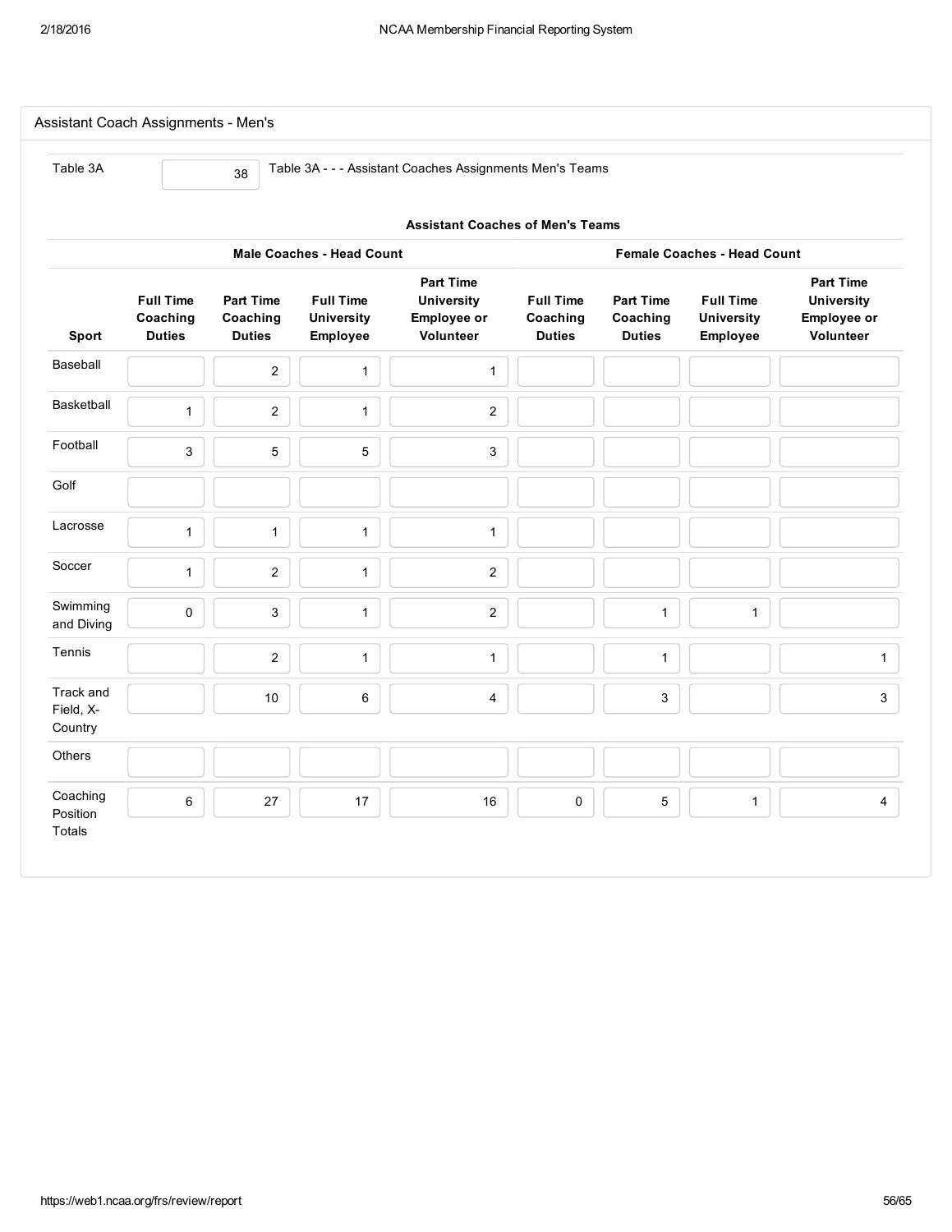| Table 3B                          |                                               | 27                                            |                                                   | Table 3B - - - Assistant Coaches Assignments Women's Teams               |                                               |                                               |                                                   |                                                                   |
|-----------------------------------|-----------------------------------------------|-----------------------------------------------|---------------------------------------------------|--------------------------------------------------------------------------|-----------------------------------------------|-----------------------------------------------|---------------------------------------------------|-------------------------------------------------------------------|
|                                   |                                               |                                               |                                                   | <b>Assistant Coaches of Women's Teams</b>                                |                                               |                                               |                                                   |                                                                   |
|                                   |                                               |                                               | <b>Male Coaches - Head Count</b>                  |                                                                          |                                               |                                               | <b>Female Coaches - Head Count</b>                |                                                                   |
| Sport                             | <b>Full Time</b><br>Coaching<br><b>Duties</b> | <b>Part Time</b><br>Coaching<br><b>Duties</b> | <b>Full Time</b><br><b>University</b><br>Employee | <b>Part Time</b><br><b>University</b><br>Employee or<br><b>Volunteer</b> | <b>Full Time</b><br>Coaching<br><b>Duties</b> | <b>Part Time</b><br>Coaching<br><b>Duties</b> | <b>Full Time</b><br><b>University</b><br>Employee | <b>Part Time</b><br><b>University</b><br>Employee or<br>Volunteer |
| Basketball                        |                                               |                                               |                                                   |                                                                          | $\mathbf{1}$                                  |                                               | 1                                                 |                                                                   |
| Field<br>Hockey                   |                                               |                                               |                                                   |                                                                          | $\mathbf{1}$                                  |                                               | $\mathbf{1}$                                      |                                                                   |
| Lacrosse                          |                                               |                                               |                                                   |                                                                          | $\mathbf{1}$                                  |                                               | $\mathbf{1}$                                      |                                                                   |
| Soccer                            |                                               |                                               |                                                   |                                                                          | $\mathbf{1}$                                  |                                               | $\mathbf{1}$                                      |                                                                   |
| Softball                          |                                               |                                               |                                                   |                                                                          | $\mathbf{1}$                                  |                                               | $\mathbf{1}$                                      |                                                                   |
| Swimming<br>and Diving            |                                               | 3                                             | $\mathbf{1}$                                      | $\mathbf{2}$                                                             |                                               | $\mathbf{1}$                                  | $\mathbf{1}$                                      |                                                                   |
| Tennis                            |                                               | $\overline{c}$                                | $\mathbf{1}$                                      | $\mathbf{1}$                                                             |                                               | $\mathbf{1}$                                  |                                                   | $\mathbf{1}$                                                      |
| Track and<br>Field, X-<br>Country |                                               | 10                                            | 6                                                 | 4                                                                        |                                               | 3                                             |                                                   | $\mathbf{3}$                                                      |
| Volleyball                        | $\mathbf{1}$                                  |                                               |                                                   |                                                                          |                                               | $\mathbf{1}$                                  | $\mathbf{1}$                                      |                                                                   |
| <b>Others</b>                     |                                               |                                               |                                                   |                                                                          |                                               |                                               |                                                   |                                                                   |
| Coaching<br>Position              | $\mathbf{1}$                                  | 15                                            | 8                                                 | $\boldsymbol{7}$                                                         | $\mathbf 5$                                   | $\,6\,$                                       | $\overline{7}$                                    | $\overline{4}$                                                    |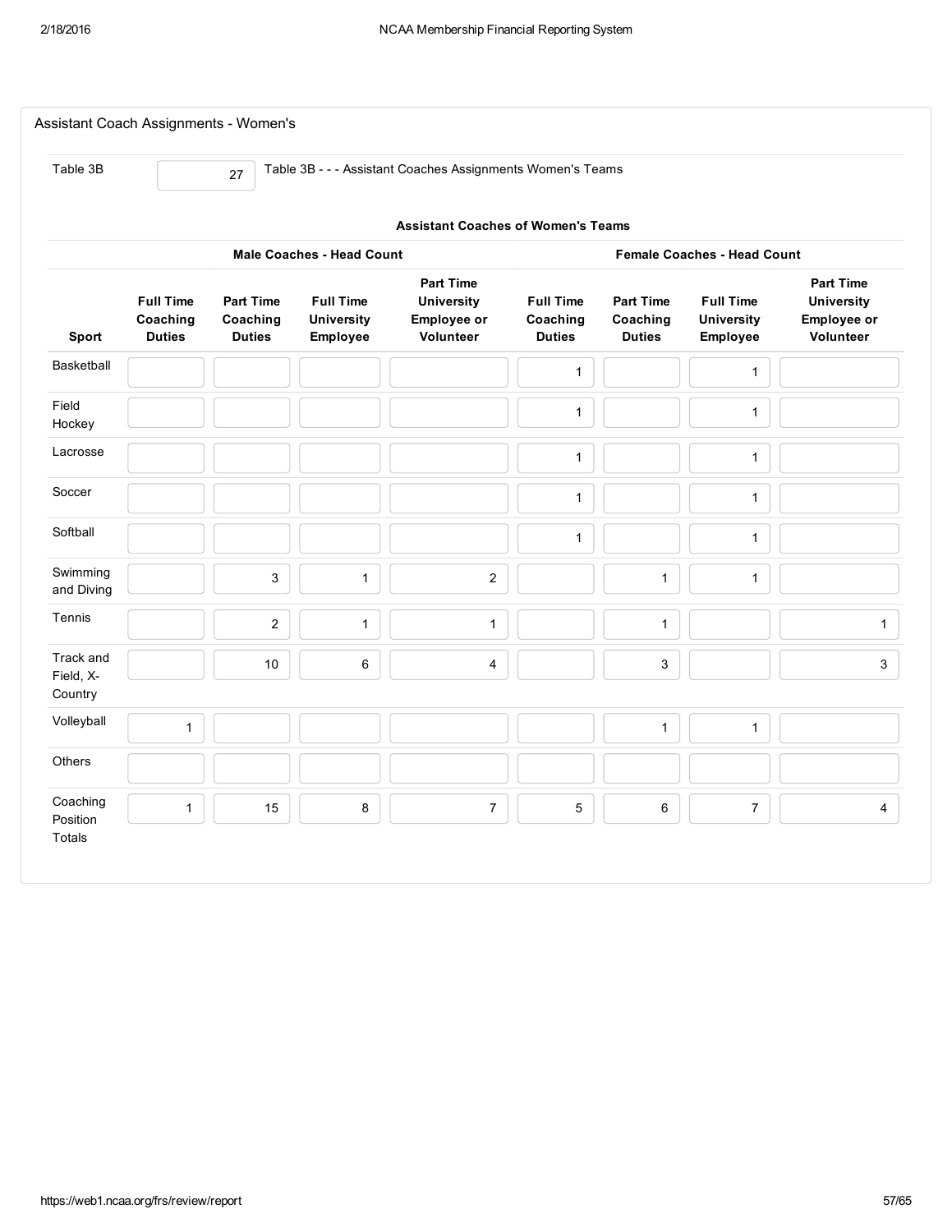| Table 4 -<br>\$740,032<br>Operating |                           | All expenses an institution incurs attributable to home, away, and neutral-site intercollegiate athletic contests<br>(commonly known as ``game-day expenses"), for (A) Lodging, meals, transportation, uniforms, and equipment for |                            |                      |
|-------------------------------------|---------------------------|------------------------------------------------------------------------------------------------------------------------------------------------------------------------------------------------------------------------------------|----------------------------|----------------------|
| Expenses                            |                           | coaches, team members, support staff (including, but not limited to team managers and trainers), and others; and (B)<br>Officials. This is calculated from data entered earlier in the system.                                     |                            |                      |
|                                     | <b>Operating Expenses</b> |                                                                                                                                                                                                                                    | <b>Per Capita Expenses</b> |                      |
| Sport                               | <b>Men's Teams</b>        | <b>Women's Teams</b>                                                                                                                                                                                                               | <b>Men's Teams</b>         | <b>Women's Teams</b> |
| Baseball                            | 56,327                    |                                                                                                                                                                                                                                    | 1,522                      |                      |
| Basketball                          | 95,452                    | 31,778                                                                                                                                                                                                                             | 5,303                      | 2,889                |
| Field Hockey                        |                           | 36,777                                                                                                                                                                                                                             |                            | 1,471                |
| Football                            | 74,429                    |                                                                                                                                                                                                                                    | 1,181                      |                      |
| Golf                                | 20,869                    |                                                                                                                                                                                                                                    | 1,897                      |                      |
| Lacrosse                            | 42,799                    | 35,496                                                                                                                                                                                                                             | 1,157                      | 1,775                |
| Soccer                              | 30,084                    | 34,348                                                                                                                                                                                                                             | 940                        | 1,493                |
| Softball                            |                           | 41,730                                                                                                                                                                                                                             |                            | 2,981                |
| Swimming and Diving                 | 40,226                    | 40,384                                                                                                                                                                                                                             | 935                        | 1,224                |
| Tennis                              | 25,882                    | 31,387                                                                                                                                                                                                                             | 1,362                      | 3,139                |
| Track and Field, X-<br>Country      | 35,639                    | 36,667                                                                                                                                                                                                                             | 509                        | 374                  |
| Volleyball                          |                           | 29,758                                                                                                                                                                                                                             |                            | 2,126                |
| Others                              |                           |                                                                                                                                                                                                                                    |                            |                      |
| <b>Total Operating Expense</b>      | 421,707                   | 318,325                                                                                                                                                                                                                            | 1,278                      | 1,284                |
| Percent of Total                    | 57.0%                     | 43.0%                                                                                                                                                                                                                              |                            |                      |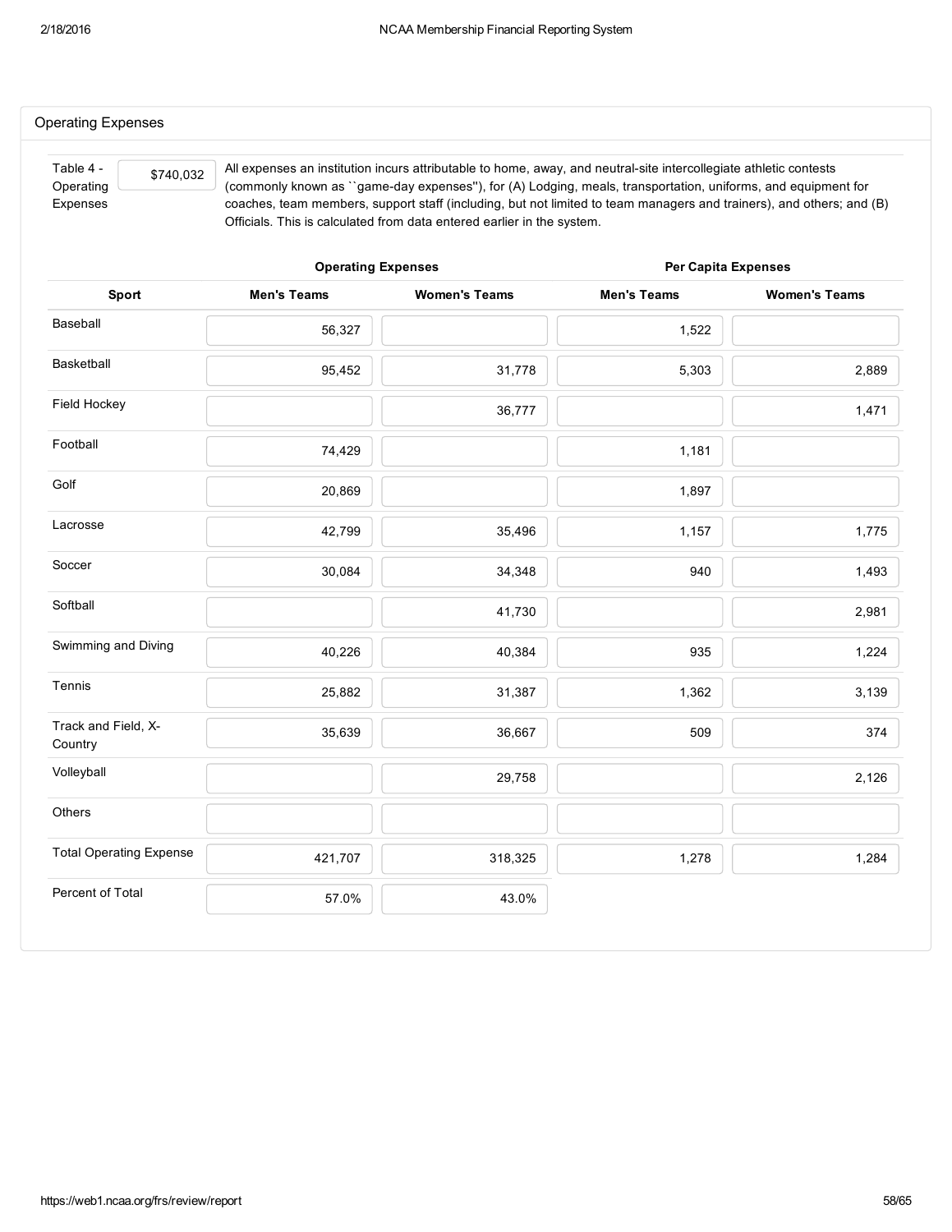| Please include any comments. |  |
|------------------------------|--|
|                              |  |
|                              |  |
|                              |  |
|                              |  |
|                              |  |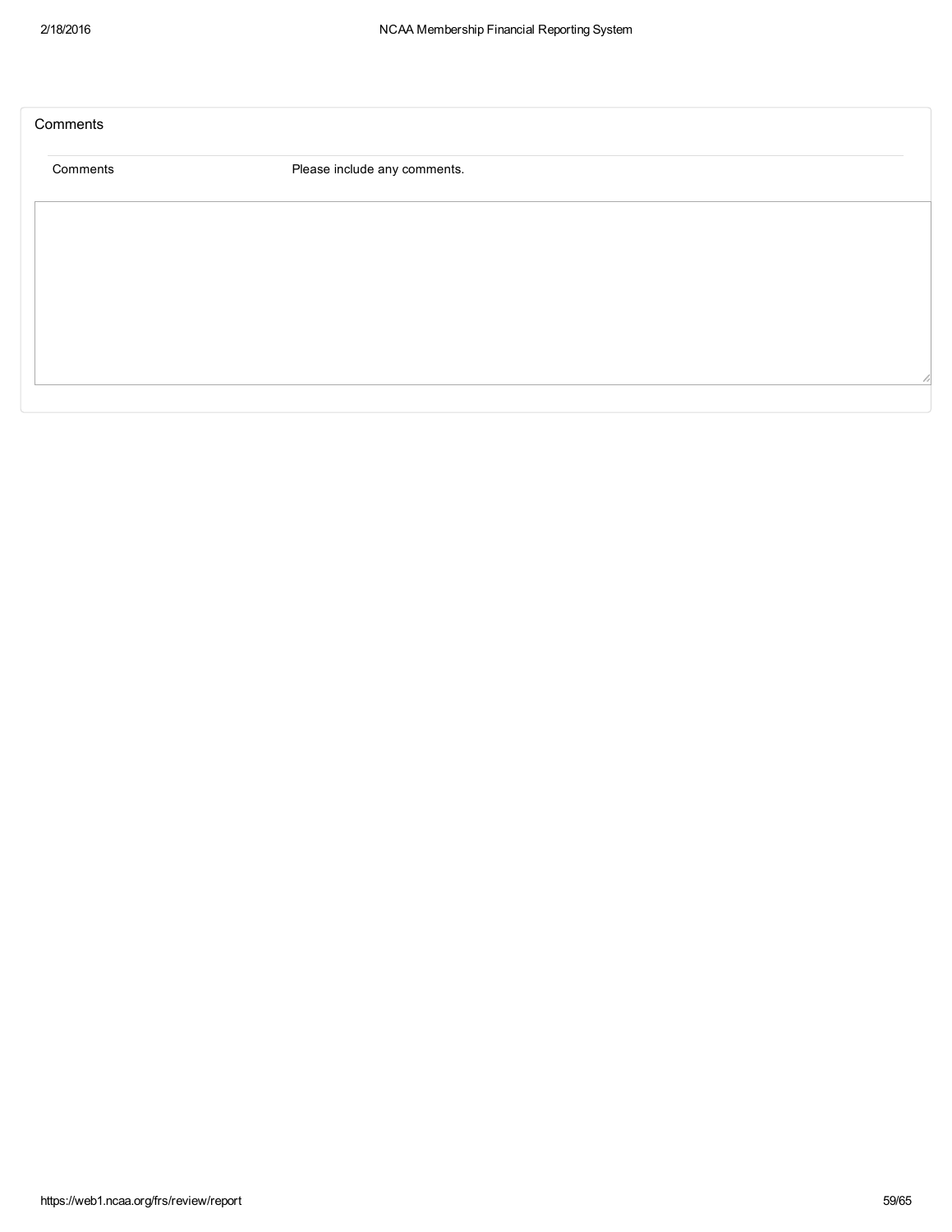| Table 7 --<br>\$3,564,172<br>Revenues.             | You must also include revenues attributable to intercollegiate athletic activities. This means revenues from<br>appearance guarantees and options, an athletic conference, tournament or bowl games, concessions, contributions<br>from alumni and others, institutional support, program advertising and sales, radio and television, royalties, signage<br>and other sponsorships, sports camps, State or other government support, student activity fees, ticket and luxury box<br>sales, and any other revenues attributable to intercollegiate athletic activities. This is calculated from data entered<br>earlier in the system. |                           |                            |                      |  |  |  |
|----------------------------------------------------|-----------------------------------------------------------------------------------------------------------------------------------------------------------------------------------------------------------------------------------------------------------------------------------------------------------------------------------------------------------------------------------------------------------------------------------------------------------------------------------------------------------------------------------------------------------------------------------------------------------------------------------------|---------------------------|----------------------------|----------------------|--|--|--|
|                                                    | <b>Men's Teams Only</b>                                                                                                                                                                                                                                                                                                                                                                                                                                                                                                                                                                                                                 | <b>Women's Teams Only</b> | Not Allocated by<br>Gender | Total                |  |  |  |
| <b>Revenues Attributable to Specific</b><br>Teams  | Table 7 -- Revenues.                                                                                                                                                                                                                                                                                                                                                                                                                                                                                                                                                                                                                    | Table 7 -- Revenues.      | Table 7 -- Revenues.       | Table 7 -- Revenues. |  |  |  |
| Baseball                                           | 182,484                                                                                                                                                                                                                                                                                                                                                                                                                                                                                                                                                                                                                                 |                           |                            | 182,484              |  |  |  |
| <b>Basketball</b>                                  | 199,802                                                                                                                                                                                                                                                                                                                                                                                                                                                                                                                                                                                                                                 | 126,444                   |                            | 326,246              |  |  |  |
| Field Hockey                                       |                                                                                                                                                                                                                                                                                                                                                                                                                                                                                                                                                                                                                                         | 97,928                    |                            | 97,928               |  |  |  |
| Football                                           | 291,469                                                                                                                                                                                                                                                                                                                                                                                                                                                                                                                                                                                                                                 |                           |                            | 291,469              |  |  |  |
| Golf                                               | 39,221                                                                                                                                                                                                                                                                                                                                                                                                                                                                                                                                                                                                                                  |                           |                            | 39,221               |  |  |  |
| Lacrosse                                           | 135,423                                                                                                                                                                                                                                                                                                                                                                                                                                                                                                                                                                                                                                 | 114,608                   |                            | 250,031              |  |  |  |
| Soccer                                             | 101,738                                                                                                                                                                                                                                                                                                                                                                                                                                                                                                                                                                                                                                 | 103,745                   |                            | 205,483              |  |  |  |
| Softball                                           |                                                                                                                                                                                                                                                                                                                                                                                                                                                                                                                                                                                                                                         | 118,420                   |                            | 118,420              |  |  |  |
| Swimming and Diving                                | 148,884                                                                                                                                                                                                                                                                                                                                                                                                                                                                                                                                                                                                                                 | 148,416                   |                            | 297,300              |  |  |  |
| Tennis                                             | 92,952                                                                                                                                                                                                                                                                                                                                                                                                                                                                                                                                                                                                                                  | 96,665                    |                            | 189,617              |  |  |  |
| Track and Field, X-Country                         | 90,168                                                                                                                                                                                                                                                                                                                                                                                                                                                                                                                                                                                                                                  | 91,016                    |                            | 181,184              |  |  |  |
| Volleyball                                         |                                                                                                                                                                                                                                                                                                                                                                                                                                                                                                                                                                                                                                         | 92,701                    |                            | 92,701               |  |  |  |
| Others                                             |                                                                                                                                                                                                                                                                                                                                                                                                                                                                                                                                                                                                                                         |                           |                            | 0                    |  |  |  |
| Total Revenue excluding football and<br>basketball | 790,870                                                                                                                                                                                                                                                                                                                                                                                                                                                                                                                                                                                                                                 | 863,499                   | 0                          | 1,654,369            |  |  |  |
| <b>Total Revenue</b>                               | 1,282,141                                                                                                                                                                                                                                                                                                                                                                                                                                                                                                                                                                                                                               | 989,943                   | 0                          | 2,272,084            |  |  |  |
| Revenue Not Related to Specific Teams              |                                                                                                                                                                                                                                                                                                                                                                                                                                                                                                                                                                                                                                         |                           | 1,292,088                  | 1,292,088            |  |  |  |
| <b>Grand Total Revenue</b>                         | 1,282,141                                                                                                                                                                                                                                                                                                                                                                                                                                                                                                                                                                                                                               | 989,943                   | 1,292,088                  | 3,564,172            |  |  |  |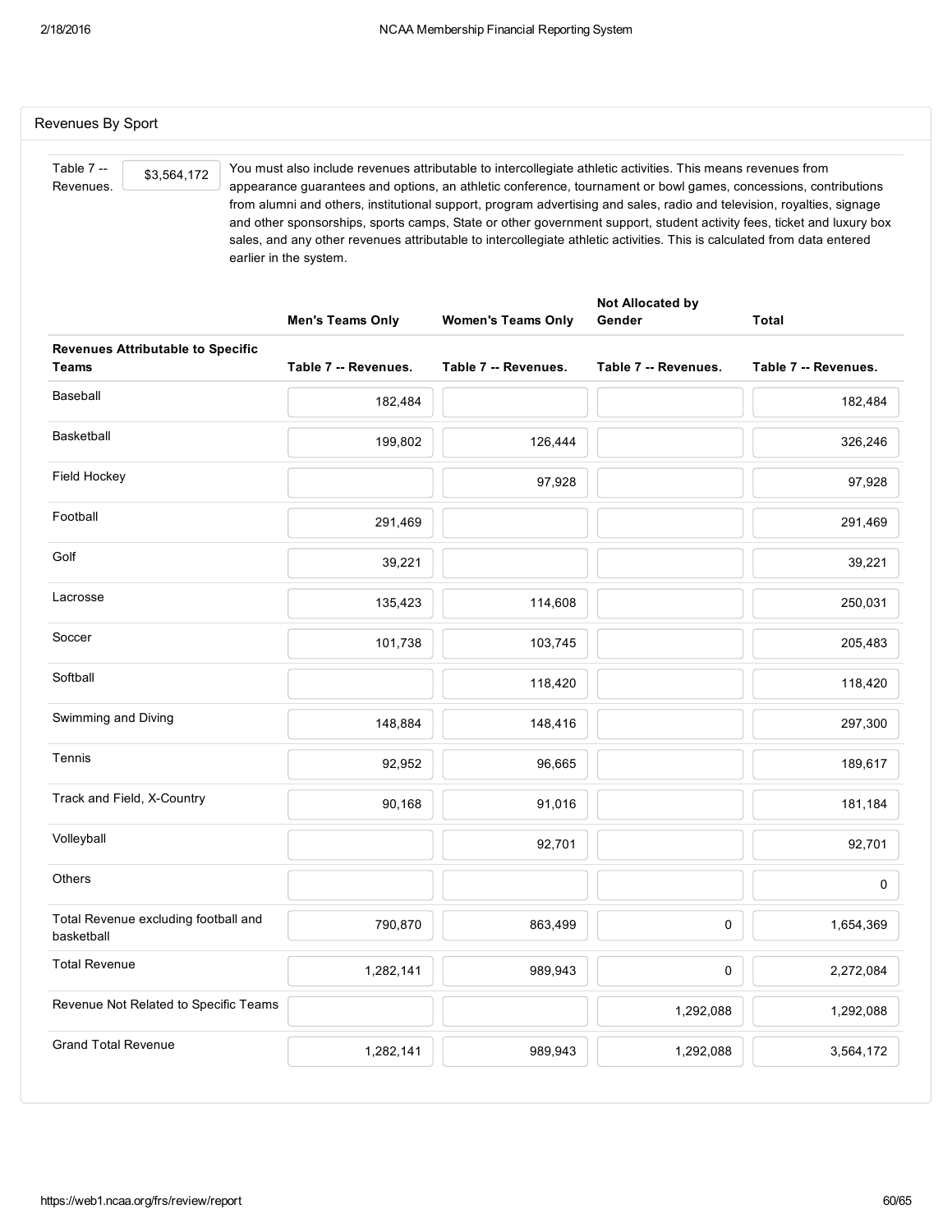| Table 8 --<br>\$3,278,146<br>Expenses.                   | Expenses attributable to intercollegiate athletic activities. These include appearance guarantees and options,<br>athletically related student aid, contract services, equipment, fundraising activities, operating expenses i.e.(game-day<br>expenses), promotional activities, recruiting expenses, salaries and benefits, supplies, travel, and any other expenses<br>attributable to intercollegiate athletic activities. This is calculated from data entered earlier in the system. |                           |                            |                      |
|----------------------------------------------------------|-------------------------------------------------------------------------------------------------------------------------------------------------------------------------------------------------------------------------------------------------------------------------------------------------------------------------------------------------------------------------------------------------------------------------------------------------------------------------------------------|---------------------------|----------------------------|----------------------|
|                                                          | <b>Men's Teams Only</b>                                                                                                                                                                                                                                                                                                                                                                                                                                                                   | <b>Women's Teams Only</b> | Not Allocated by<br>Gender | <b>Total</b>         |
| <b>Expenses Attributable to Specific</b><br><b>Teams</b> | Table 8 -- Expenses.                                                                                                                                                                                                                                                                                                                                                                                                                                                                      | Table 8 -- Expenses.      | Table 8 -- Expenses.       | Table 8 -- Expenses. |
| Baseball                                                 | 182,484                                                                                                                                                                                                                                                                                                                                                                                                                                                                                   |                           |                            | 182,484              |
| Basketball                                               | 197,802                                                                                                                                                                                                                                                                                                                                                                                                                                                                                   | 126,444                   |                            | 324,246              |
| Field Hockey                                             |                                                                                                                                                                                                                                                                                                                                                                                                                                                                                           | 97,928                    |                            | 97,928               |
| Football                                                 | 291,468                                                                                                                                                                                                                                                                                                                                                                                                                                                                                   |                           |                            | 291,468              |
| Golf                                                     | 39,220                                                                                                                                                                                                                                                                                                                                                                                                                                                                                    |                           |                            | 39,220               |
| Lacrosse                                                 | 135,423                                                                                                                                                                                                                                                                                                                                                                                                                                                                                   | 114,609                   |                            | 250,032              |
| Soccer                                                   | 101,737                                                                                                                                                                                                                                                                                                                                                                                                                                                                                   | 103,745                   |                            | 205,482              |
| Softball                                                 |                                                                                                                                                                                                                                                                                                                                                                                                                                                                                           | 118,420                   |                            | 118,420              |
| Swimming and Diving                                      | 136,385                                                                                                                                                                                                                                                                                                                                                                                                                                                                                   | 135,917                   |                            | 272,302              |
| Tennis                                                   | 92,952                                                                                                                                                                                                                                                                                                                                                                                                                                                                                    | 96,665                    |                            | 189,617              |
| Track and Field, X-Country                               | 90,168                                                                                                                                                                                                                                                                                                                                                                                                                                                                                    | 91,015                    |                            | 181,183              |
| Volleyball                                               |                                                                                                                                                                                                                                                                                                                                                                                                                                                                                           | 92,701                    |                            | 92,701               |
| Others                                                   |                                                                                                                                                                                                                                                                                                                                                                                                                                                                                           |                           |                            | 0                    |
| Total Expenses excluding football and<br>basketball      | 778,369                                                                                                                                                                                                                                                                                                                                                                                                                                                                                   | 851,000                   | 0                          | 1,629,369            |
| <b>Total Expenses</b>                                    | 1,267,639                                                                                                                                                                                                                                                                                                                                                                                                                                                                                 | 977,444                   | 0                          | 2,245,083            |
| Expenses Not Related to Specific<br>Teams                |                                                                                                                                                                                                                                                                                                                                                                                                                                                                                           |                           | 1,033,063                  | 1,033,063            |
| <b>Grand Total Expenses</b>                              | 1,267,639                                                                                                                                                                                                                                                                                                                                                                                                                                                                                 | 977,444                   | 1,033,063                  | 3,278,146            |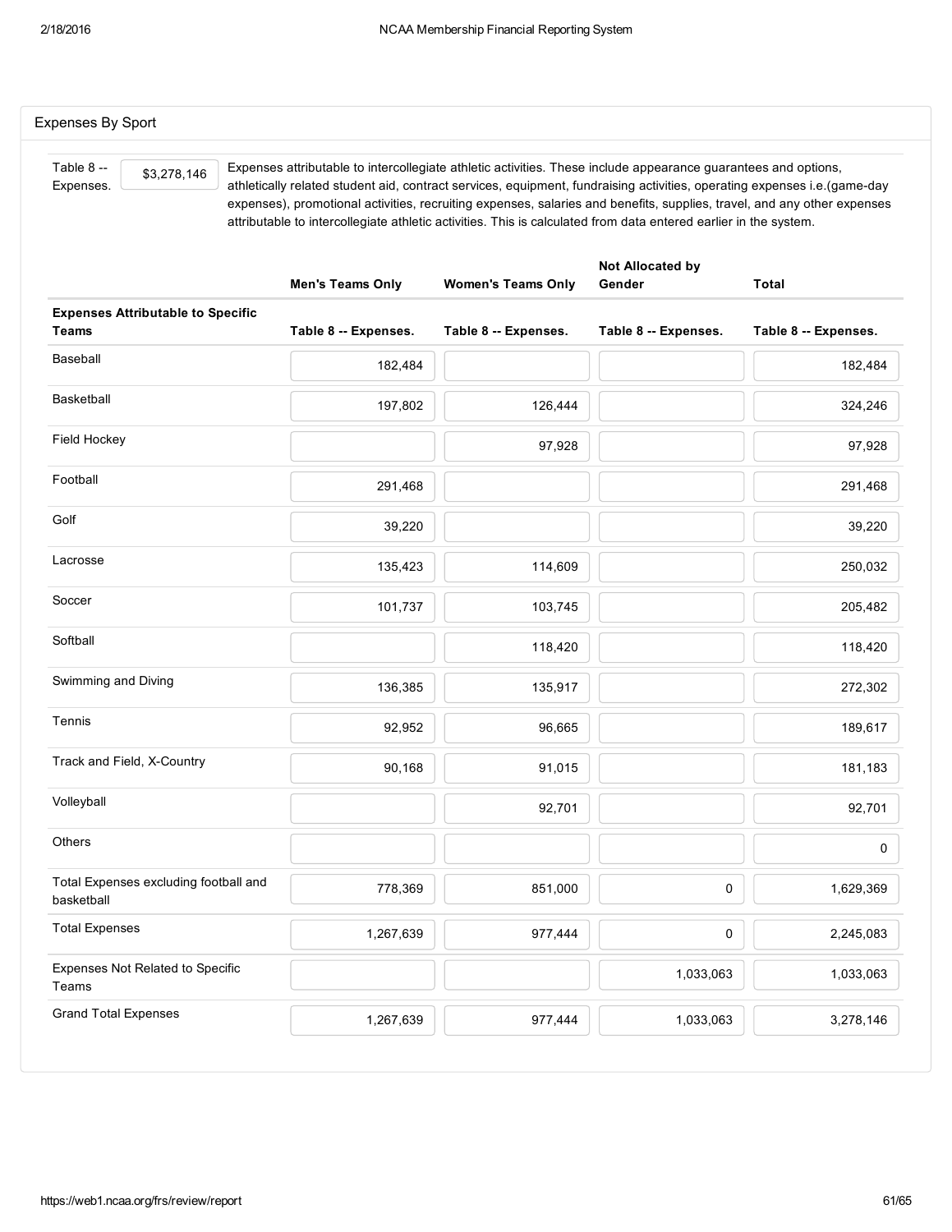|                                                            |                                                                                                            |                                              | Athletically Input the total amount of athletic student-aid for the reporting year including:                                                                                                                                                                                                                                                                                                   |                             |                            |  |  |  |
|------------------------------------------------------------|------------------------------------------------------------------------------------------------------------|----------------------------------------------|-------------------------------------------------------------------------------------------------------------------------------------------------------------------------------------------------------------------------------------------------------------------------------------------------------------------------------------------------------------------------------------------------|-----------------------------|----------------------------|--|--|--|
| Related                                                    | • Summer school.                                                                                           |                                              |                                                                                                                                                                                                                                                                                                                                                                                                 |                             |                            |  |  |  |
| Student                                                    | • Tuition discounts and waivers (unless it is a discount or waiver available to the general student body). |                                              |                                                                                                                                                                                                                                                                                                                                                                                                 |                             |                            |  |  |  |
| Aid                                                        |                                                                                                            |                                              | - Aid given to student-athletes who are inactive or no longer eligible.                                                                                                                                                                                                                                                                                                                         |                             |                            |  |  |  |
|                                                            |                                                                                                            |                                              | Athletics aid awarded to non-athletes (studentmanagers, graduate assistants, trainers) should be reported as Expenses Not Related to<br>Specific Teams. It is permissible to report only dollars in the Expenses Not Related to Specific Teams row as long as you have reported<br>non-zero entries for Equivalencies, Number of Students, and Dollars (all 3 required for at least one sport). |                             |                            |  |  |  |
|                                                            | feature is selected.                                                                                       |                                              | This information can be managed within the NCAA's Compliance Assistance (CA) software. The information entered into compliance<br>assistance will automatically populate to the athletic student aid section within the NCAA Financial Reporting System when the CA import                                                                                                                      |                             |                            |  |  |  |
| Men's Teams                                                |                                                                                                            |                                              |                                                                                                                                                                                                                                                                                                                                                                                                 |                             | \$0                        |  |  |  |
| <b>Women's Teams</b>                                       |                                                                                                            |                                              |                                                                                                                                                                                                                                                                                                                                                                                                 |                             | \$0                        |  |  |  |
| <b>Total Amount</b>                                        |                                                                                                            |                                              |                                                                                                                                                                                                                                                                                                                                                                                                 |                             | \$0                        |  |  |  |
|                                                            | loaned or contributed transportation.                                                                      |                                              | Input transportation, lodging and meals for prospective student-athletes and institutional personnel on official and unofficial visits,<br>telephone call charges, postage and such. Include value of use of institution's own vehicles or airplanes as well as in-kind value of                                                                                                                |                             |                            |  |  |  |
|                                                            |                                                                                                            |                                              |                                                                                                                                                                                                                                                                                                                                                                                                 |                             | \$77,900                   |  |  |  |
| Recruiting<br>Expenditures<br>Men's Teams<br>Women's Teams |                                                                                                            |                                              |                                                                                                                                                                                                                                                                                                                                                                                                 |                             | \$48,251                   |  |  |  |
| <b>Total Amount</b>                                        |                                                                                                            |                                              |                                                                                                                                                                                                                                                                                                                                                                                                 |                             | \$126,151                  |  |  |  |
| <b>Head Coaches</b><br>Salaries                            | inclusive of:<br>• Gross wages and bonuses.                                                                | earned deferred compensation.                | Input compensation, bonus and benefits paid to all coaches reportable on the university or related entities W-2 and 1099 forms<br>• Benefits including allowances, speaking fees, retirement, stipends, memberships, media income, tuition reimbursement and                                                                                                                                    |                             |                            |  |  |  |
|                                                            |                                                                                                            | Place any severance payments in Category 26. |                                                                                                                                                                                                                                                                                                                                                                                                 |                             |                            |  |  |  |
|                                                            |                                                                                                            |                                              |                                                                                                                                                                                                                                                                                                                                                                                                 |                             |                            |  |  |  |
|                                                            |                                                                                                            | <b>Dollars per FTE</b>                       | FTE's                                                                                                                                                                                                                                                                                                                                                                                           | <b>Dollars per Position</b> | <b>Number of Positions</b> |  |  |  |
| <b>Average Salaries of Head</b><br>Coaches<br>Men's Teams  |                                                                                                            | \$52,679                                     | 6.8                                                                                                                                                                                                                                                                                                                                                                                             | \$39,802                    | 9                          |  |  |  |

Gross wages and bonuses.

• Benefits including allowances, speaking fees, retirement, stipends, memberships, media income, tuition reimbursement and earned deferred compensation.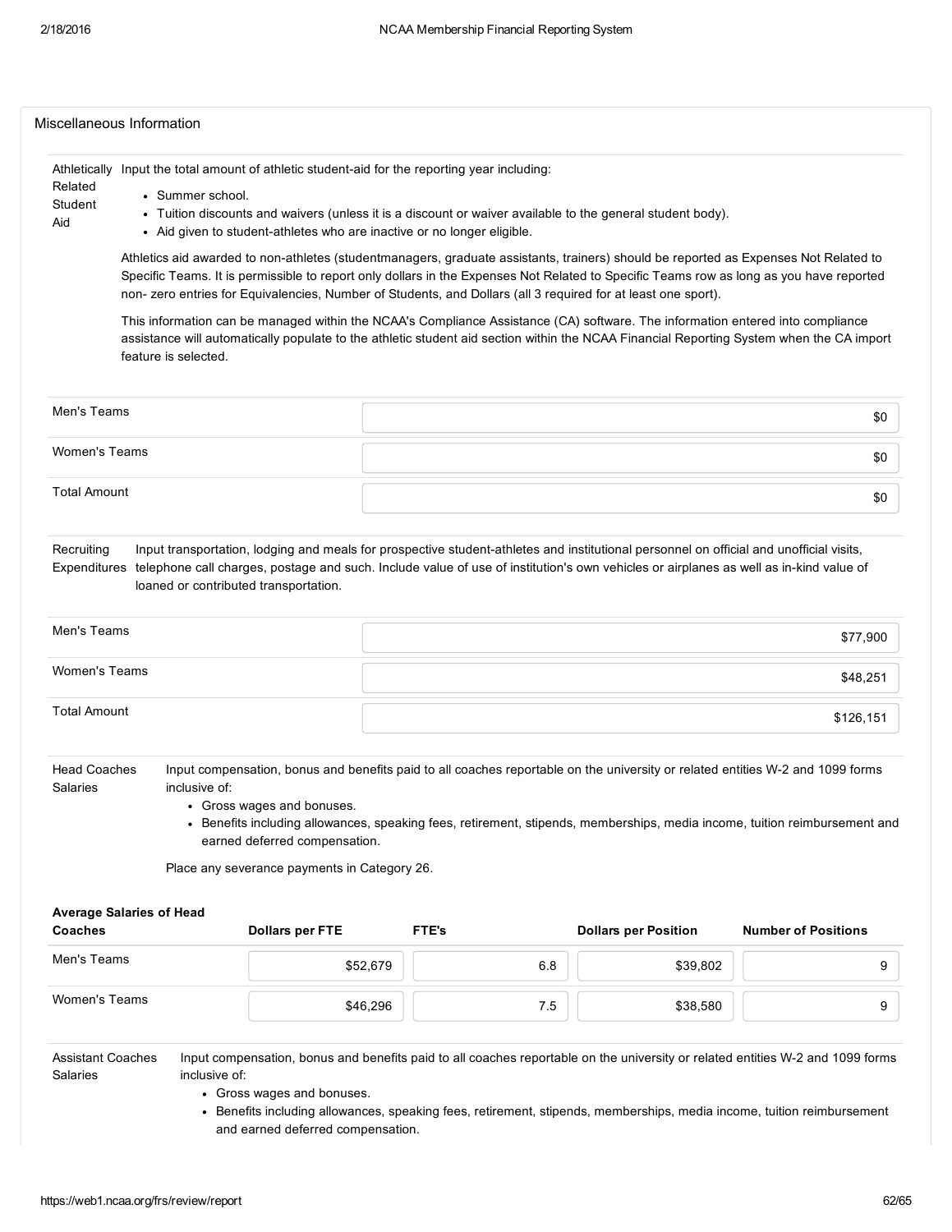Place any severance payments in Category 26.

| <b>Average Salaries of Assistant</b><br>Coaches | <b>Dollars per FTE</b> | <b>FTE's</b> | <b>Dollars per Position</b> | <b>Number of Positions</b> |
|-------------------------------------------------|------------------------|--------------|-----------------------------|----------------------------|
| Men's Teams                                     | \$29,167               | 11.1         | \$17,040                    | 19                         |
| Women's Teams                                   | \$22,093               | 9            | \$14,203                    | 14                         |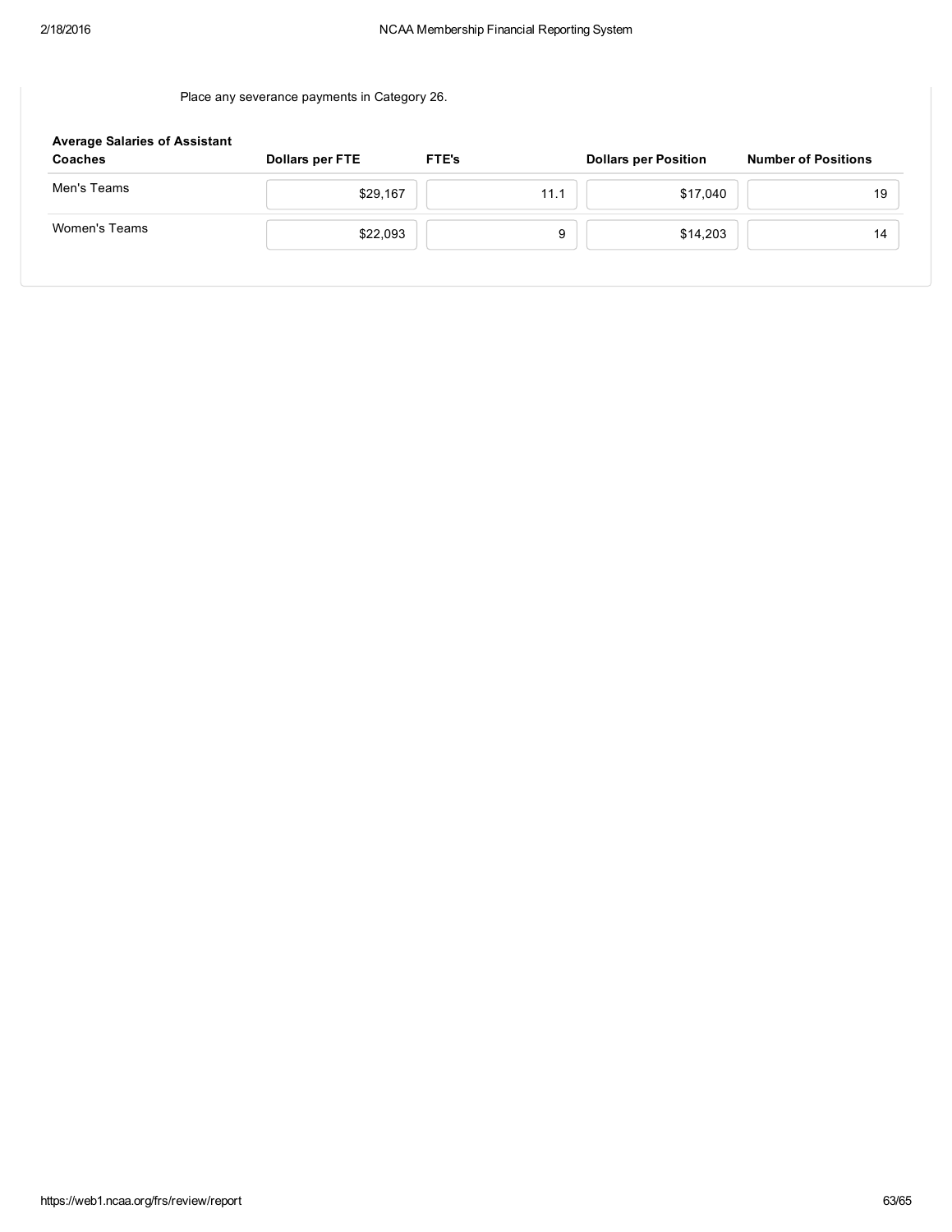Statement of Revenues and Expenses

#### Reporting Institution: Kenyon College

Reporting Year (FY): 2015

 $\bar{\mathbf{r}}$ 

## Statement of Revenues and Expenses For the year ended June 30, 2015 (UNAUDITED)

|    |                                                                                                                |           | Men's             | Women's           | Other         | Non-<br>Program |             |
|----|----------------------------------------------------------------------------------------------------------------|-----------|-------------------|-------------------|---------------|-----------------|-------------|
| ID | Item                                                                                                           | Football  | <b>Basketball</b> | <b>Basketball</b> | <b>Sports</b> | <b>Specific</b> | Total       |
|    | Revenues                                                                                                       |           |                   |                   |               |                 |             |
| 1  | <b>Ticket Sales</b>                                                                                            | \$0       | \$0               | \$0               | \$0           | \$0             | \$0         |
| 2  | Direct State or Other Government Support                                                                       | \$0       | \$0               | \$0               | \$0           | \$0             | \$0         |
| 3  | <b>Student Fees</b>                                                                                            | \$0       | \$0               | \$0               | \$0           | \$0             | \$0         |
| 4  | <b>Direct Institutional Support</b>                                                                            | \$291,469 | \$197,802         | \$126,444         | \$1,629,369   | \$1,281,947     | \$3,527,031 |
| 5  | Less - Transfers to Institution                                                                                | \$0       | \$0               | \$0               | \$0           | \$0             | \$0         |
| 6  | Indirect Institutional Support                                                                                 | \$0       | \$0               | \$0               | \$0           | \$5,373,586     | \$5,373,586 |
| 7  | Guarantees                                                                                                     | \$0       | \$2,000           | \$0               | \$0           | \$0             | \$2,000     |
| 8  | Contributions                                                                                                  | \$0       | \$0               | \$0               | \$0           | \$0             | \$0         |
| 9  | In-Kind                                                                                                        | \$0       | \$0               | \$0               | \$0           | \$0             | \$0         |
| 10 | Compensation and Benefits provided by a third party                                                            | \$0       | \$0               | \$0               | \$0           | \$0             | \$0         |
| 11 | <b>Media Rights</b>                                                                                            | \$0       | \$0               | \$0               | \$0           | \$0             | \$0         |
| 12 | <b>NCAA Distributions</b>                                                                                      | \$0       | \$0               | \$0               | \$0           | \$0             | \$0         |
| 13 | Conference Distributions (Non Media or Bowl)                                                                   | \$0       | \$0               | \$0               | \$0           | \$0             | \$0         |
| 14 | Program, Novelty, Parking and Concession Sales                                                                 | \$0       | \$0               | \$0               | \$0           | \$0             | \$0         |
| 15 | Royalties, Licensing, Advertisement and Sponsorships                                                           | \$0       | \$0               | \$0               | \$25,000      | \$0             | \$25,000    |
| 16 | Sports Camp Revenues                                                                                           | \$0       | \$0               | \$0               | \$0           | \$0             | \$0         |
| 17 | Athletics Restricted Endowment and Investments Income                                                          | \$0       | \$0               | \$0               | \$0           | \$10,141        | \$10,141    |
| 18 | Other Operating Revenue                                                                                        | \$0       | \$0               | \$0               | \$0           | \$0             | \$0         |
| 19 | <b>Total Operating Revenues</b>                                                                                | \$291,469 | \$199,802         | \$126,444         | \$1,654,369   | \$6,665,674     | \$8,937,758 |
|    | Expenses                                                                                                       |           |                   |                   |               |                 |             |
| 20 | Athletic Student Aid                                                                                           | \$0       | \$0               | \$0               | \$0           | \$0             | \$0         |
| 21 | Guarantees                                                                                                     | \$0       | \$0               | \$0               | \$0           | \$0             | \$0         |
|    | 22 Coaching Salaries, Benefits and Bonuses paid by the University and \$186,907<br><b>Related Entities</b>     |           | \$83,383          | \$83,013          | \$874,723     | \$0             | \$1,228,026 |
| 23 | Coaching Salaries, Benefits and Bonuses paid by a Third Party                                                  | \$0       | \$0               | \$0               | \$0           | \$0             | \$0         |
| 24 | Support Staff/Administrative Compensation, Benefits and Bonuses<br>paid by the University and Related Entities | \$0       | \$0               | \$0               | \$0           | \$606,011       | \$606,011   |
| 25 | Support Staff/Administrative Compensation, Benefits and Bonuses<br>paid by Third Party                         | \$0       | \$0               | \$0               | \$0           | \$0             | \$0         |
|    |                                                                                                                |           |                   |                   |               |                 |             |